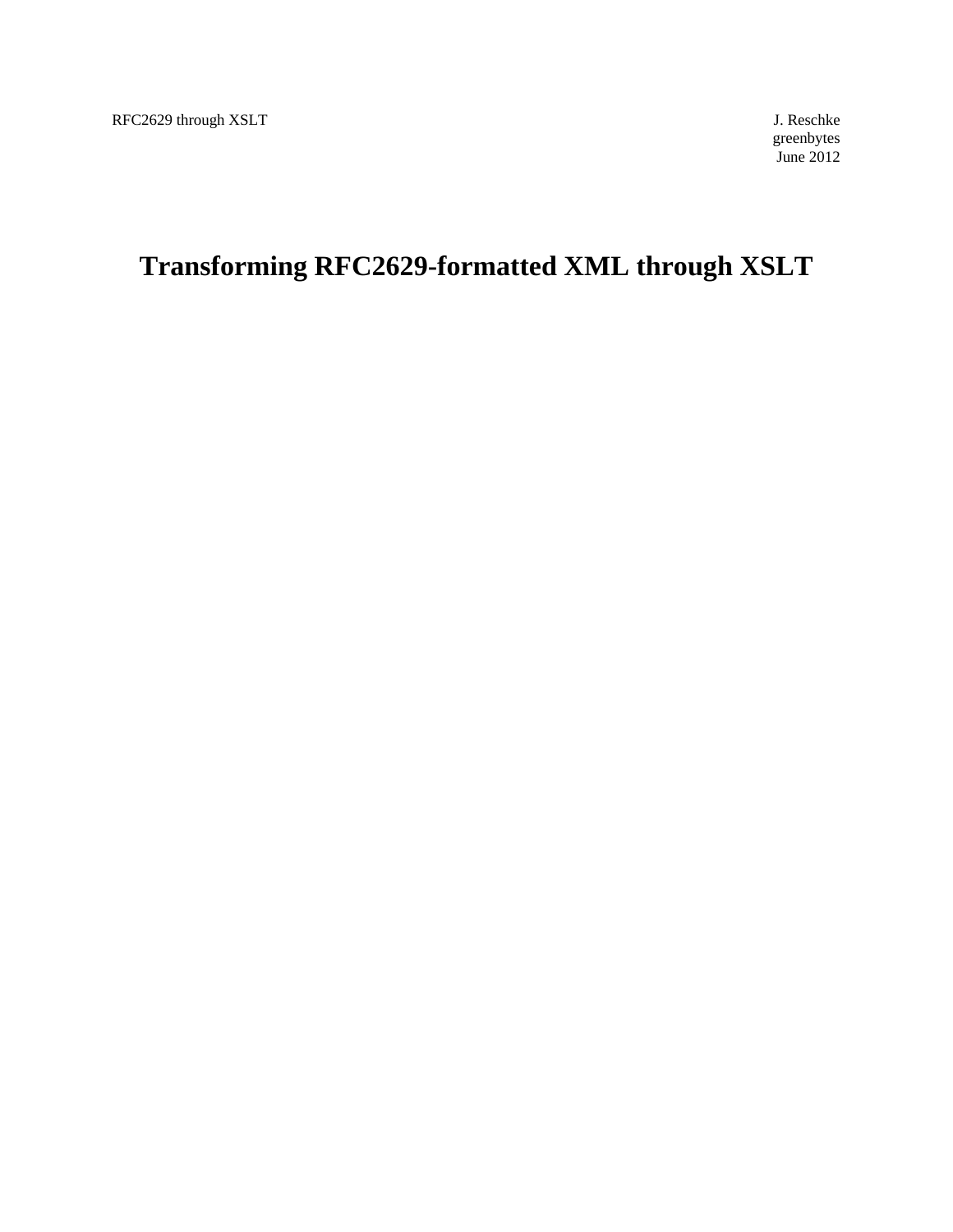# **Table of Contents**

| 2.1  |       |  |
|------|-------|--|
|      |       |  |
| 3.1  |       |  |
| 3.2  |       |  |
| 3.3  |       |  |
|      |       |  |
|      |       |  |
| 5.1  |       |  |
| 5.2  |       |  |
|      |       |  |
| 6.1  |       |  |
| 6.2  |       |  |
| 6.3  |       |  |
| 6.4  |       |  |
| 6.5  |       |  |
|      |       |  |
|      |       |  |
|      |       |  |
| 9.1  |       |  |
|      | 9.1.1 |  |
|      | 9.1.2 |  |
| 9.2  |       |  |
|      |       |  |
|      |       |  |
| 11.1 |       |  |
| 11.2 |       |  |
| 11.3 |       |  |
| 11.4 |       |  |
| 11.5 |       |  |
| 11.6 |       |  |
| 11.7 |       |  |
| 11.8 | $21$  |  |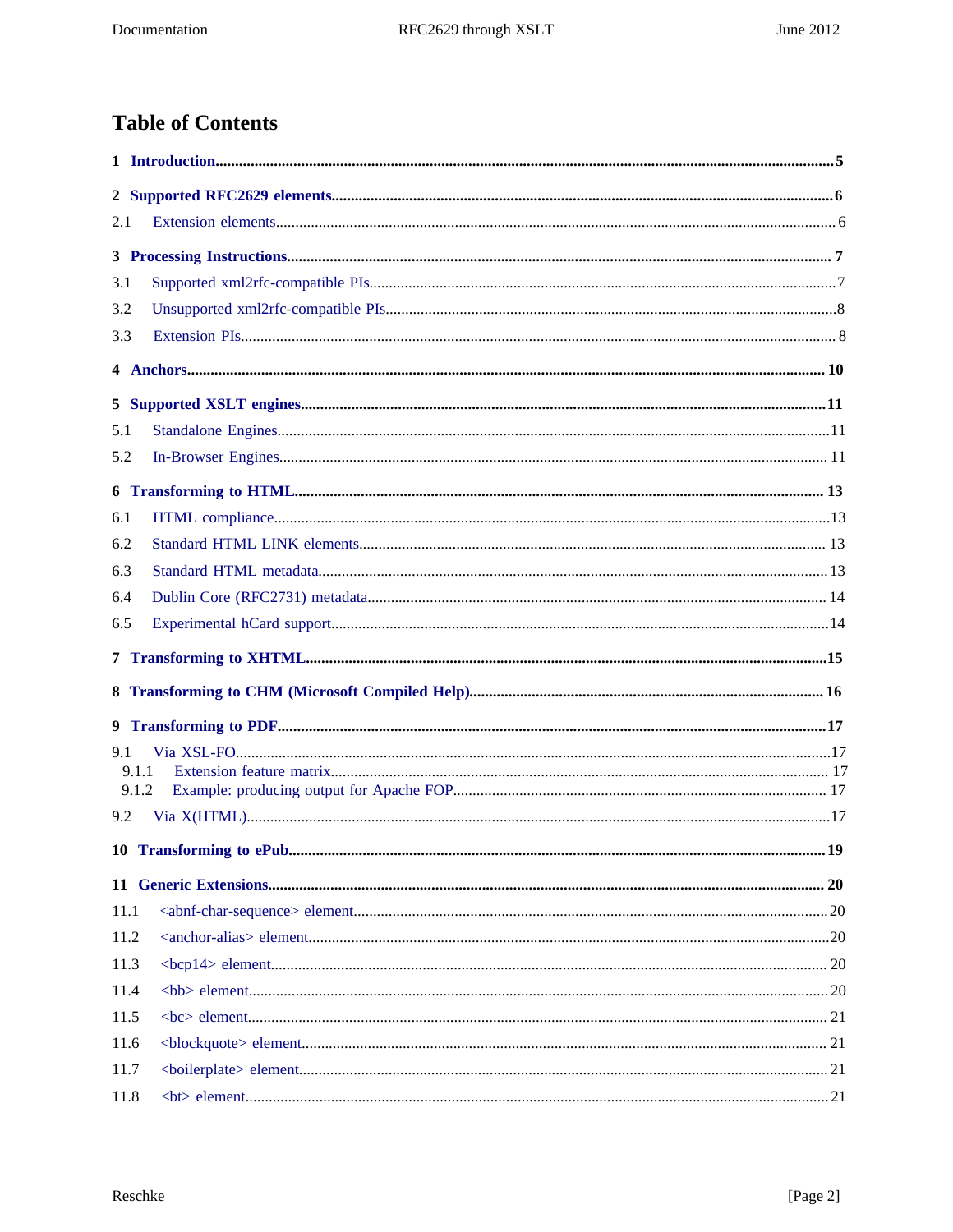| 11.9  |  |
|-------|--|
| 11.10 |  |
| 11.11 |  |
| 11.12 |  |
| 11.13 |  |
| 11.14 |  |
| 11.15 |  |
| 11.16 |  |
| 11.17 |  |
| 11.18 |  |
| 11.19 |  |
| 11.20 |  |
| 11.21 |  |
| 11.22 |  |
| 11.23 |  |
| 11.24 |  |
| 11.25 |  |
| 11.26 |  |
| 11.27 |  |
| 11.28 |  |
|       |  |
| 12.1  |  |
| 12.2  |  |
| 12.3  |  |
| 12.4  |  |
| 12.5  |  |
| 12.6  |  |
|       |  |
|       |  |
|       |  |
|       |  |
|       |  |
| B.1   |  |
|       |  |
| C.1   |  |
| C.2   |  |
|       |  |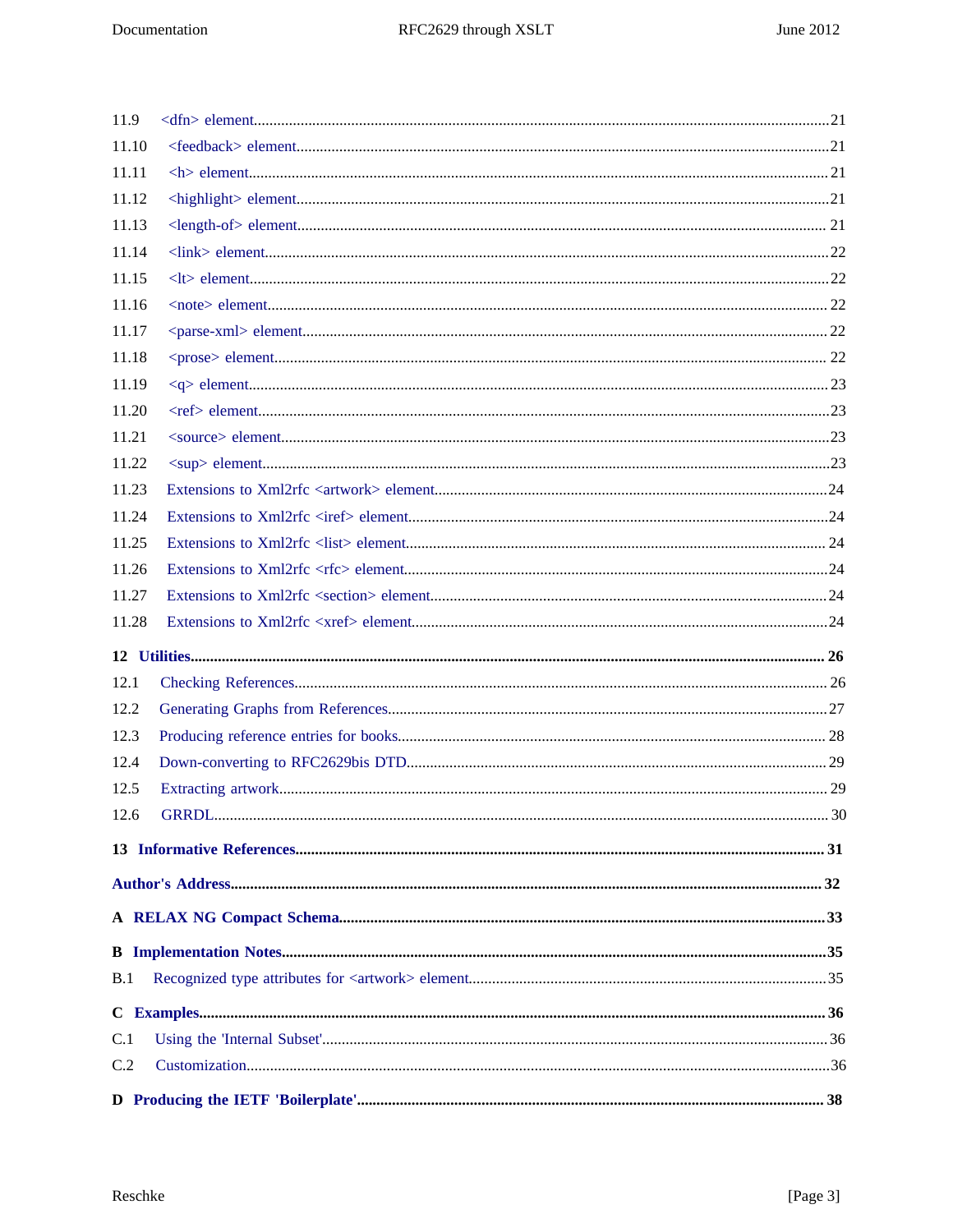| F.9                |  |
|--------------------|--|
| F.8                |  |
| F.7                |  |
| F.6                |  |
| F.5                |  |
| F.4                |  |
| F.3                |  |
| F <sub>.2</sub>    |  |
| F <sub>.1</sub>    |  |
|                    |  |
|                    |  |
|                    |  |
| D.8                |  |
| D.7                |  |
| D.6                |  |
| D.5                |  |
| D.4                |  |
| D.3                |  |
| D.2                |  |
|                    |  |
| D.1.2.3<br>D.1.2.4 |  |
| D.1.2.2            |  |
| D.1.2.1            |  |
| D.1.2              |  |
| D.1.1.4            |  |
| D.1.1.2<br>D.1.1.3 |  |
| D.1.1.1            |  |
| D.1.1              |  |
| D.1                |  |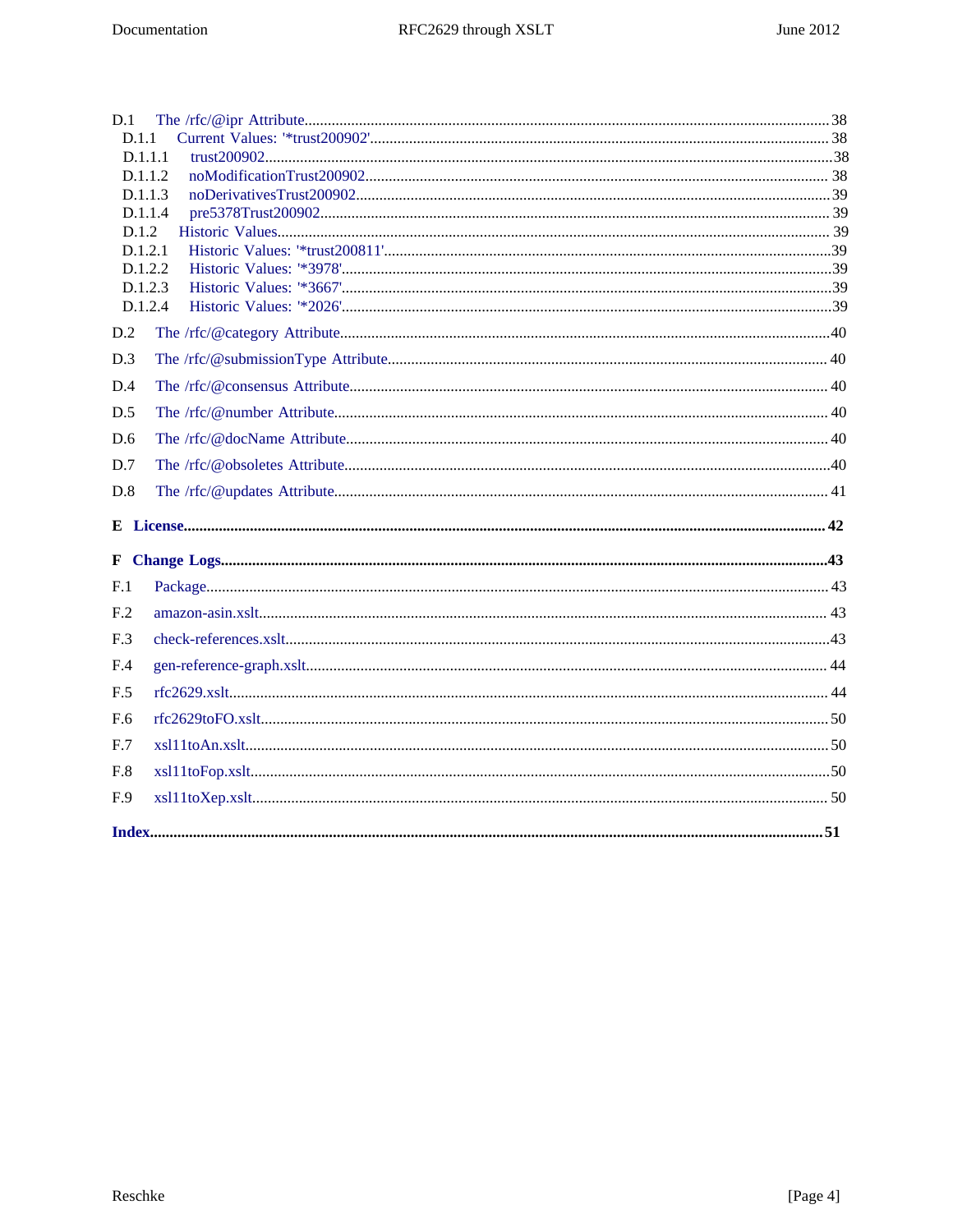# <span id="page-4-0"></span>**1. Introduction**

<span id="page-4-1"></span>This document describes a set of XSLT transformations that can be used to transform RFC2629-compliant XML (see [\[RFC2629\]\)](#page-30-1) to various output formats, such as HTML and PDF. The main topics are

- compliance to the xml2rfc XML element set ([Section 2](#page-5-0)),
- support for xml2rfc processing instructions ([Section 3](#page-6-0)),
- the names of anchor elements generated in HTML and PDF output [\(Section 4\)](#page-9-0),
- various XSLT engines that can be used [\(Section 5\)](#page-10-0),
- outputting HTML ([Section 6](#page-12-0)) and XHTML [\(Section 7\)](#page-14-0),
- outputting CHM (Compiled Microsoft Help, [Section 8](#page-15-0)),
- outputting PDF ([Section 9](#page-16-0)),
- outputting ePub [\(Section 10\)](#page-18-0),
- extensions to the xml2rfc vocabulary [\(Section 11\)](#page-19-0).
- various utilities ([Section 12](#page-25-0)).

The full distribution is available at [<http://greenbytes.de/tech/webdav/rfc2629xslt.zip>](http://greenbytes.de/tech/webdav/rfc2629xslt.zip).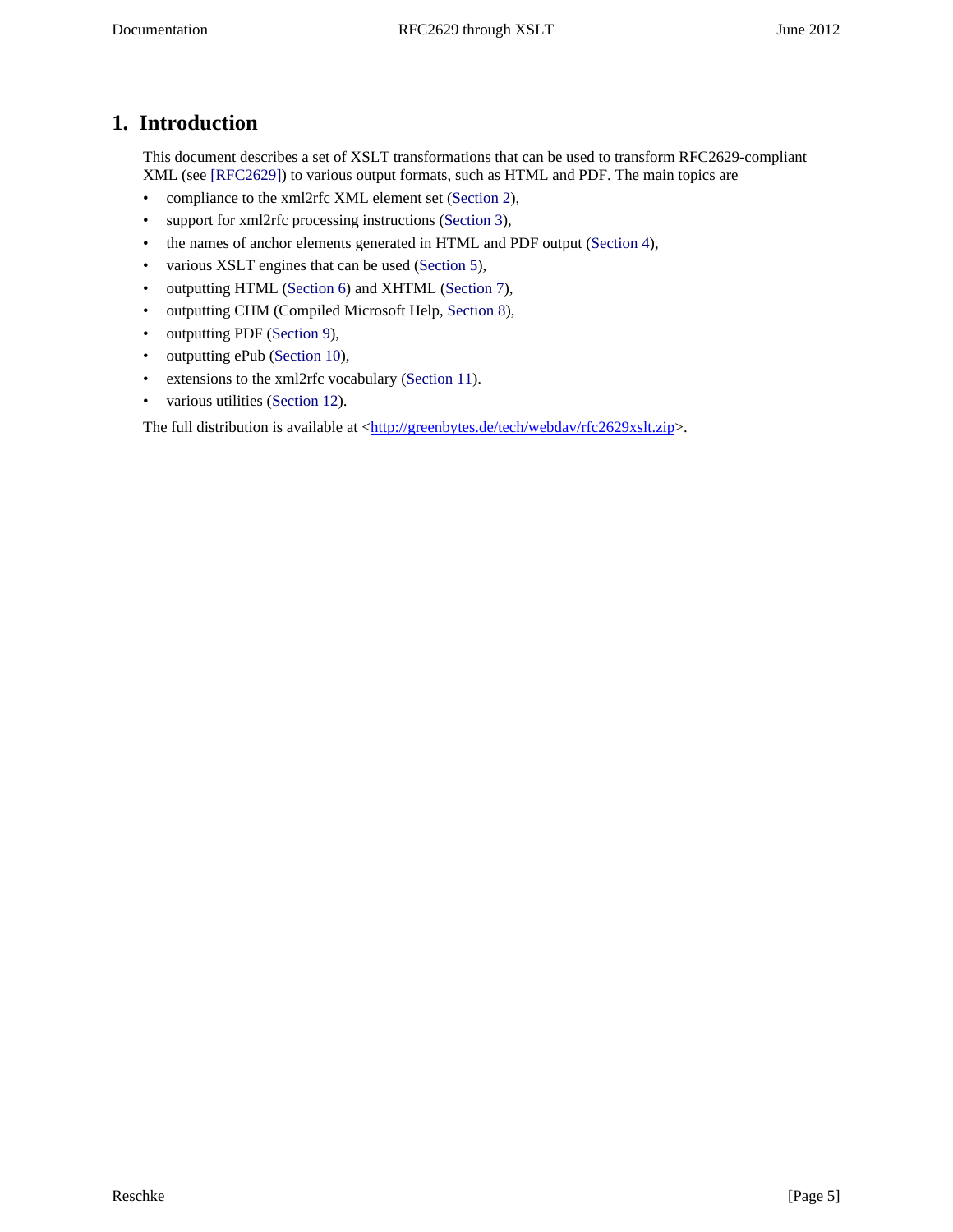# <span id="page-5-0"></span>**2. Supported RFC2629 elements**

rfc2629.xslt supports both all RFC2629 grammar elements and the extensions implemented in xml2rfc 1.36.

### <span id="page-5-1"></span>**2.1 Extension elements**

rfc2629.xslt supports two kind of extension elements, using different XML namespaces.

The first set contains (hopefully) generally useful extensions, see [Section 11](#page-19-0).

The second set is used for change and issue tracking and currently is not documented here. Please email the author in case you're interested in using these extensions.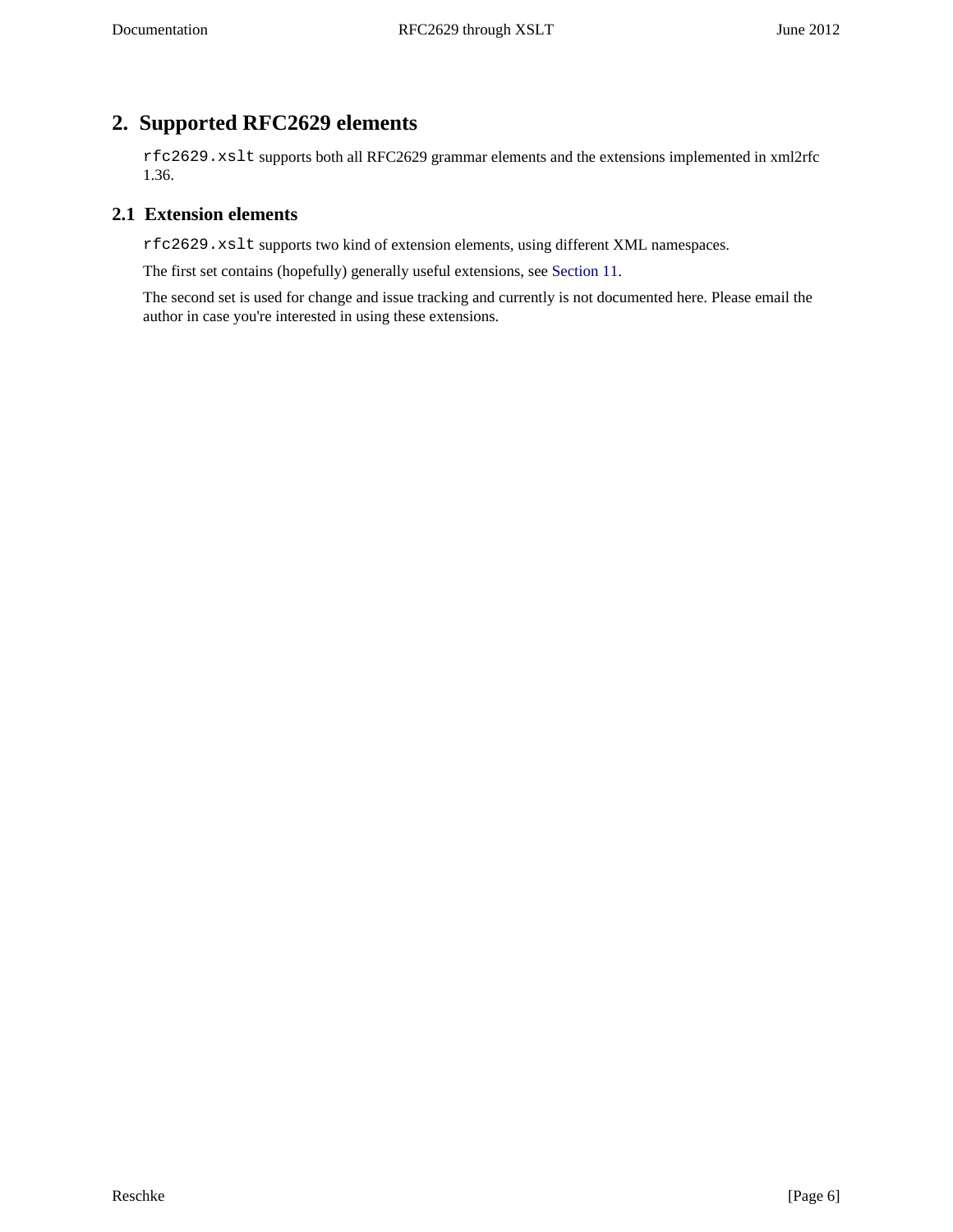# <span id="page-6-0"></span>**3. Processing Instructions**

All PIs can be set as XSLT parameter as well, overriding any value that is found in the source file to be transformed.

Using processing instructions:

```
<?rfc toc="yes"?>
<?rfc-ext support-rfc2731="no"?>
```
Using XSLT parameters (Saxon):

```
java -cp saxon.jar com.icl.saxon.StyleSheet source.xml rfc2629.xslt \
  xml2rfc-toc=yes xml2rfc-ext-support-rfc2731=no > result.html
```
<span id="page-6-3"></span>Using XSLT parameters (xsltproc):

```
xsltproc --param xml2rfc-toc '"yes"' \
    --param xml2rfc-ext-support-rfc2731 '"no"' \
   rfc2629.xslt source.xml > result.html
```
(note the required quoting of string parameters)

# <span id="page-6-1"></span>**3.1 Supported xml2rfc-compatible PIs**

<span id="page-6-2"></span>

| PI target | PI pseudo-  | <b>XSLT</b> parameter | default      | comment             |
|-----------|-------------|-----------------------|--------------|---------------------|
|           | attribute   | name                  |              |                     |
| rfc       | background  | xml2rfc-              | (not set)    |                     |
|           |             | background            |              |                     |
| rfc       | compact     | xml2rfc-compact       | "no"         | only applies to     |
|           |             |                       |              | HTML output         |
|           |             |                       |              | method when         |
|           |             |                       |              | printing            |
| rfc       | comments    | xml2rfc-comments      | (not set)    |                     |
| rfc       | editing     | xml2rfc-editing       | "no"         |                     |
| rfc       | footer      | xml2rfc-footer        | (not set)    |                     |
| rfc       | header      | xml2rfc-header        | (not set)    |                     |
| rfc       | inline      | xml2rfc-inline        | (not set)    |                     |
| rfc       | iprnotified | xml2rfc-iprnotified   | "no"         |                     |
| rfc       | linkmailto  | xml2rfc-linkmailto    | "yes"        |                     |
| rfc       | private     | xml2rfc-private       | (not set)    |                     |
| rfc       | refparent   | xml2rfc-private       | "References" | Title for           |
|           |             |                       |              | References          |
|           |             |                       |              | sections when       |
|           |             |                       |              | automatically       |
|           |             |                       |              | inserted            |
| rfc       | rfcedstyle  | xml2rfc-rfcedstyle    | (not set)    | (limited support)   |
| rfc       | sortrefs    | xml2rfc-sortrefs      | "no"         |                     |
| rfc       | symrefs     | xml2rfc-symrefs       | "yes"        | The default has     |
|           |             |                       |              | changed from        |
|           |             |                       |              | "no" to "yes" as of |
|           |             |                       |              | June 6, 2007 and    |
|           |             |                       |              | xml2rfc 1.33pre4.   |
| rfc       | toc         | xml2rfc-toc           | "no"         |                     |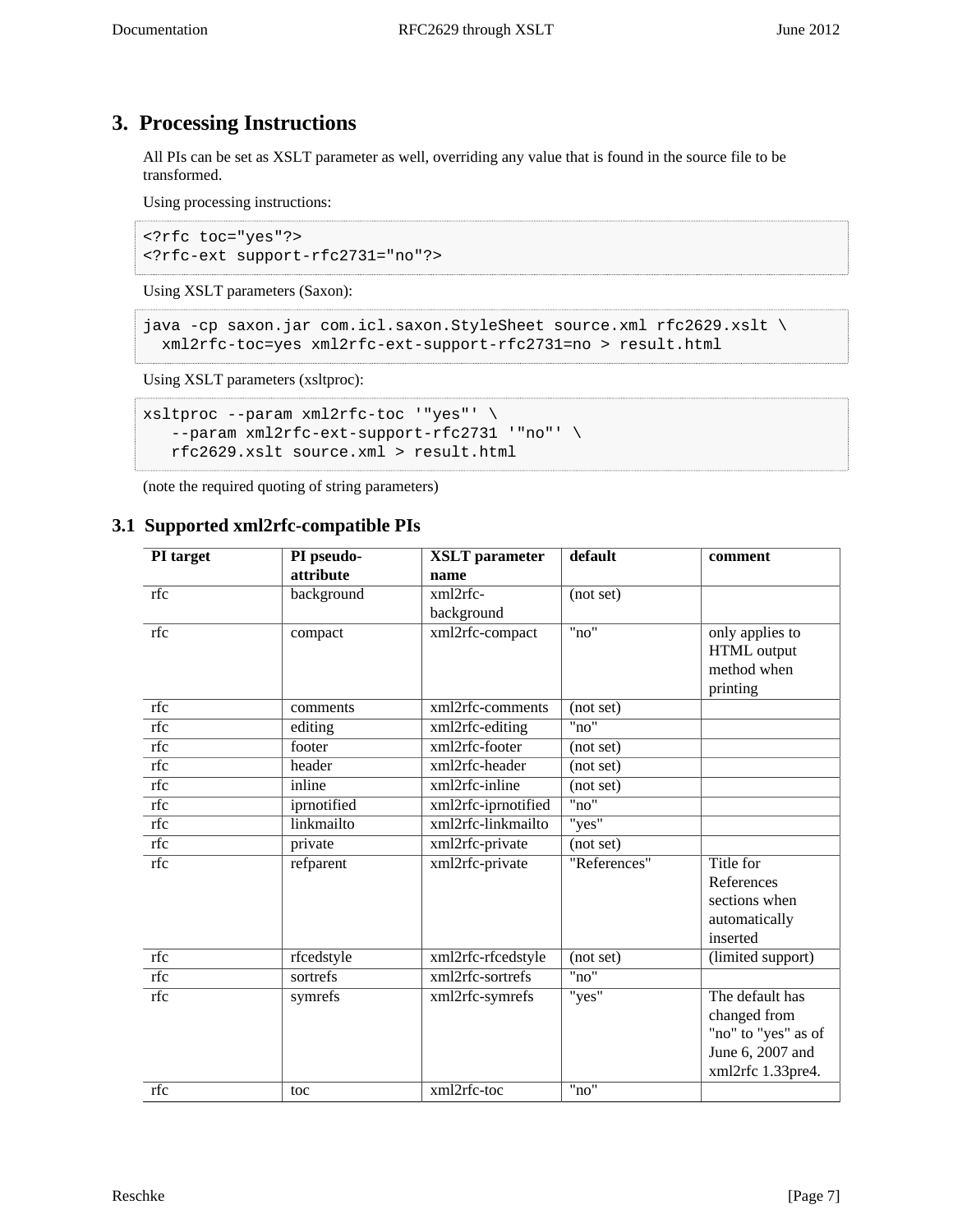| <b>PI</b> target | <b>PI</b> pseudo- | XSLT parameter   | default | comment |
|------------------|-------------------|------------------|---------|---------|
|                  | attribute         | name             |         |         |
| rtc              | tocdepth          | xml2rfc-tocdepth | 99      |         |
| rfc              | topblock          | xml2rfc-topblock | "ves"   |         |

# <span id="page-7-0"></span>**3.2 Unsupported xml2rfc-compatible PIs**

<span id="page-7-3"></span>

| PI target | PI pseudo-attribute | comment                      |
|-----------|---------------------|------------------------------|
| rfc       | include             | incompatible with XML/XSLT   |
|           |                     | processing model, please use |
|           |                     | external entities instead    |
| rfc       | needLines           |                              |
| rfc       | slides              |                              |
| rfc       | strict              |                              |
| rfc       | subcompact          |                              |
| rfc       | tocindent           | (defaults to "yes")          |
| rfc       | tocompact           |                              |

# <span id="page-7-1"></span>**3.3 Extension PIs**

<span id="page-7-2"></span>

| PI target | PI pseudo-       | <b>XSLT</b> parameter | default | description         |
|-----------|------------------|-----------------------|---------|---------------------|
|           | attribute        | name                  |         |                     |
| rfc-ext   | allow-markup-in- | xml2rfc-allow-        | "no"    | Enables support     |
|           | artwork          | markup-in-artwork     |         | for specific        |
|           |                  |                       |         | elements inside     |
|           |                  |                       |         | abstract elements   |
|           |                  |                       |         | (using this         |
|           |                  |                       |         | extension makes     |
|           |                  |                       |         | the document        |
|           |                  |                       |         | incompatible to the |
|           |                  |                       |         | RFC2629bis DTD;     |
|           |                  |                       |         | see description of  |
|           |                  |                       |         | conversion XSLT     |
|           |                  |                       |         | in Section 12.4).   |
| rfc-ext   | authors-section  | xml2rfc-ext-          |         | When "end",         |
|           |                  | authors-section       |         | place the authors   |
|           |                  |                       |         | section at the      |
|           |                  |                       |         | end (just before    |
|           |                  |                       |         | the copyright       |
|           |                  |                       |         | statements). This   |
|           |                  |                       |         | seems to be the     |
|           |                  |                       |         | preferred order in  |
|           |                  |                       |         | the newest RFCs.    |
| rfc-ext   | duplex           | xml2rfc-ext-duplex    | no      | When set to         |
|           |                  |                       |         | "yes", format       |
|           |                  |                       |         | the PDF output      |
|           |                  |                       |         | for doublesided     |
|           |                  |                       |         | printing.           |
| rfc-ext   | include-index    | xml2rfc-ext-          | "yes"   | When set to "no",   |
|           |                  | include-index         |         | no index will be    |
|           |                  |                       |         | generated.          |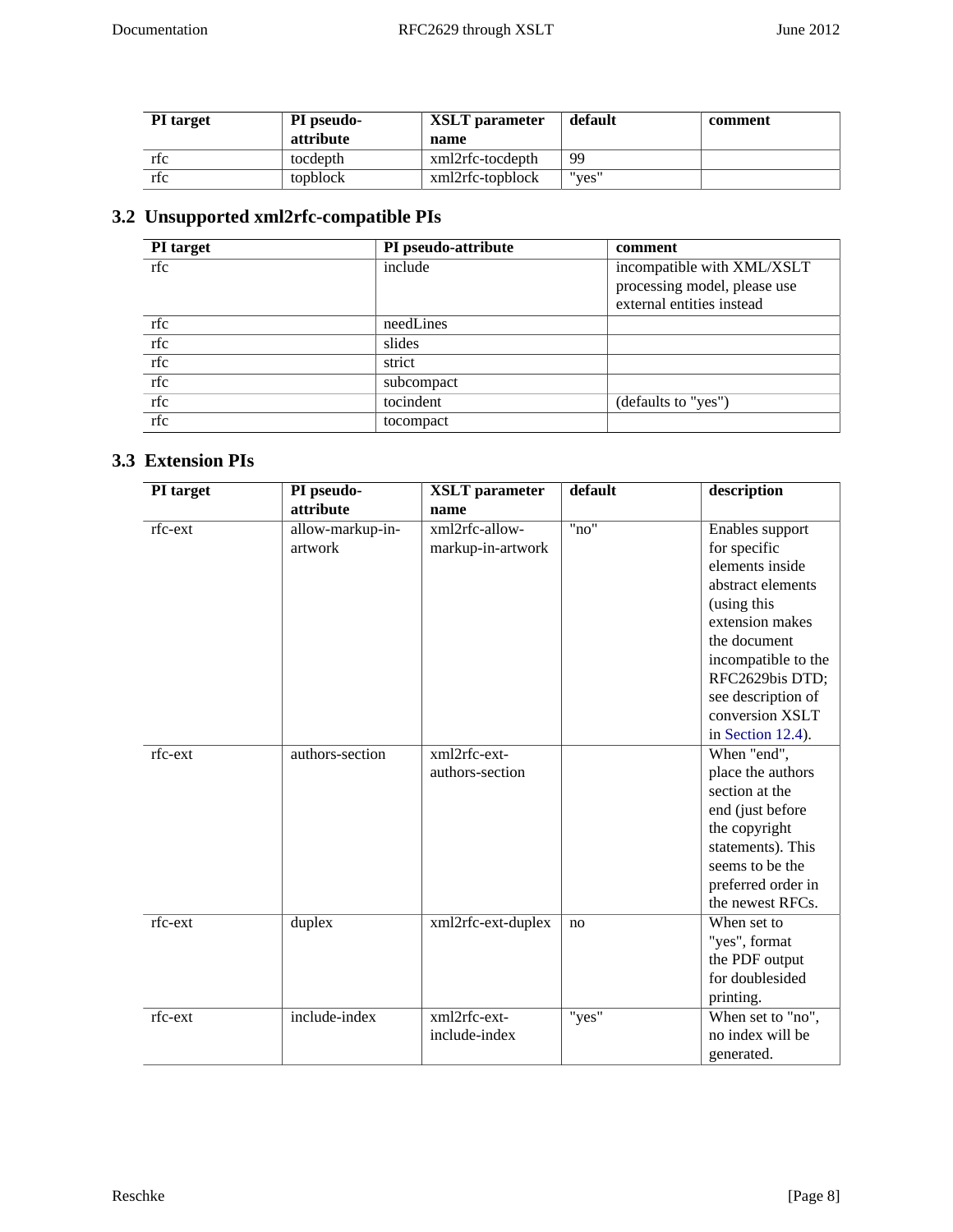| PI target | PI pseudo-           | <b>XSLT</b> parameter | default | description          |
|-----------|----------------------|-----------------------|---------|----------------------|
|           | attribute            | name                  |         |                      |
| rfc-ext   | include-references-  | xml2rfc-ext-          |         | When set to "yes",   |
|           | in-index             | include-references-   |         | index entries are    |
|           |                      | in-index              |         | generated for all    |
|           |                      |                       |         | references.          |
| rfc-ext   | justification        | xml2rfc-ext-          | "never" | "never": never       |
|           |                      | justification         |         | emit justified text, |
|           |                      |                       |         | "always": always     |
|           |                      |                       |         | emit justified text, |
|           |                      |                       |         | "print": only emit   |
|           |                      |                       |         | justified text for   |
|           |                      |                       |         | print media.         |
| rfc-ext   | parse-xml-in-        | xml2rfc-parse-xml-    | "no"    | May be used to       |
|           | artwork              | in-artwork            |         | enable parsing of    |
|           |                      |                       |         | XML content in       |
|           |                      |                       |         | figures (MSXML       |
|           |                      |                       |         | only).               |
| rfc-ext   | support-rfc2731      | xml2rfc-ext-          | "yes"   | Decides whether      |
|           |                      | support-rfc2731       |         | the HTML             |
|           |                      |                       |         | transformation       |
|           |                      |                       |         | should generate      |
|           |                      |                       |         | <b>META</b> tags     |
|           |                      |                       |         | according            |
|           |                      |                       |         | Section 6.4.         |
| rfc-ext   | sec-no-trailing-dots | xml2rfc-ext-sec-      |         | When set to "yes",   |
|           |                      | no-trailing-dots      |         | add trailing dots to |
|           |                      |                       |         | section numbers.     |
|           |                      |                       |         | This seems to        |
|           |                      |                       |         | be the preferred     |
|           |                      |                       |         | format in the        |
|           |                      |                       |         | newest RFCs.         |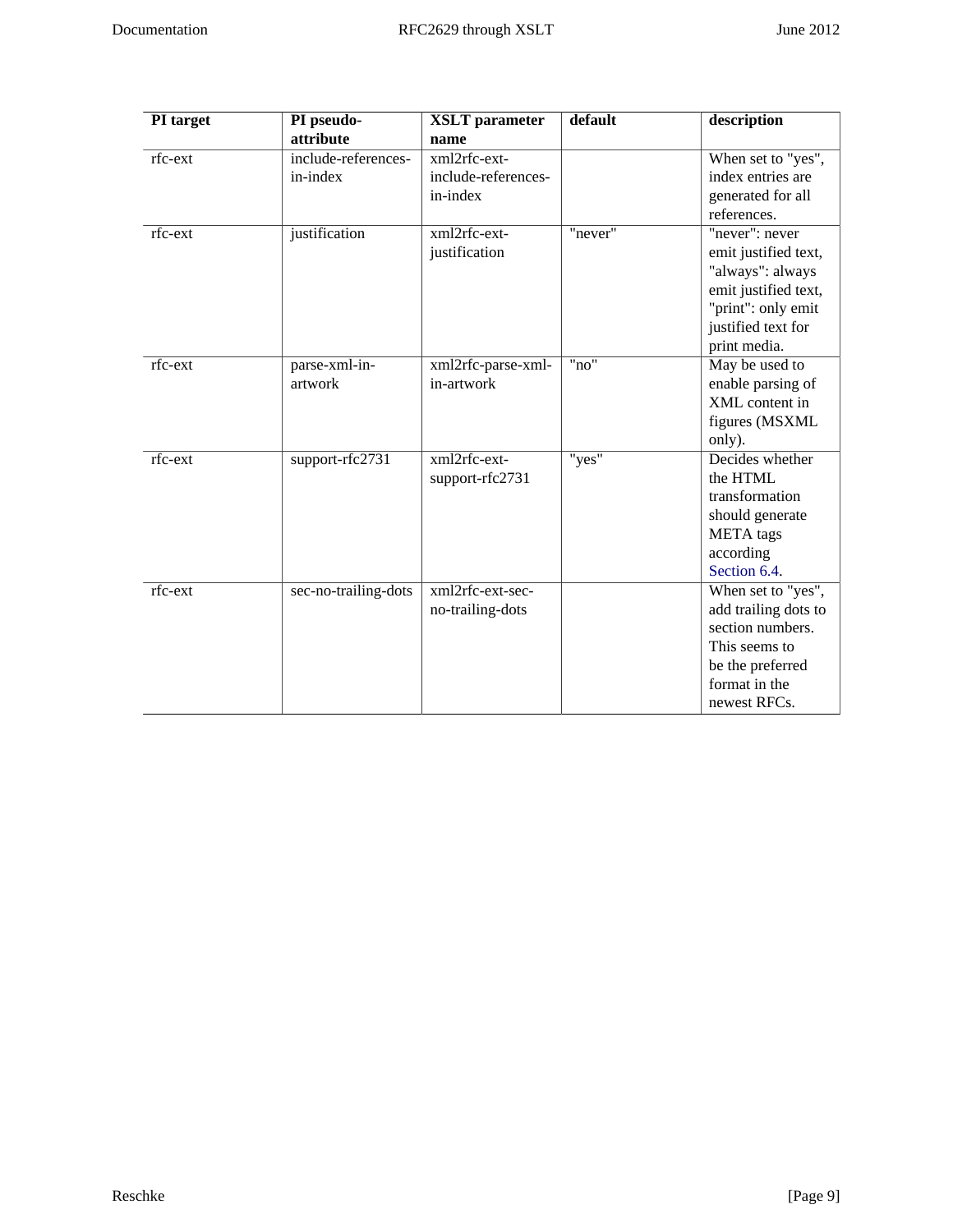# <span id="page-9-0"></span>**4. Anchors**

The transformation automatically generates anchors that are supposed to be stable and predictable and that can be used to identify specific parts of the document. Anchors are generated both in HTML and XSL-FO content (but the latter will only be used for PDF output when the XSL-FO engine supports producing PDF anchors).

<span id="page-9-1"></span>The following anchors get auto-generated:

| <b>Anchor name</b>  | <b>Description</b>                  |
|---------------------|-------------------------------------|
| rfc.abstract        | Abstract                            |
| rfc.authors         | Authors section                     |
| rfc.copyright       | Copyright section                   |
| rfc.copyrightnotice | Copyright notice                    |
| rfc.figure.n        | Figures (titled)                    |
| rfc.figure.u. $n$   | Figures (untitled)                  |
| rfc.index           | Index                               |
| rfc.ipr             | <b>Intellectual Property</b>        |
| rfc.iref.n          | Internal references                 |
| rfc.note.n          | Notes (from front section)          |
| rfc.references      | References                          |
| rfc.references. $n$ | <b>Additional references</b>        |
| rfc.section. $n$    | Section $n$                         |
| rfc.section.n.p.m   | Section $n$ , paragraph $m$         |
| rfc.status          | Status of memo                      |
| rfc.table. $n$      | Tables (titled)                     |
| rfc.table.u. $n$    | Tables (untitled)                   |
| rfc.toc             | Table of contents                   |
| rfc.xref.name.n     | References to reference $n$ to name |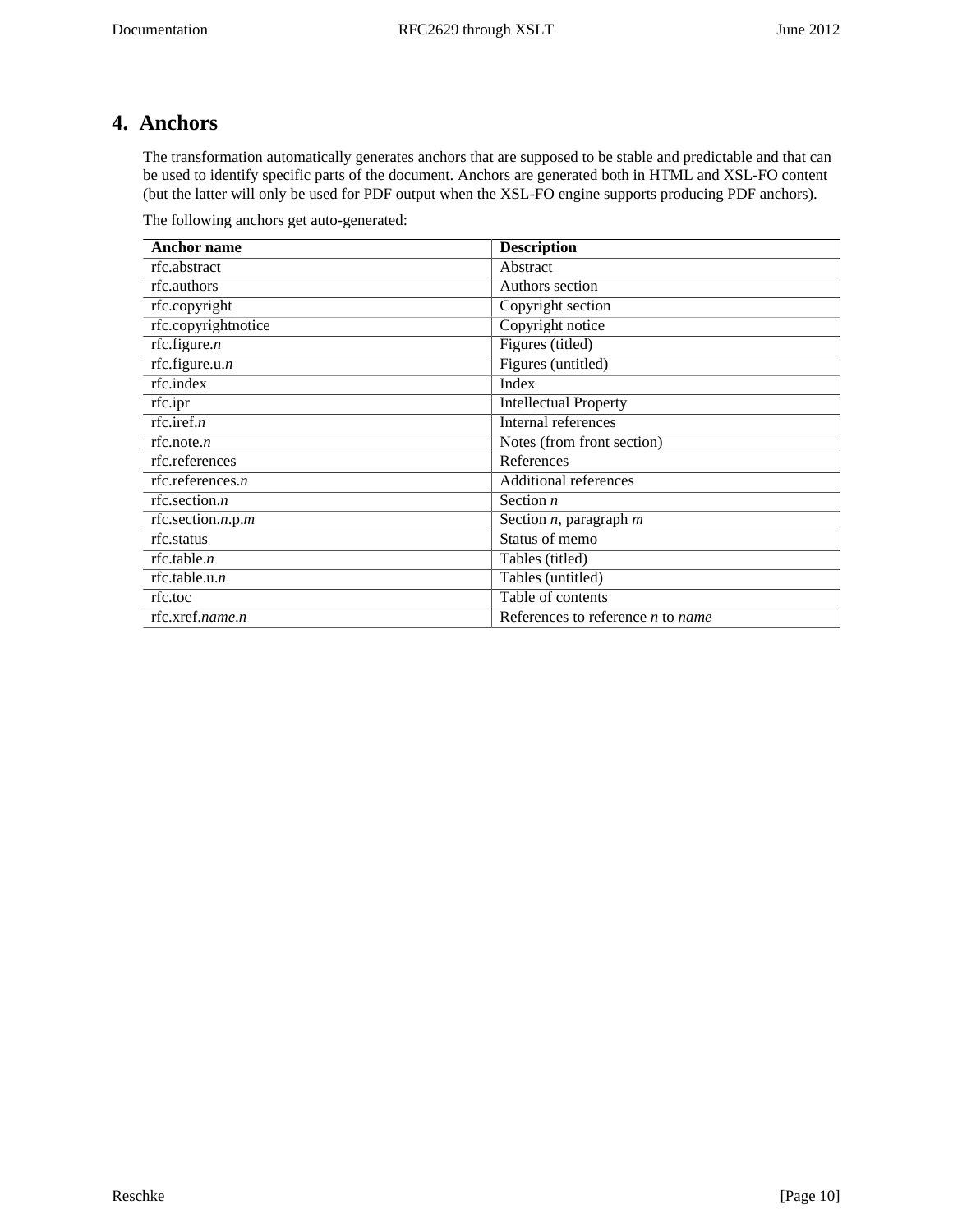# <span id="page-10-0"></span>**5. Supported XSLT engines**

The transformation requires a non-standard extension function (see **exsl:node-set**<sup>1</sup>) which is however widely available. XSLT processors that do not support this extension (or a functional equivalent, such as msxsl:nodeset) currently are not supported.

Input documents do not always specify the date completely. In this case, the transformation attempts to let the XSLT engine to compute the system date, using either scripting in Microsoft's XSLT engine, or the [exsl:date-t](http://www.exslt.org/date/functions/date-time/)  $\frac{\text{ime}}{\text{2}}$  $\frac{\text{ime}}{\text{2}}$  $\frac{\text{ime}}{\text{2}}$  extension function.

# <span id="page-10-1"></span>**5.1 Standalone Engines**

The following XSLT engines are believed to work well:

- <span id="page-10-8"></span>• Windows: MSXML3 and MSXML4 (<<http://msdn.microsoft.com/xml>>; command line processor "msxsl" is available from [Microsoft Download Center](http://www.microsoft.com/downloads/details.aspx?FamilyID=2FB55371-C94E-4373-B0E9-DB4816552E41)<sup>3</sup>)
- <span id="page-10-13"></span>• Java: Saxon  $(\langle \text{http://saxon.sourcefore.net/}\rangle)$
- <span id="page-10-14"></span>• Java: Xalan  $(\langle \frac{http://xml.apache.org/xalan-j}{\rangle})$
- $C/C++$ : xsltproc (libxslt)  $\langle \text{http://xmlsoft.org/XSLT/>}$  $\langle \text{http://xmlsoft.org/XSLT/>}$  $\langle \text{http://xmlsoft.org/XSLT/>}$ , make sure that you have a current version)

# <span id="page-10-2"></span>**5.2 In-Browser Engines**

The following browsers seem to work fine:

- <span id="page-10-6"></span>• Internet Explorer 5.5 (Windows version, if MSXML3 is installed)
- <span id="page-10-7"></span>• Internet Explorer 6 and newer
- <span id="page-10-9"></span><span id="page-10-4"></span>• Firefox 3.0 and newer
	- Be aware that XSLT execution can be suppressed using [NoScript](https://addons.mozilla.org/de/firefox/addon/722)<sup>4</sup>
	- Firefox does not load external DTDs nor external entities, see  $Mozilla Bug 22942^5$ , thus entities like need to be declared in the internal subset (Appendix  $C.1$ )
	- There seems to be a new problem in Firefox 4 where it occasionally does the initial rendering with the wrong width (people who can reproduce this problem please comment on <[https://bugzilla.mozilla.org/](https://bugzilla.mozilla.org/show_bug.cgi?id=640390) show bug.cgi?id= $640390$ >.
	- Date computation is available in Firefox starting with Firefox 6 (see <https://bugzilla.mozilla.org/show [bug.cgi?id=603159>](https://bugzilla.mozilla.org/show_bug.cgi?id=603159))
- <span id="page-10-12"></span>• Safari 3 (starting with version 3.0.4)
	- Date computation not available (see <[https://bugs.webkit.org/show\\_bug.cgi?id=4079>](https://bugs.webkit.org/show_bug.cgi?id=4079))
- <span id="page-10-5"></span>• Google Chrome
	- Date computation not available (see <[https://bugs.webkit.org/show\\_bug.cgi?id=4079>](https://bugs.webkit.org/show_bug.cgi?id=4079))
- <span id="page-10-10"></span>• Opera (starting with version 10)
	- Date computation not available

The following browsers are known not to work properly:

- <span id="page-10-3"></span>• Firefox 1.\*/2.\*: (missing extension function - see change request at Mozilla BugZilla  $193678^{\circ}$ )
- <span id="page-10-11"></span>• Opera 9.21: execution fails, potentially to a somewhat complex XPath expression (reported to Opera as bug 245725).

<sup>1</sup> http://www.exslt.org/exsl/functions/node-set/index.html

<sup>2</sup> http://www.exslt.org/date/functions/date-time/

<sup>3</sup> http://www.microsoft.com/downloads/details.aspx?FamilyID=2FB55371-C94E-4373-B0E9-DB4816552E41

<sup>4</sup> https://addons.mozilla.org/de/firefox/addon/722

<sup>5</sup> https://bugzilla.mozilla.org/show\_bug.cgi?id=22942

<sup>6</sup> http://bugzilla.mozilla.org/show\_bug.cgi?id=193678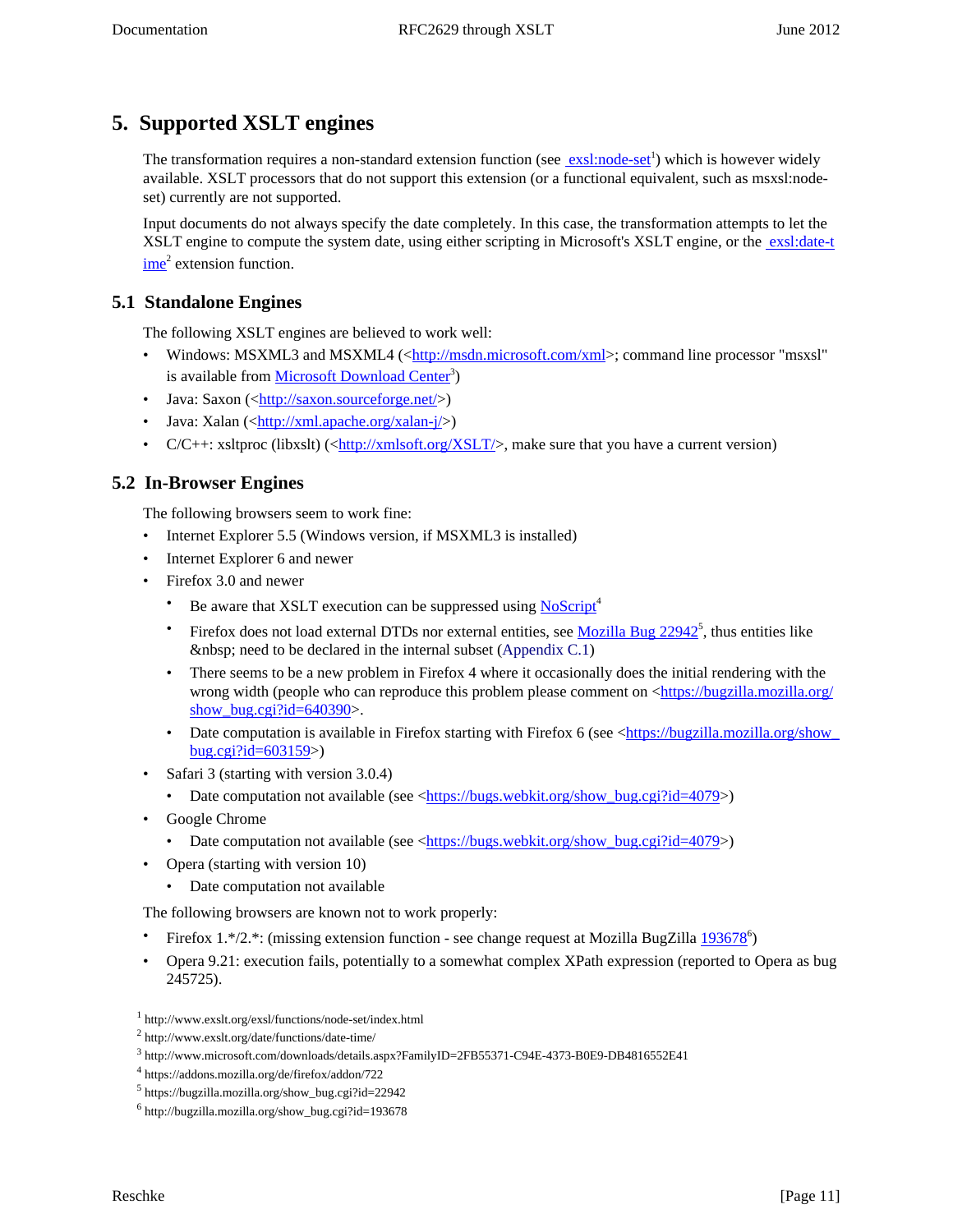- Opera 9.5 and 9.6: transformation appears to work, but CSS isn't getting applied (reported to Opera as bug 337388 on 2008-06-12).
- <span id="page-11-0"></span>• Safari 2.\* supports client-side XSLT as of MacOS X 10.4, but misses required extension functions. A problem with stylesheets producing non-ASCII output (such as NBSP characters) has been fixed as of OSX 10.4.4. Both problems have been reported through Apple's bug tracking system, see <[http://drakken.dbc.mt](http://drakken.dbc.mtview.ca.us/pipermail/xml2rfc/2005-May/002073.html) [view.ca.us/pipermail/xml2rfc/2005-May/002073.html>](http://drakken.dbc.mtview.ca.us/pipermail/xml2rfc/2005-May/002073.html) and <[http://bugs.webkit.org/show\\_bug.cgi?id=407](http://bugs.webkit.org/show_bug.cgi?id=4079)  $9$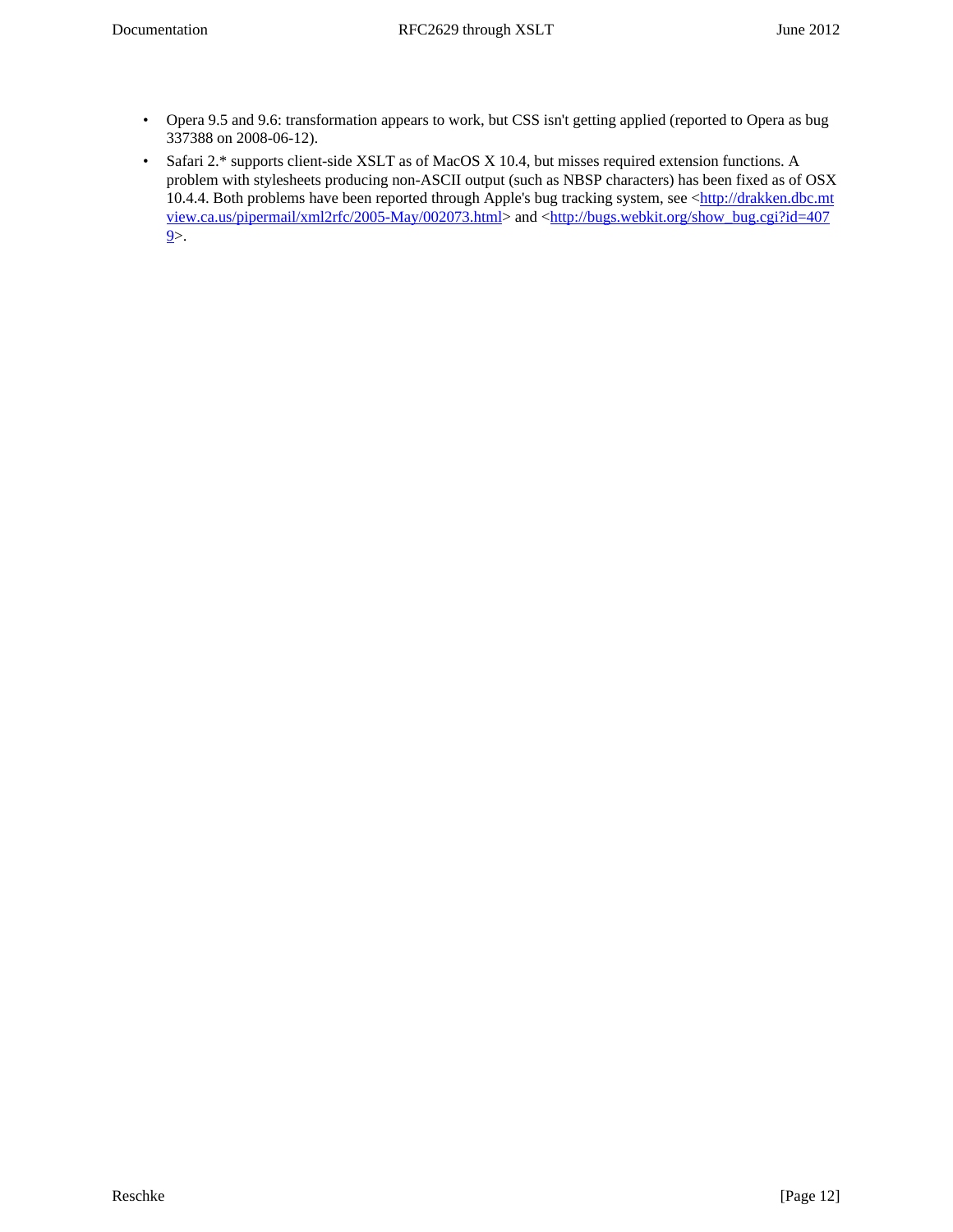# <span id="page-12-0"></span>**6. Transforming to HTML**

<span id="page-12-8"></span>Transformation to HTML can be done inside the browser if it supports XSLT. To enable this, add the following processing instruction to the start of the source file:

<span id="page-12-6"></span><?xml-stylesheet type='text/xsl' href='rfc2629.xslt' ?>

(and ensure that rfc2629.xslt is present).

## <span id="page-12-1"></span>**6.1 HTML compliance**

<span id="page-12-7"></span>The transformation result is supposed to conform to the HTML 4.01 strict DTD [\[HTML\]](#page-30-2). This can be checked using the W3C's online validator at [<http://validator.w3.org](http://validator.w3.org)>.

### <span id="page-12-2"></span>**6.2 Standard HTML LINK elements**

LINK elements exist since HTML 2.0. They can be used to embed content-independant links inside the document. Unfortunately, only few user agents support this element. Firefox users may want to check the Link [Widgets](https://addons.mozilla.org/firefox/2933/)<sup>7</sup> extension.

<span id="page-12-4"></span>The following LINK elements are produced:

| LINK type | description                                          |  |
|-----------|------------------------------------------------------|--|
| alternate | for RFCs, a link to the authorative ASCII version on |  |
|           | the IETF web site                                    |  |
| appendic  | pointer to all top-level appendics                   |  |
| author    | pointer to "authors" section                         |  |
| chapter   | pointer to all top-level sections                    |  |
| contents  | pointer to table of contents                         |  |
| copyright | pointer to copyright statement                       |  |
| index     | pointer to index                                     |  |

The figure below shows how Mozilla Firefox 1.0 displays the Site Navigation Bar for rfc2396.xml.



### <span id="page-12-3"></span>**6.3 Standard HTML metadata**

<span id="page-12-5"></span>The following standard HTML META elements are produced:

7 https://addons.mozilla.org/firefox/2933/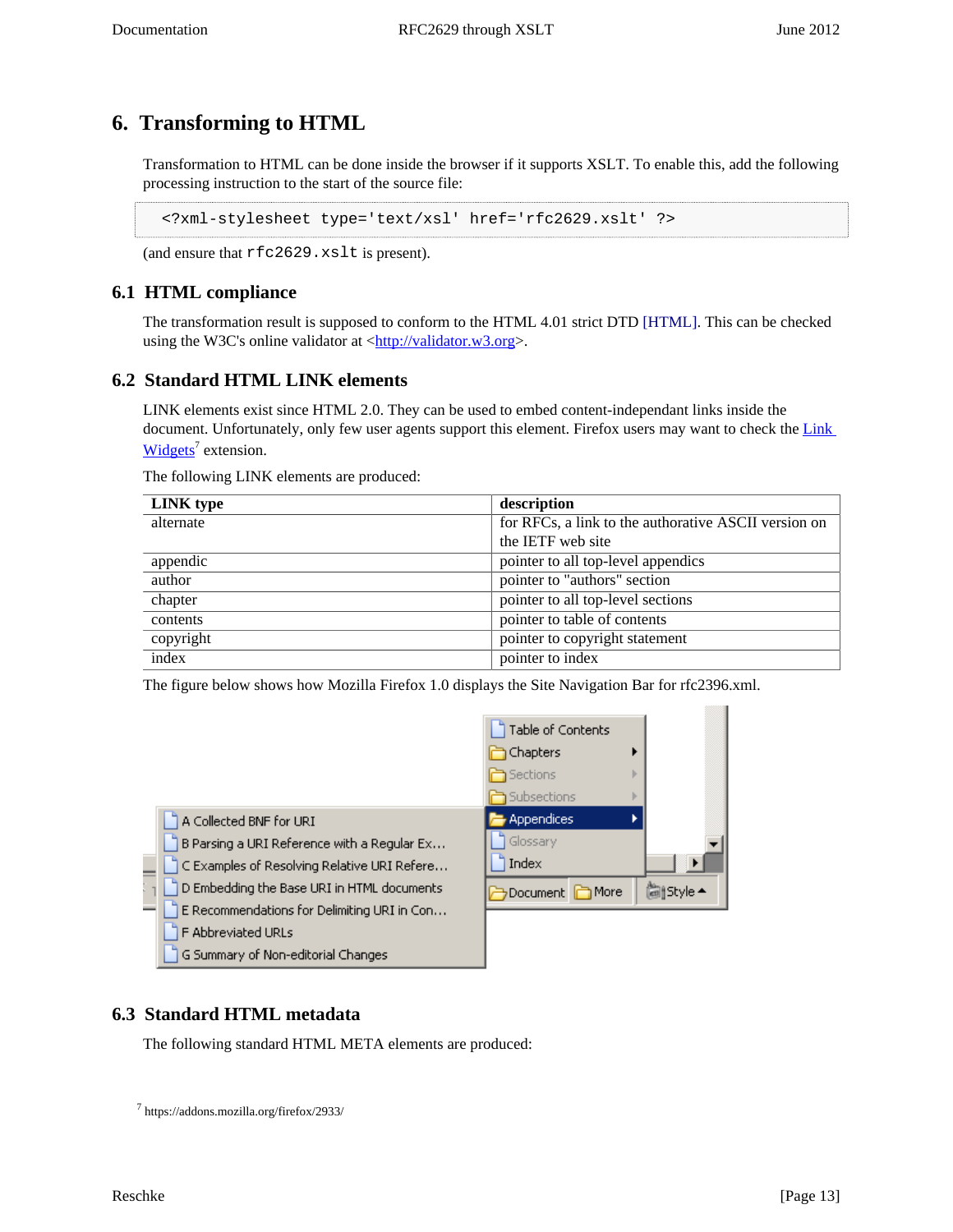| META name  | description                                     |
|------------|-------------------------------------------------|
| generator  | from XSLT engine version and stylesheet version |
| keywords " | from keyword elements in front section          |

# <span id="page-13-0"></span>**6.4 Dublin Core (RFC2731) metadata**

<span id="page-13-4"></span><span id="page-13-3"></span>Unless turned off using the "rfc-ext support-rfc2731" processing instruction, the transformation will generate metadata according to [\[RFC2731\]](#page-30-3) and [\[DC-HTML\]](#page-30-4).

<span id="page-13-2"></span>The following DCMI properties are produced:

| <b>META</b> name        | description                              |
|-------------------------|------------------------------------------|
| DC.Creator              | from author information in front section |
| DC.Date.Issued          | from date information in front section   |
| DC.Description.Abstract | from abstract                            |
| DC.Identifier           | document URN [RFC2648] from "docName"    |
|                         | attribute                                |
| DC.isPartOf             | RFC ISSN (for RFCs)                      |
| DC.Relation.Replaces    | from "obsoletes" attribute               |

# <span id="page-13-1"></span>**6.5 Experimental hCard support**

The generated author information is formatted in **hCard<sup>8</sup>** format.

<sup>8</sup> http://microformats.org/wiki/hcard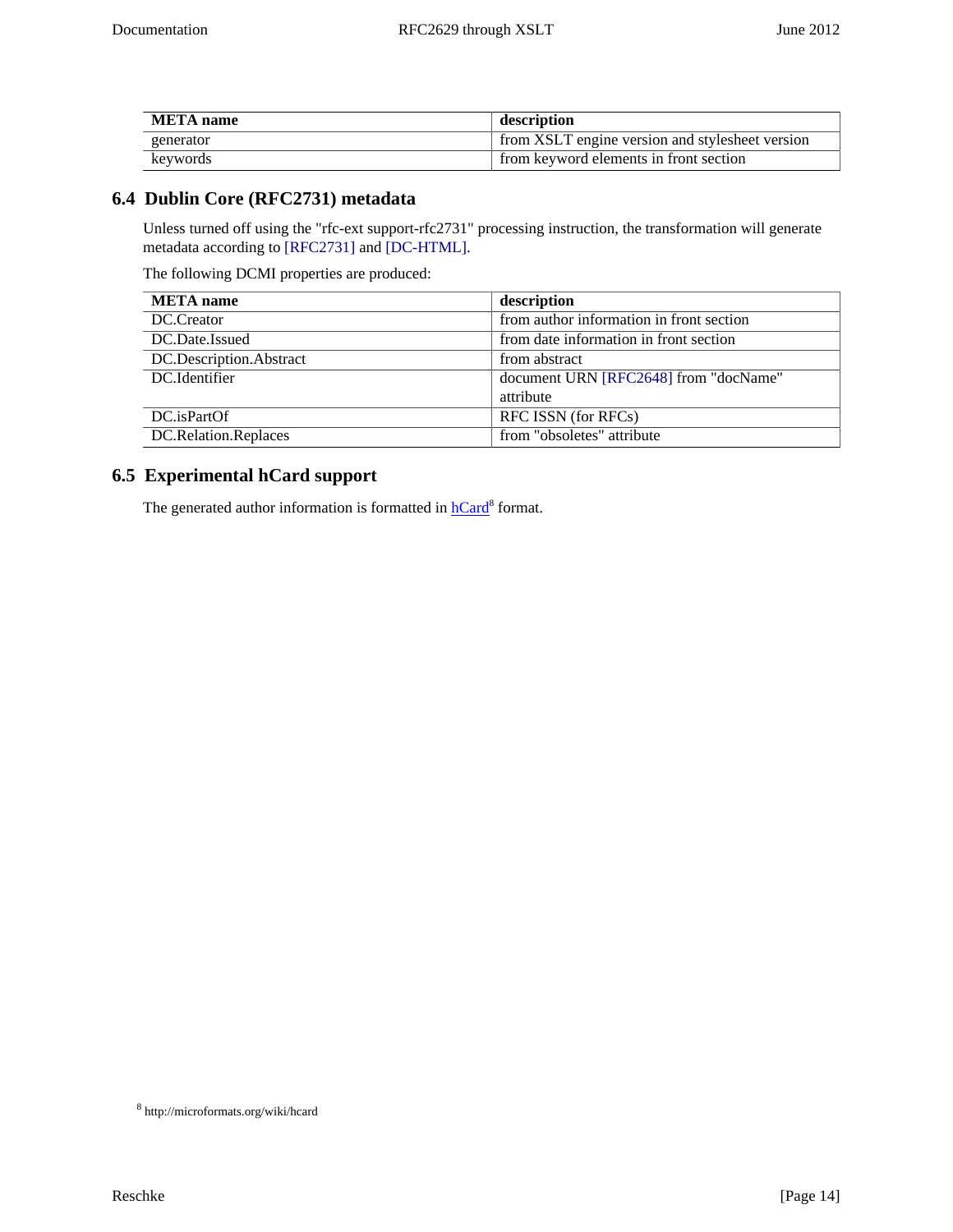# <span id="page-14-0"></span>**7. Transforming to XHTML**

Transforming to XHTML requires slightly different XSLT output options and is implemented by the derived transformation script rfc2629toXHTML.xslt.

**Note:** Microsoft Internet Explorer does *not* support XHTML. Therefore it usually makes more sense to generate plain old HTML.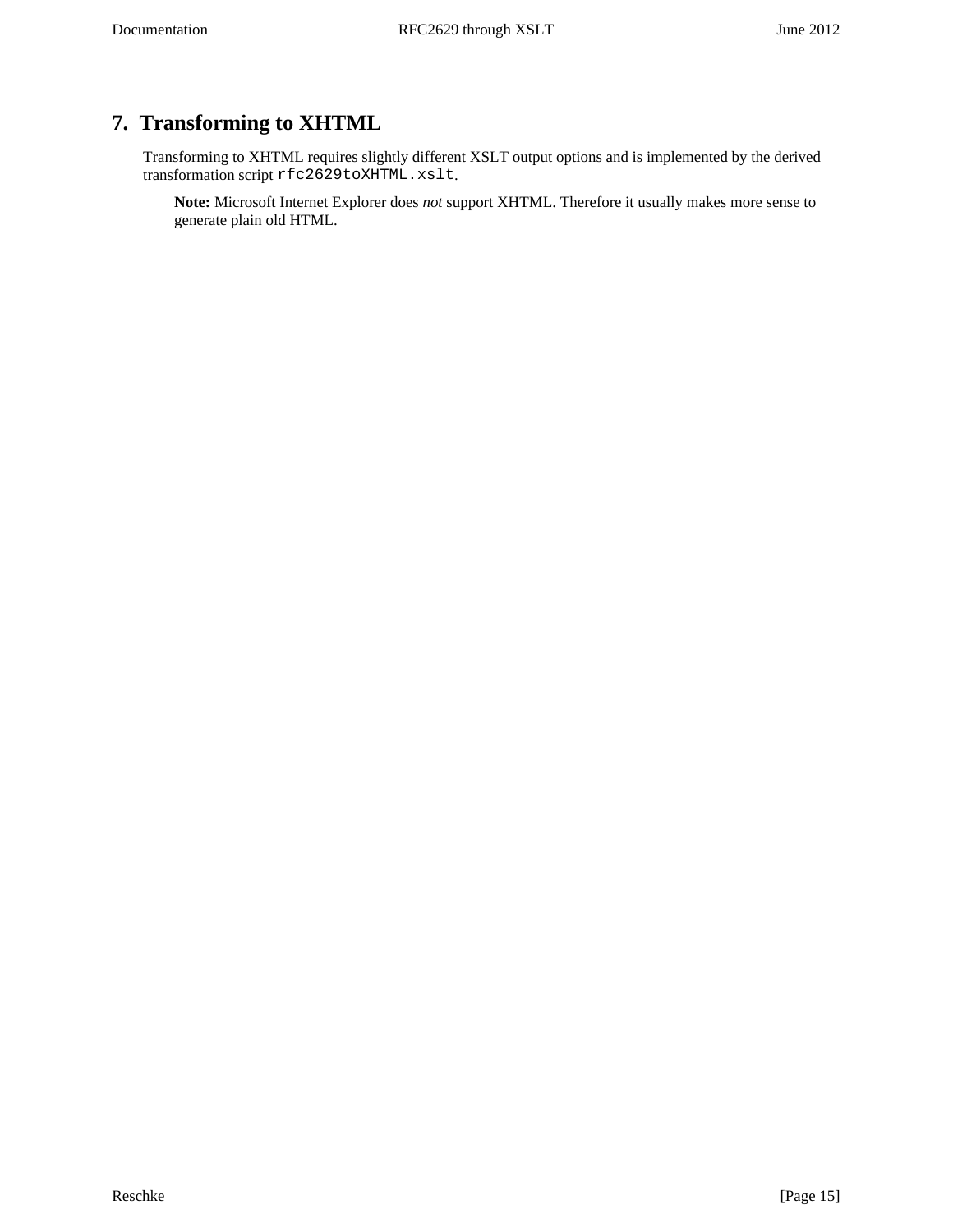# <span id="page-15-0"></span>**8. Transforming to CHM (Microsoft Compiled Help)**

<span id="page-15-2"></span><span id="page-15-1"></span> To generate a CHM file using Microsoft's HTML Help Compiler (hhc), three files are required in addition to the HTML file.

- 1. hhc table of contents file (HTML)
- 2. hhk index file (HTML)
- 3. hhp project file (plain text)

The three files are generated with three specific transformations, each requiring the additional XSLT parameter "basename" to specify the filename prefix.

Example:

```
saxon rfc2616.xml rfc2629toHhp.xslt basename=rfc2616 > rfc2616.hhp
saxon rfc2616.xml rfc2629toHhc.xslt basename=rfc2616 > rfc2616.hhc
saxon rfc2616.xml rfc2629toHhk.xslt basename=rfc2616 > rfc2616.hhk
hhc rfc2616.hhp
```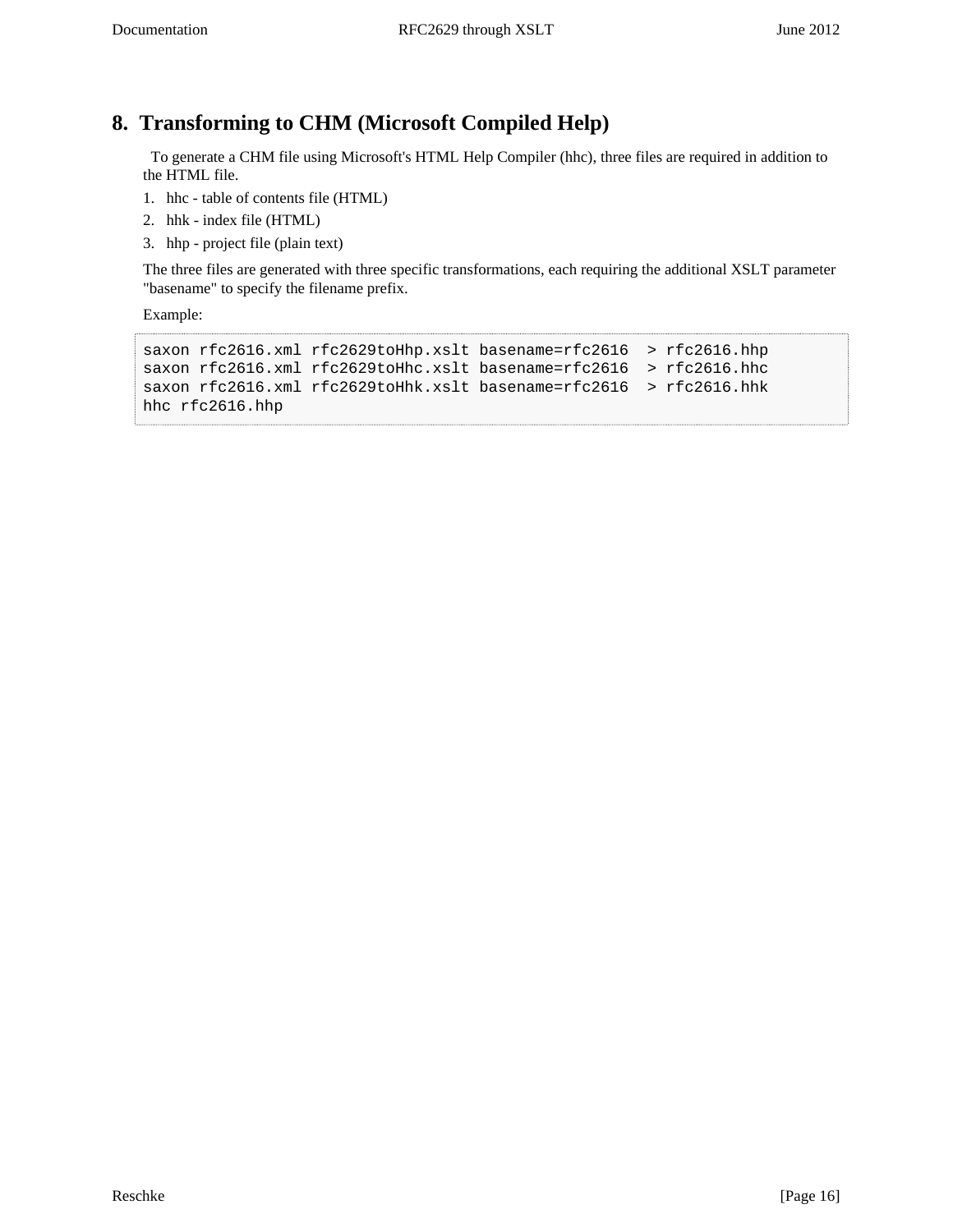# <span id="page-16-0"></span>**9. Transforming to PDF**

## <span id="page-16-1"></span>**9.1 Via XSL-FO**

<span id="page-16-7"></span>Transformation to XSL-FO [\[XSL-FO\]](#page-30-6) format is available through rfc2629toFO.xslt (which includes rfc2629.xslt, so keep both in the same folder).

<span id="page-16-6"></span>Compared to HTML user agents, XSL-FO engines unfortunately either come as open source (for instance, Apache FOP) or feature-complete (for instance, AntennaHouse XSL Formatter), but not both at the same time.

As Apache FOP needs special workarounds (index generation), and some popular extensions aren't standardized yet, the translation produces a generic output (hopefully) conforming to [\[XSL-FO\].](#page-30-6) Specific backends (xsl11toFop.xslt, xsl11toXep.xslt, xsl11toAn.xslt) then provide post-processing for the individual processors.

<span id="page-16-8"></span><span id="page-16-5"></span>**Note:** the output is currently targeted at Apache FOP 1.0.

#### <span id="page-16-2"></span>**9.1.1 Extension feature matrix**

|                             | <b>PDF</b> anchors   | <b>PDF</b> bookmarks | <b>PDF</b> document | <b>Index cleanup</b>      |
|-----------------------------|----------------------|----------------------|---------------------|---------------------------|
|                             |                      |                      | information         |                           |
| XSL 1.1 WD <sup>9</sup>     | no, but can be       | $yes$ <sup>10</sup>  | no, but uses XEP    | $yes$ <sup>11</sup>       |
|                             | auto-generated       |                      | output extensions   |                           |
|                             | from "id" attributes |                      |                     |                           |
| <b>Antenna House XS</b>     | no                   | $yes13$ (from XSL    | $yes14$ (from XEP   | $yes$ <sup>15</sup> (just |
| $L$ formatter <sup>12</sup> |                      | 1.1 bookmarks)       | document info)      | page duplicate            |
|                             |                      |                      |                     | elimination,              |
|                             |                      |                      |                     | from XSL 1.1              |
|                             |                      |                      |                     | page index)               |
| Apache FOP <sup>16</sup>    | $yes$ <sup>17</sup>  | $yes18$ (from XSL    | $yes$ <sup>19</sup> | no                        |
|                             |                      | 1.1 bookmarks)       |                     |                           |
| RenderX XEP <sup>20</sup>   | no                   | $yes21$ (from XSL    | $yes^{22}$          | $yes23$ (from XSL         |
|                             |                      | 1.1 bookmarks)       |                     | 1.1 page index)           |

### <span id="page-16-3"></span>**9.1.2 Example: producing output for Apache FOP**

Example:

```
saxon rfc2616.xml rfc2629toFo.xslt > tmp.fo
saxon tmp.fo xsl11toFop.xslt > rfc2629.fo
```
<span id="page-16-4"></span>9 http://www.w3.org/TR/2003/WD-xsl11-20031217/

```
10 http://www.w3.org/TR/2003/WD-xsl11-20031217/#d0e12873
```
<sup>11</sup> http://www.w3.org/TR/2003/WD-xsl11-20031217/#d0e12534

```
12 http://www.antennahouse.com/
```

```
13 http://www.antennahouse.com/XSL20/axf-extension.htm
```

```
14 http://www.antennahouse.com/XSL20/axf-extension.htm
```
<sup>15</sup> http://www.antennahouse.com/XSL20/axf-extension.htm

<sup>16</sup> http://xml.apache.org/fop/

<sup>17</sup> http://xml.apache.org/fop/extensions.html#named-destinations

<sup>18</sup> http://xml.apache.org/fop/extensions.html#bookmarks

<sup>19</sup> http://xmlgraphics.apache.org/fop/0.95/metadata.html#xmp-in-fo

<sup>20</sup> http://xep.xattic.com/

<sup>21</sup> http://xep.xattic.com/xep/spec.html

<sup>22</sup> http://xep.xattic.com/xep/spec.html

<sup>23</sup> http://xep.xattic.com/xep/spec.html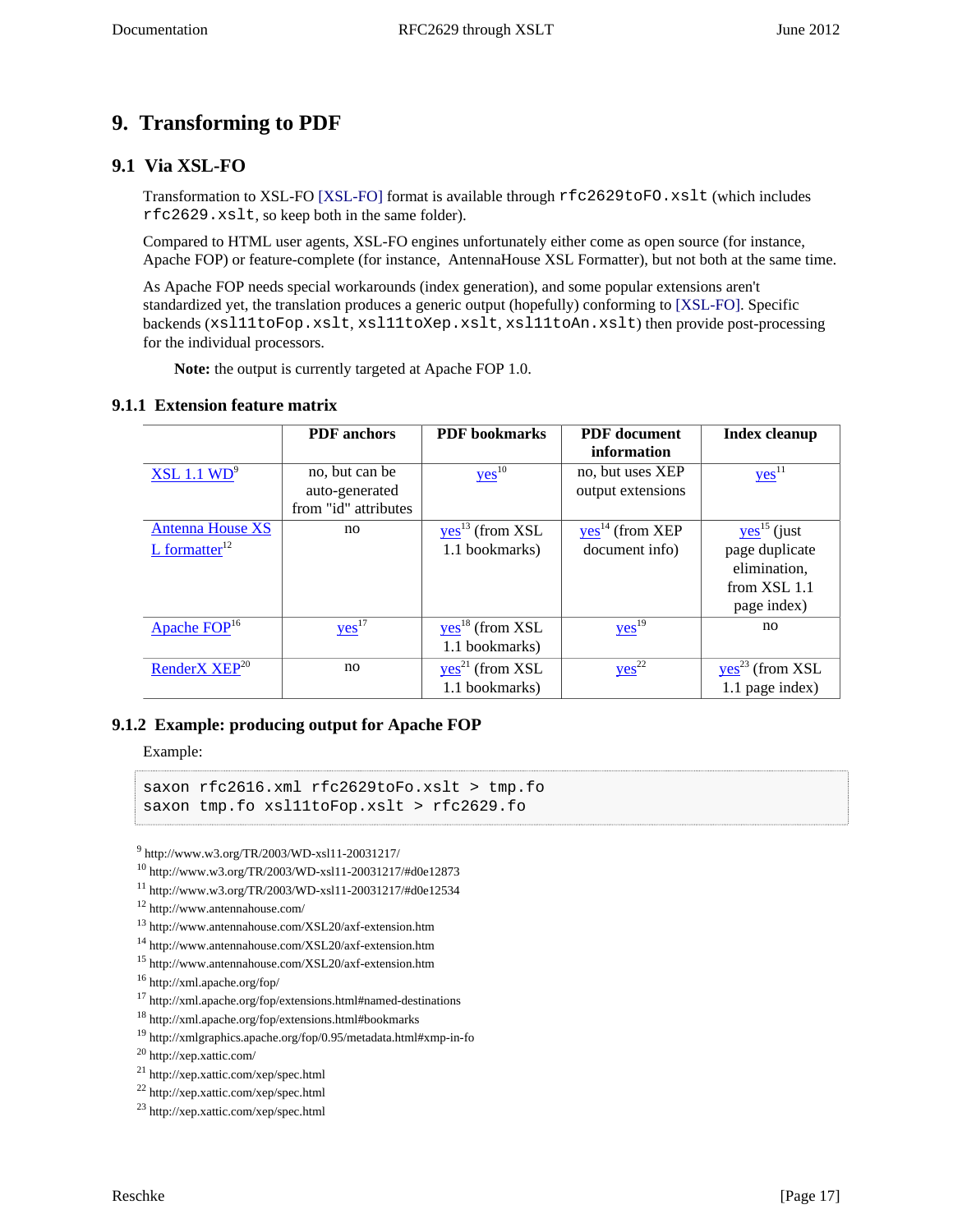# **9.2 Via X(HTML)**

PDF output can also be produced directly from (X)HTML. One simple approach is to rely on the browser's printing function, and to use a printer driver that produces PDF. Depending on the brower's CSS capabilities, the output will behave properly with respect to table breaks etc.

An alternative is PrinceXML (see [<http://www.princexml.com/](http://www.princexml.com/)>), which can produce PDF directly from (X)HTML input, based on the CSS printing information.

For instance, PDF output with text justification turned on can be produced with:

```
saxon input.xml rfc2629toXHTML.xslt xml2rfc-ext-justification=print \
   > output.xhtml
prince output.xhtml output.pdf
```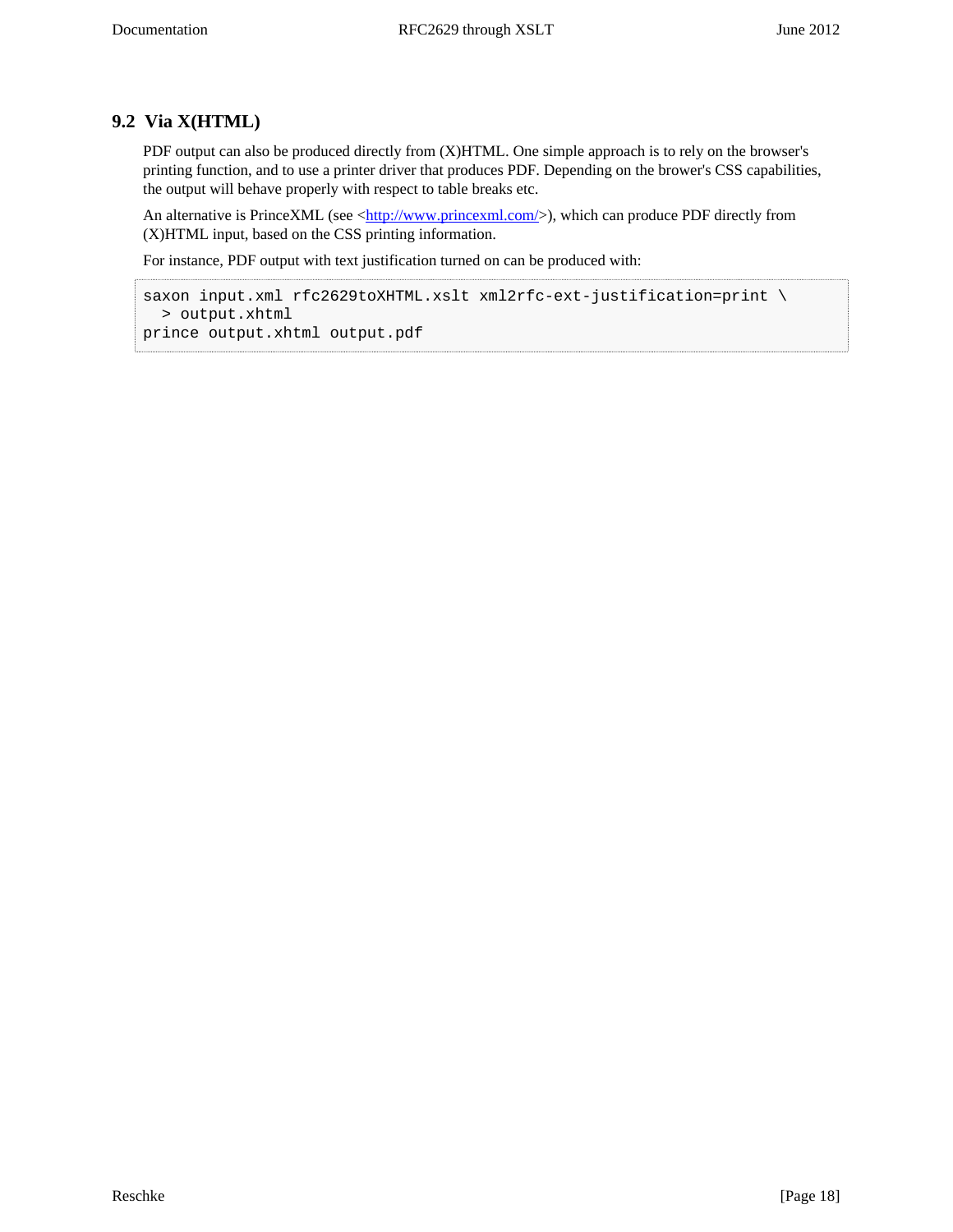# <span id="page-18-0"></span>**10. Transforming to ePub**

Experimental transformation to ePub format is available through a set of stylesheets, and the Unix Shell script mkepub.sh (which requires that "zip" and either "saxon" or "xsltproc" are installed).

For instance, an epub version of rfc2616.xml can be generated like this:

mkepub.sh rfc2616.xml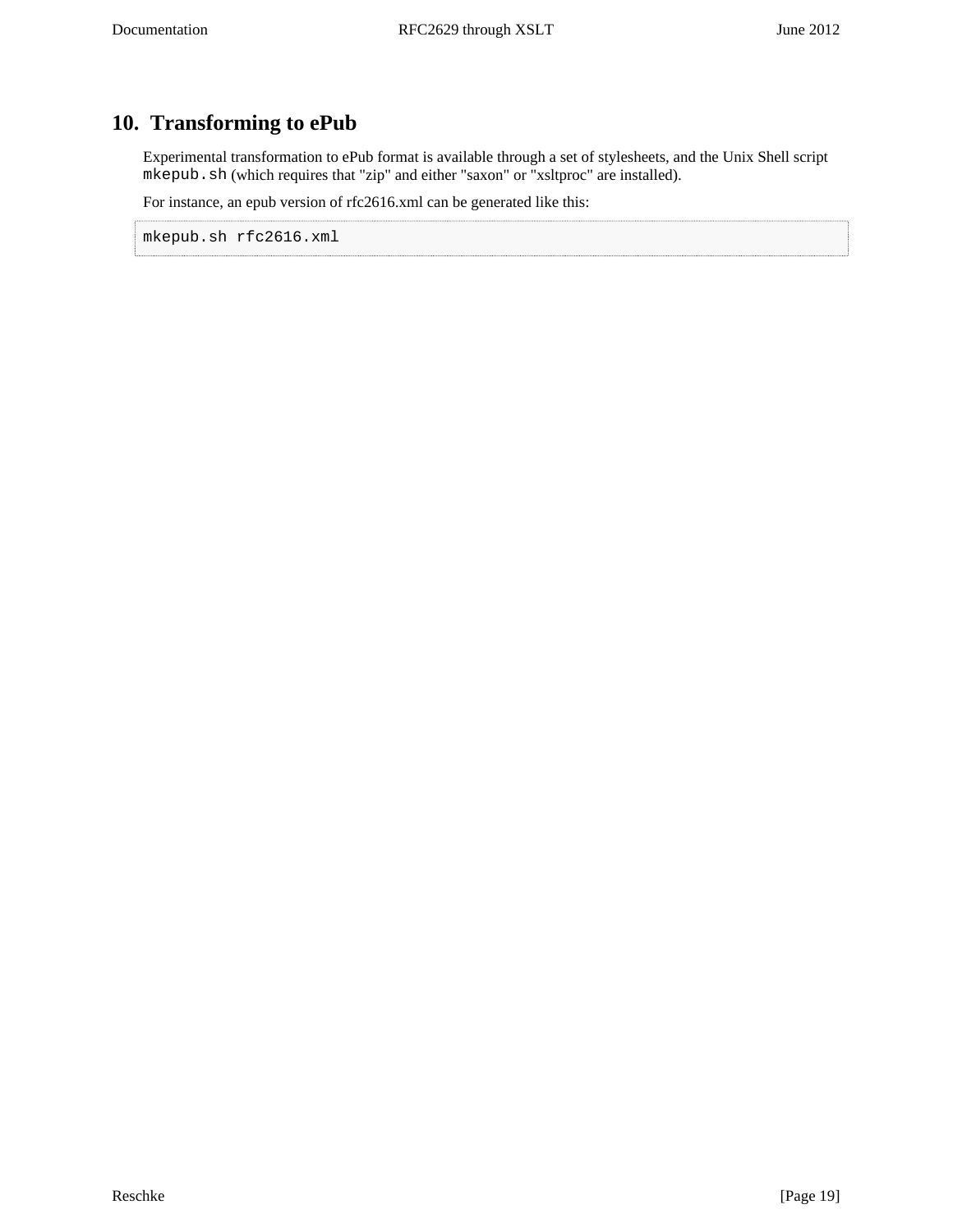# <span id="page-19-0"></span>**11. Generic Extensions**

This section documents extensions implemented in rfc2629.xslt, using the extension namespace "http:// purl.org/net/xml2rfc/ext".

### <span id="page-19-5"></span><span id="page-19-1"></span>**11.1 <abnf-char-sequence> element**

Converts the contained quoted string into a hex-encoded character sequence, for use in case-sensitive ABNF productions.

For instance, "<x:abnf-char-sequence>"HTTP"</x:abnf-char-sequence>" gets converted to "%x48.54.54.50".

### <span id="page-19-6"></span><span id="page-19-2"></span>**11.2 <anchor-alias> element**

Using its "value" attribute, this element allows the definition of an internal link target alias for the enclosing element. This alias can then be used with the [<ref](#page-22-1)> element for intra-document references.

Note that the anchor alias is not subject to the naming constraints that apply to anchor elements (which are  $X\overline{M}$ [L names](http://www.w3.org/TR/REC-xml/#NT-Name)<sup>24</sup>).

### <span id="page-19-8"></span><span id="page-19-3"></span>**11.3 <bcp14> element**

<span id="page-19-9"></span>This element marks the content as being one of the normative keywords defined in [\[RFC2119\].](#page-30-7)

The DOCTYPE definition below allows using these keywords using XML entity expansion: such as in "...server &MUST; accept...".

```
<!DOCTYPE rfc [
  <!ENTITY MAY "<bcp14 xmlns='http://purl.org/net/xml2rfc/ext'
   >MAY</math> < /bcp14 > " >
  <!ENTITY MUST "<bcp14 xmlns='http://purl.org/net/xml2rfc/ext'
    >MUST</bcp14>">
  <!ENTITY MUST-NOT "<bcp14 xmlns='http://purl.org/net/xml2rfc/ext'
   >MUST NOT</bcp14>">
  <!ENTITY OPTIONAL "<bcp14 xmlns='http://purl.org/net/xml2rfc/ext'
    >OPTIONAL</bcp14>">
  <!ENTITY RECOMMENDED "<bcp14 xmlns='http://purl.org/net/xml2rfc/ext'
   >RECOMMENDED</bcp14>">
  <!ENTITY REQUIRED "<bcp14 xmlns='http://purl.org/net/xml2rfc/ext'
    >REQUIRED</bcp14>">
  <!ENTITY SHALL "<bcp14 xmlns='http://purl.org/net/xml2rfc/ext'
    >SHALL</bcp14>">
  <!ENTITY SHALL-NOT "<bcp14 xmlns='http://purl.org/net/xml2rfc/ext'
    >SHALL NOT</bcp14>">
  <!ENTITY SHOULD "<bcp14 xmlns='http://purl.org/net/xml2rfc/ext'
    >SHOULD</bcp14>">
  <!ENTITY SHOULD-NOT "<bcp14 xmlns='http://purl.org/net/xml2rfc/ext'
    >SHOULD NOT</bcp14>">]>
```
### <span id="page-19-7"></span><span id="page-19-4"></span>11.4 <br/>bb> element

Marking up a string as  **indicates that it represents the bottom line of a box drawing, replacing the "+" and** "-" characters accordingly.

<sup>24</sup> http://www.w3.org/TR/REC-xml/#NT-Name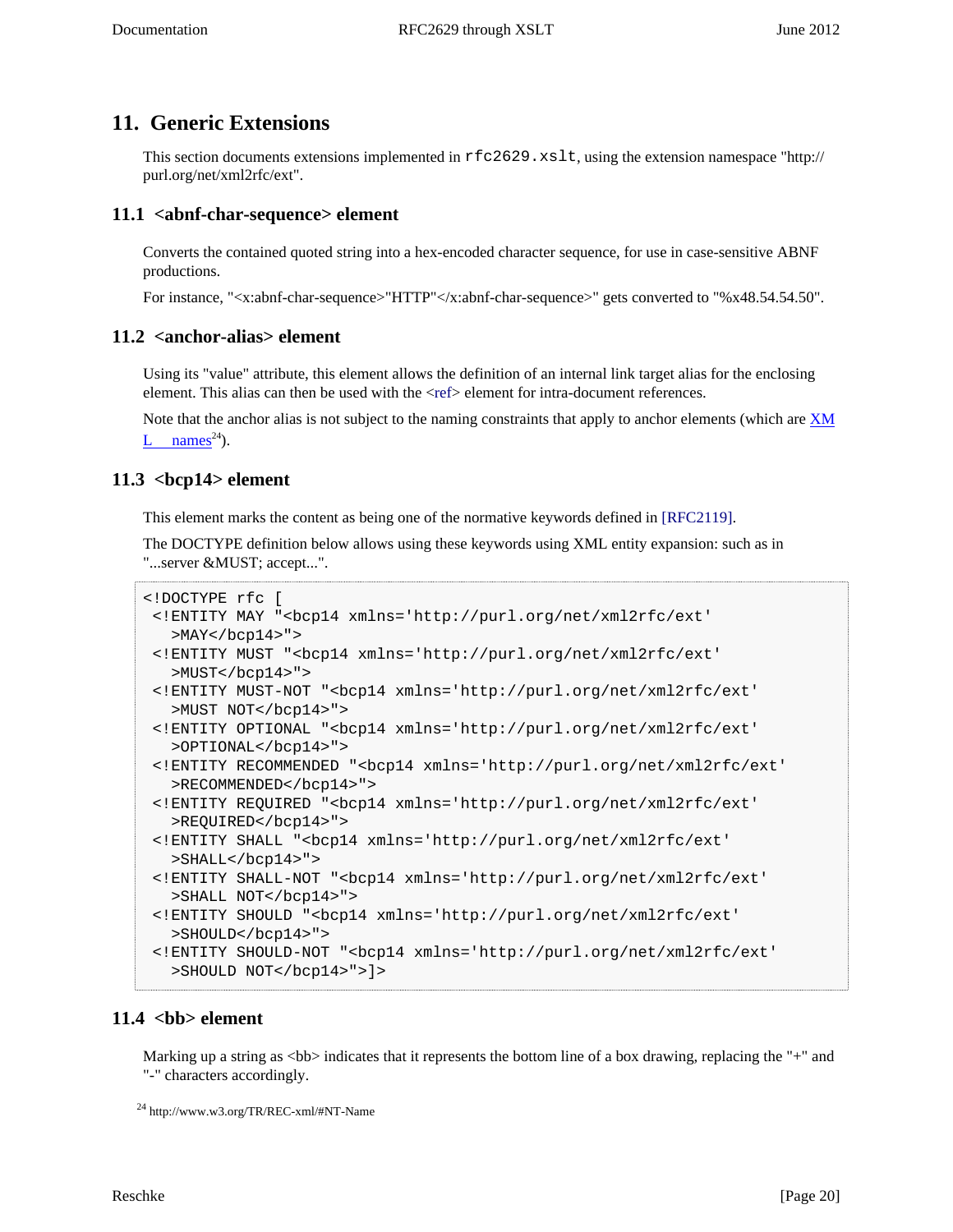### <span id="page-20-9"></span><span id="page-20-0"></span>**11.5 <bc> element**

Marking up a string as  $\langle$ bc $>$  indicates that it represents a center line of a box drawing, replacing the "|" character accordingly.

### <span id="page-20-10"></span><span id="page-20-1"></span>**11.6 <blockquote> element**

<span id="page-20-18"></span>This element is like the "**[blockquote](http://www.w3.org/TR/html401/struct/text.html#edef-BLOCKQUOTE)**<sup>25</sup>" element in [\[HTML\]](#page-30-2) (note this is a block-level element!). It should contain one or more <t> child elements.

### <span id="page-20-11"></span><span id="page-20-2"></span>**11.7 <boilerplate> element**

Can be used to include boilerplate (status, copyright, ...) into the front or back section. <section> elements within <x:boilerplate> appear as unnumbered sections in the output.

*This element currently can not be "down-translated" for use in xml2rfc!*

### <span id="page-20-12"></span><span id="page-20-3"></span>**11.8 <bt> element**

Marking up a string as  **indicates that it represents the top line of a box drawing, replacing the "+" and "-"** characters accordingly.

### <span id="page-20-13"></span><span id="page-20-4"></span>**11.9 <dfn> element**

<span id="page-20-19"></span>This element is like the " $\frac{dfn^{26}}{dt}$  $\frac{dfn^{26}}{dt}$  $\frac{dfn^{26}}{dt}$ " element in [\[HTML\]](#page-30-2).

### <span id="page-20-14"></span><span id="page-20-5"></span>**11.10 <feedback> element**

This elements allows declaring a feedback link for document reviewers. The template string takes the form of a URI template, such as:

```
<x:feedback template="mailto:ietf-http-wg@w3.org?subject={docname},
82022{section}822&body=<{ref}&gt;:"/>
```
where "docname" is substituted by the document name, "section" is substituted by section title (number and name), and "ref" is substituted by a URI pointing to the section being referenced.

### <span id="page-20-15"></span><span id="page-20-6"></span>**11.11 <h> element**

<span id="page-20-20"></span>T[h](http://www.w3.org/TR/2006/WD-xhtml2-20060726/mod-structural.html#edef_structural_h)is element is like the " $h^{27}$ " element in [\[XHTML2\]](#page-30-8).

### <span id="page-20-16"></span><span id="page-20-7"></span>**11.12 <highlight> element**

Used to highlight text passages, currently only allowed in <artwork>.

**Note:** this is stripped when generating input for xml2rfc, so please use with care.

### <span id="page-20-17"></span><span id="page-20-8"></span>**11.13 <length-of> element**

This element can be used to insert the length of another formatted section (in decimal).

<sup>25</sup> http://www.w3.org/TR/html401/struct/text.html#edef-BLOCKQUOTE

<sup>26</sup> http://www.w3.org/TR/html401/struct/text.html#edef-DFN

<sup>27</sup> http://www.w3.org/TR/2006/WD-xhtml2-20060726/mod-structural.html#edef\_structural\_h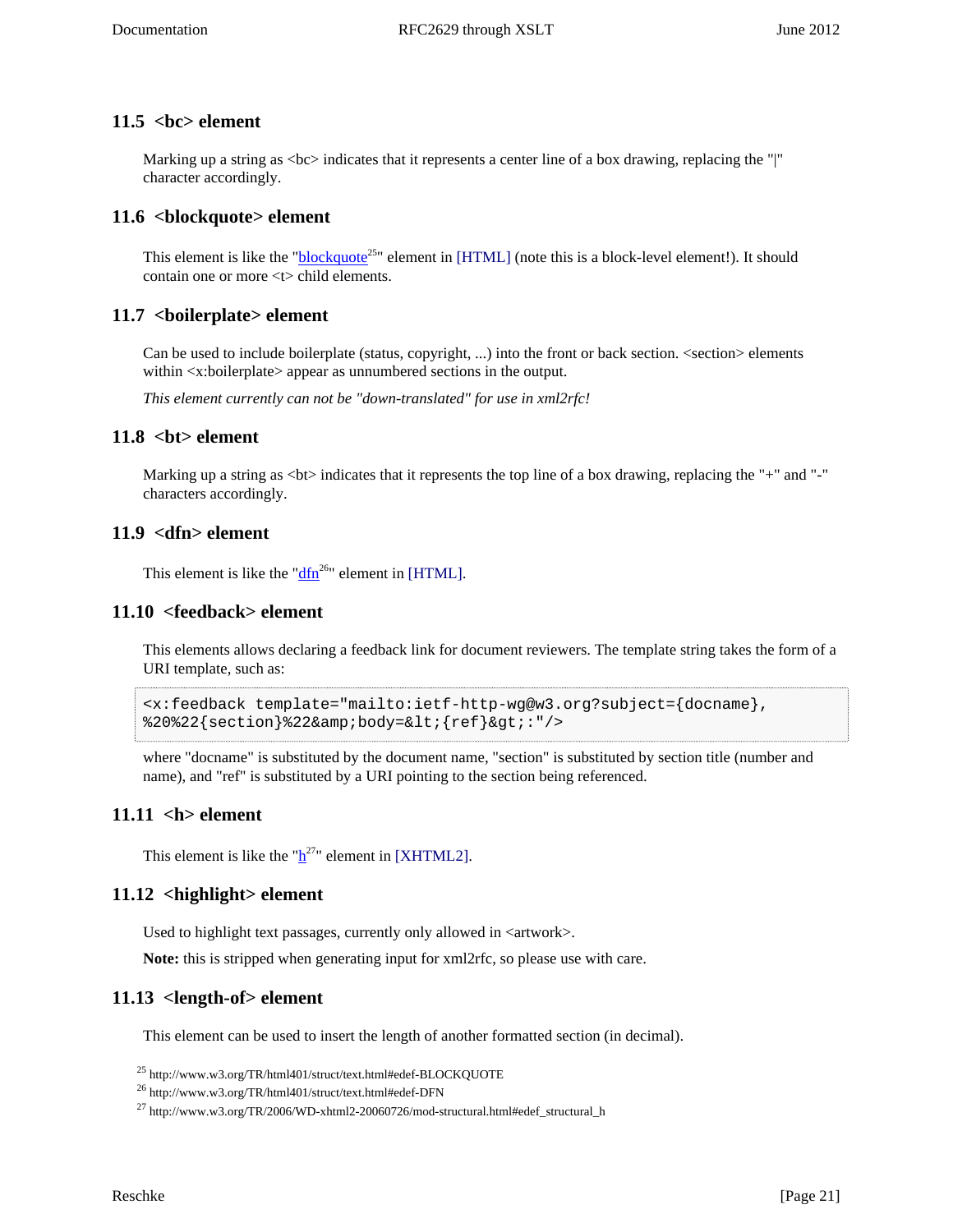Example: computing the Content-Length header value

```
<artwork>
...
Content-Length: <x:length-of target="req"/>
<x:span anchor="req">123456789
<x:span><artwork/>
```
The lenght computation counts line ends as two characters (CRLF).

Note that indentation characters in artwork *will* be counted. The "indented" attribute allows to specify the amount of indentation to be substracted from the computed length.

### <span id="page-21-5"></span><span id="page-21-0"></span>**11.14 <link> element**

This element can be added as a top-level child element below <rfc> to indicate additional link information. It's currently used only when generating HTML output, in which case an HTML  $\leq$ link $\geq$ <sup>28</sup> element with identical attributes gets generated.

Example: generating HTML link element

```
 <x:link xmlns="http://purl.org/net/xml2rfc/ext"
    rel="Bookmark"
    title="IETF WEBDAV Working Group"
    href="http://ftp.ics.uci.edu/pub/ietf/webdav/"/>
```
If the attribute "basename" is present, it is used to compute the target href based on the output format being generated (this is handy for "next"/"prev" links in a series of documents. In this case, the href attribute is not required.

For instance:

```
 <x:link xmlns="http://purl.org/net/xml2rfc/ext"
    rel="next"
    title="Part2"
    basename="draft-foobar-protocol-p2-latest"/>
```
### <span id="page-21-1"></span>**11.15 <lt> element**

<span id="page-21-6"></span>Used for grouping multiple <t> elements into a single list item.

### <span id="page-21-7"></span><span id="page-21-2"></span>**11.16 <note> element**

Can be used to add a note, usually indented by a few characters. It should contain one or more <t> child elements.

### <span id="page-21-8"></span><span id="page-21-3"></span>**11.17 <parse-xml> element**

This element instructs the processor to parse the contents as XML and to warn when there's a problem (requires either MSXML or Saxon8 or newer).

### <span id="page-21-4"></span>**11.18 <prose> element**

```
28 http://www.w3.org/TR/html4/struct/links.html#edef-LINK
```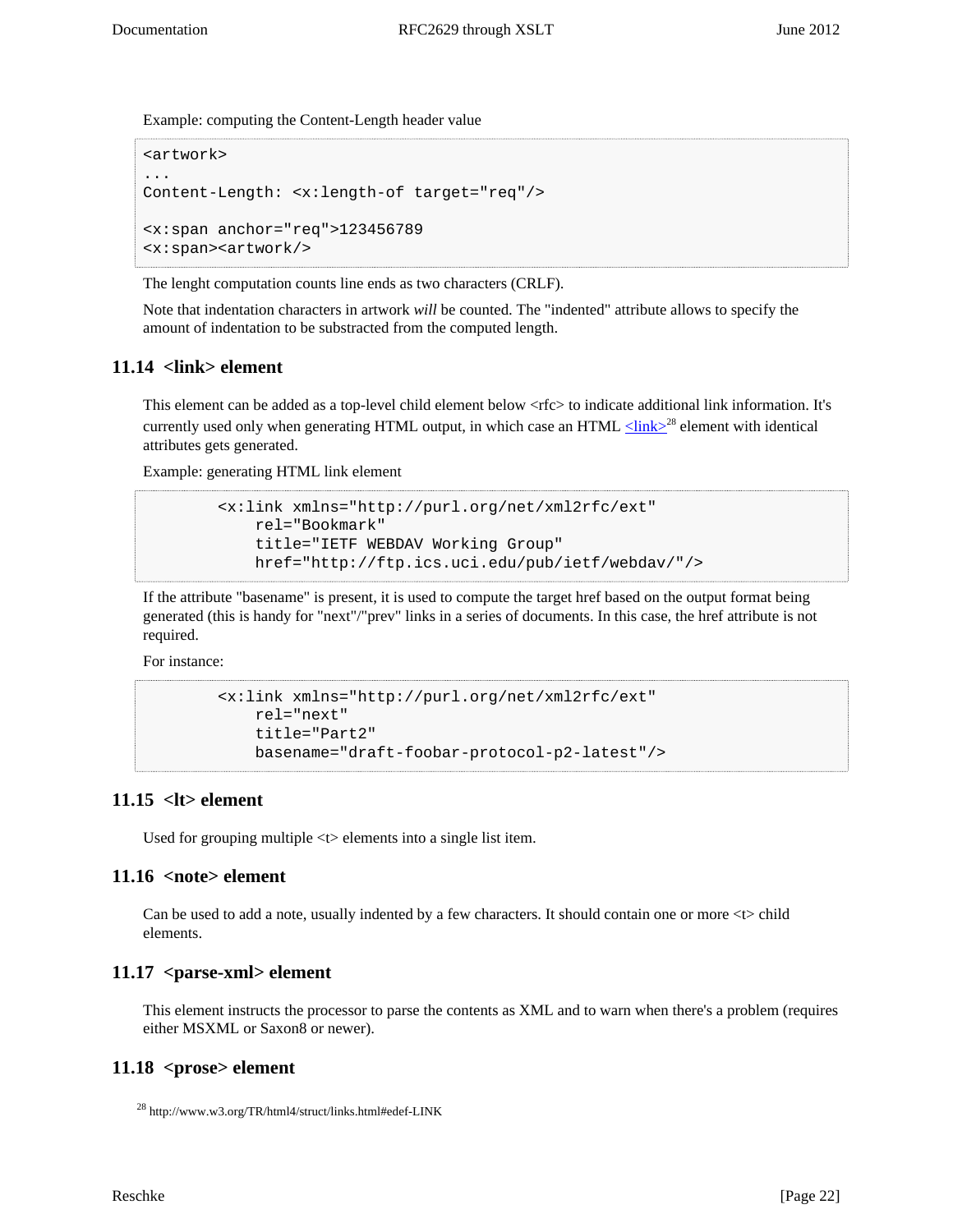This element can be used inside <reference> to add plain text (before the date, when present).

### <span id="page-22-4"></span><span id="page-22-0"></span>**11.19 <q> element**

<span id="page-22-8"></span>This element is like the " $q^{29}$  $q^{29}$ " element in [\[HTML\].](#page-30-2)

### <span id="page-22-5"></span><span id="page-22-1"></span>**11.20 <ref> element**

This element is a simplified variant of the <xref> element, in that no "target" attribute needs to be specified, instead the text contents acts as identifier. That in itself wouldn't be terribly useful, but together with the <[anchor-alias>](#page-19-2), it allows referring to other parts of the document with minimal additional markup.

For instance, given an alias definition such as

```
 <section title="Test" anchor="test">
   <x:anchor-alias value="alias1"/>
   <x:anchor-alias value="alias 2"/>
   ...
 </section>
```
the following simple references

```
 <x:ref>test</x:ref>
 <x:ref>alias1</x:ref>
 <x:ref>alias 2</x:ref>
```
are equivalent to...:

```
 <xref target="test">test</xref>
 <xref target="test">alias1</xref>
 <xref target="test">alias 2</xref>
```
### <span id="page-22-6"></span><span id="page-22-2"></span>**11.21 <source> element**

Can be used to enhance a <reference> with information about the location for the XML source. This can be used by the <xref> processing code to automatically extract the target section number.

For example:

```
 ...
 <xref target="RFC2616" x:fmt="of" x:rel="#PUT" />
 ...
 <reference target="RFC2616"/>
   ...
   <x:source href="rfc2616.xml"/>
   ...
```
### <span id="page-22-7"></span><span id="page-22-3"></span> $11.22$   $<sup>2</sup>$  element</sup>

<span id="page-22-9"></span>This element is like the " $\frac{\text{sup}}{20}$  $\frac{\text{sup}}{20}$  $\frac{\text{sup}}{20}$ " element in [\[HTML\].](#page-30-2)

<sup>29</sup> http://www.w3.org/TR/html401/struct/text.html#edef-Q

<sup>30</sup> http://www.w3.org/TR/html401/struct/text.html#edef-SUP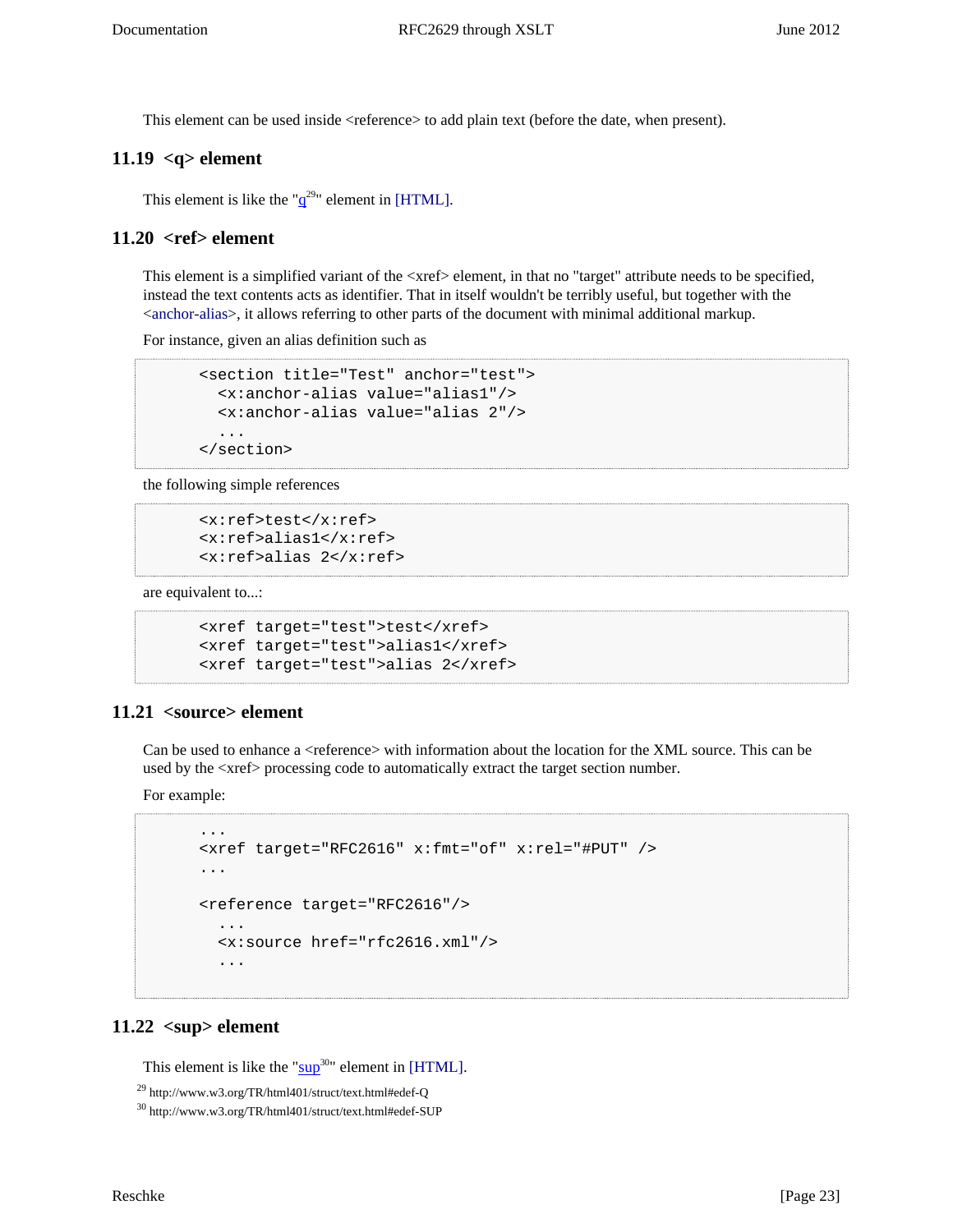Note: the down conversion to RFC2629 format replaces "x^y" by "x^y".

# <span id="page-23-0"></span>**11.23 Extensions to Xml2rfc <artwork> element**

Sometimes, artwork occurs inside lists. To get it indent properly in xml2rfc's text output, it needs to be indented in the source. This is sub-optimal, as this whitespace will also appear in the HTML output, where it's already indented due to HTML's semantics.

As a workaround, a "x:indent-with" attribute can be specified, containing a string that will be prepended to each line when clean-for-DTD.xslt is run (see [Section 12.4\)](#page-28-0).

### <span id="page-23-1"></span>**11.24 Extensions to Xml2rfc <iref> element**

The extension attribute below is allowed on the standard  $\langle$ iref $\rangle$  element:

•  $x:$  for-anchor specifies that the  $\langle$ iref $\rangle$  will also be automatically inserted whenever the specified anchor is cross-referenced -- this may save entering lots of <iref> instances. As a special case, a value of "" (empty string) refers to the anchor attribute of the closest ancestor.

### <span id="page-23-2"></span>**11.25 Extensions to Xml2rfc <list> element**

The extension attribute below is allowed on the standard <list>element:

• x:indent specifies the amount of indentation for list items in hanging lists. This can be useful when the output format, such as XSL-FO, does not support automatical formatting. The value takes an XSL-FO width, such as "5em". The default is *length of longest label in characters* times *0.8em*.

Also, the  $\langle$ list $\rangle$  element can take  $\langle x:$ [lt](#page-21-1) $\rangle$ child elements instead of  $\langle t \rangle$ , allowing to insert multiple paragraphs into a single list item.

### <span id="page-23-3"></span>**11.26 Extensions to Xml2rfc <rfc> element**

The extension attributes below are allowed on the standard  $\langle$ rfc $>$  element:

- grddl:transformation can be used to reference a GRDDL transform.
- <span id="page-23-6"></span>• x:maturity-level can be used to specify the IETF Standards Track Maturity Level of "proposed", "draft" or "internet" (see Section 4.1 of [\[RFC2026\]\)](#page-30-9).

### <span id="page-23-4"></span>**11.27 Extensions to Xml2rfc <section> element**

The extension attribute below is allowed on the standard <list> element:

• x:fixed-section-number can be used to specify a fixed section number. This can be useful when formatting historic documents that used a different numbering style.

### <span id="page-23-5"></span>**11.28 Extensions to Xml2rfc <xref> element**

Three extension attributes are allowed on the standard  $\langle x \rangle$  element:

- 1. x:sec can be specified to point to a specific section of the referenced document,
- 2. x:rel may specify a relative reference to use when linking into the referenced document (if linking by section number is not available),
- 3. x:fmt defines the text format to be used.

The following formats are defined for the x:fmt attribute:

| , (Comma)        | <i>reference</i> , Section sec                 |
|------------------|------------------------------------------------|
| $\left( \right)$ | <i>reference</i> (Section <i>sec</i> )         |
| anchor           | Like the default format, but without brackets. |
| of               | Section sec of [reference]                     |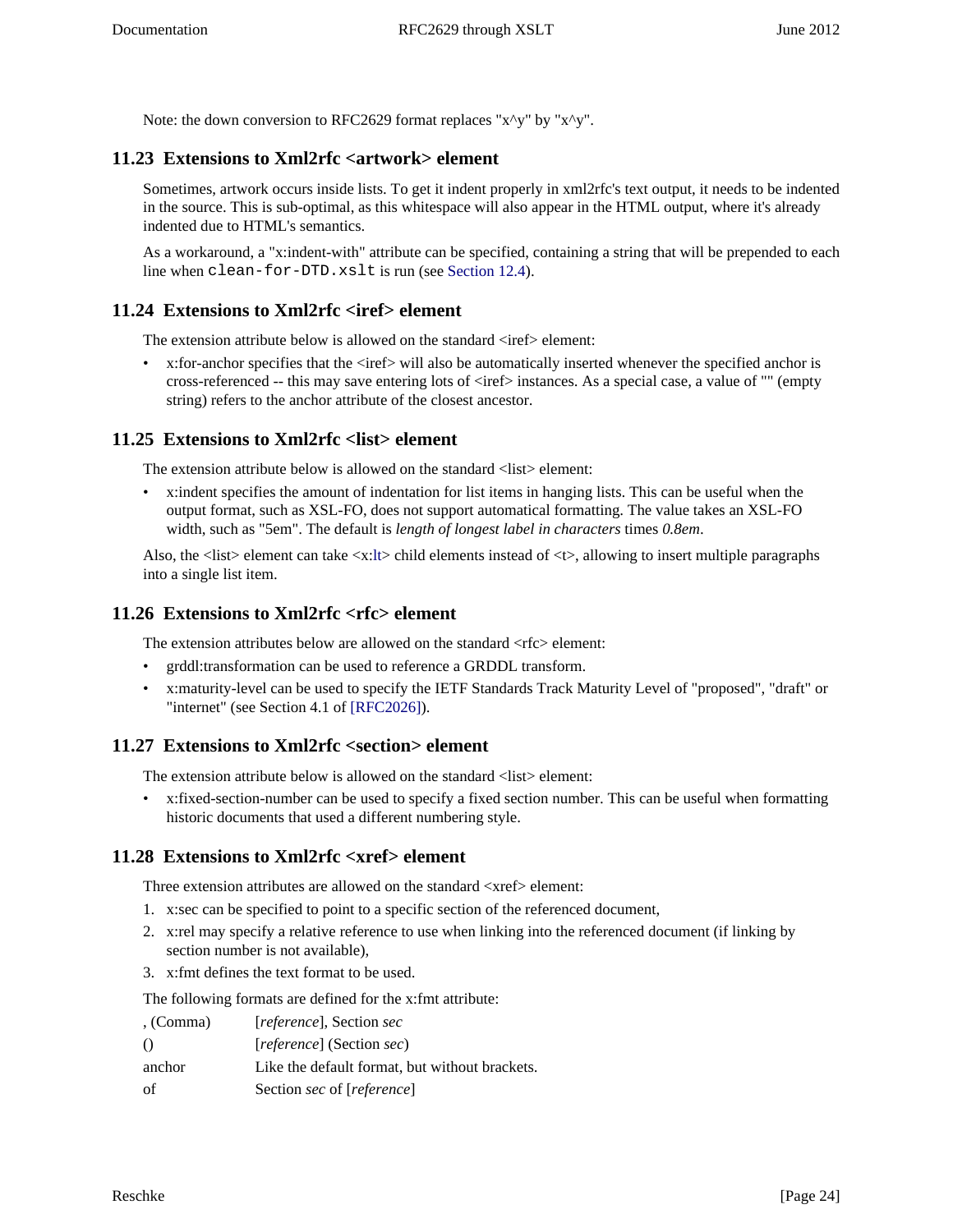| number | sec                                                                                      |
|--------|------------------------------------------------------------------------------------------|
| none   | No output (can be used to have xrefs to references without having them rendered as such) |
| sec    | Section sec                                                                              |

These extensions are currently only supported for <xref> elements without child nodes.

<span id="page-24-0"></span>If the processor knows how to reference the target section, it will generate a link directly to the target section, such as in [\[RFC2119\],](#page-30-7) Section 5.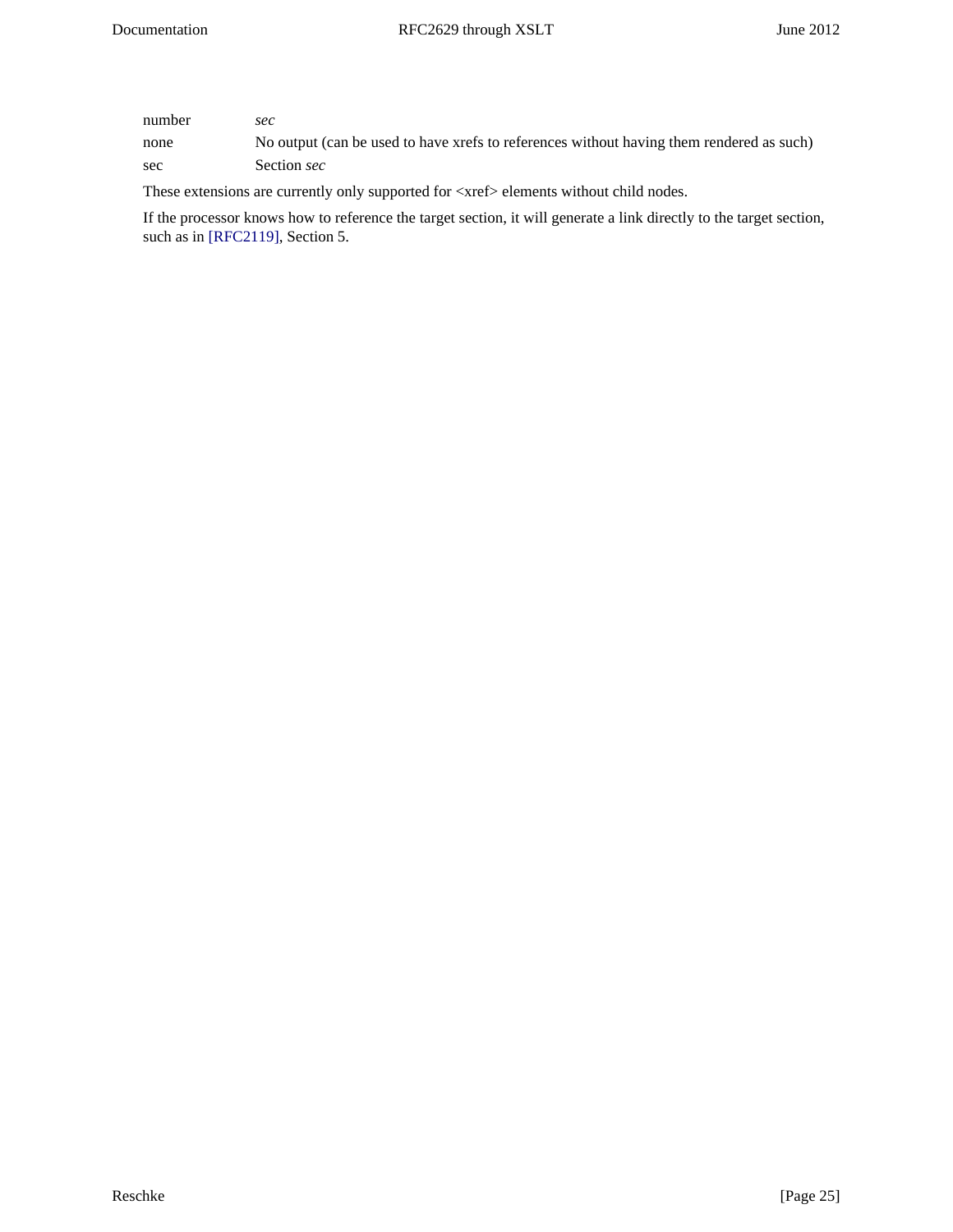# <span id="page-25-0"></span>**12. Utilities**

## <span id="page-25-1"></span>**12.1 Checking References**

check-references.xslt can be used to check all references to RFC- and ID-series IETF publications and to W3C publications (note this script requires local copies of [<ftp://ftp.isi.edu/in-notes/rfc-index.xml](ftp://ftp.isi.edu/in-notes/rfc-index.xml)> and  $\langle \text{http://www.w3.org/2002/01/tr-automation/tr.rdf} \rangle$  and will use the XML status information provided at  $\langle \text{http://www.w3.org/2002/01/tr-automation/tr.rdf} \rangle$  and will use the XML status information provided at  $\langle \text{http://www.w3.org/2002/01/tr-automation/tr.rdf} \rangle$ [/tools.ietf.org/>](http://tools.ietf.org/)).

If the document is supposed to be published on the IETF standards track, the desired level can be specified using the parameter intended-level as 'proposed', 'draft' or 'internet'. Alternatively, it can be specified inside the document using the attribute x:maturity-level on the  $\langle$ rfc> element (see [Section 11.26\)](#page-23-3).

<span id="page-25-2"></span>**Note:** Downward references should be annotated using the  $\alpha$  annotate element, containing an  $\alpha$ xref $>$  to [\[BCP97\].](#page-30-10)

When an XSLT 2.0 processor is used, links in the document can be checked as well using the link-check parameter ('yes' or 'no'). Note that this only works for http links to documents of type text/\*.

For instance, as of 2008-07-12, the script produces for  $\frac{\text{http://greenbytes.de/tech/webday/rfc2518.xml}}{$ :

```
> saxon rfc2518.xml check-references.xslt intended-status=PROPOSED \
   link-check=yes
Normative References:
ISO-11578: not checked
ISO-639: not checked
ISO-8601: not checked
REC-xml-19980210: [FirstEdition] obsoleted by REC-xml-20001006
REC-xml-names-19990114: [FirstEdition] obsoleted by
 REC-xml-names-20060816
RFC1766: [PROPOSED STANDARD] obsoleted by RFC3066 RFC3282
RFC2068: [PROPOSED STANDARD] obsoleted by RFC2616
RFC2069: [PROPOSED STANDARD] obsoleted by RFC2617
RFC2119: [BEST CURRENT PRACTICE] (-> BCP0014) ok
RFC2141: [PROPOSED STANDARD] ok
RFC2277: [BEST CURRENT PRACTICE] (-> BCP0018) ok
RFC2396: [DRAFT STANDARD] obsoleted by RFC3986
RFC2279: [DRAFT STANDARD] obsoleted by RFC3629
Informational References:
REC-PICS-labels-961031: [REC] ok
RFC1807: [INFORMATIONAL] ok
RFC2026: [BEST CURRENT PRACTICE] (-> BCP0009) ok
RFC2291: [INFORMATIONAL] ok
RFC2376: [INFORMATIONAL] obsoleted by RFC3023
RFC2413: [INFORMATIONAL] obsoleted by RFC5013
USMARC: not checked
WF: not checked
Link Targets
<http://www.w3.org/TR/1998/REC-xml-19980210>: ok
<http://www.w3.org/TR/1999/REC-xml-names-19990114>: ok
<http://www.dlib.org/dlib/july96/lagoze/07lagoze.html>: ok
<http://www.w3.org/pub/WWW/TR/REC-PICS-labels-961031.html>: ok
```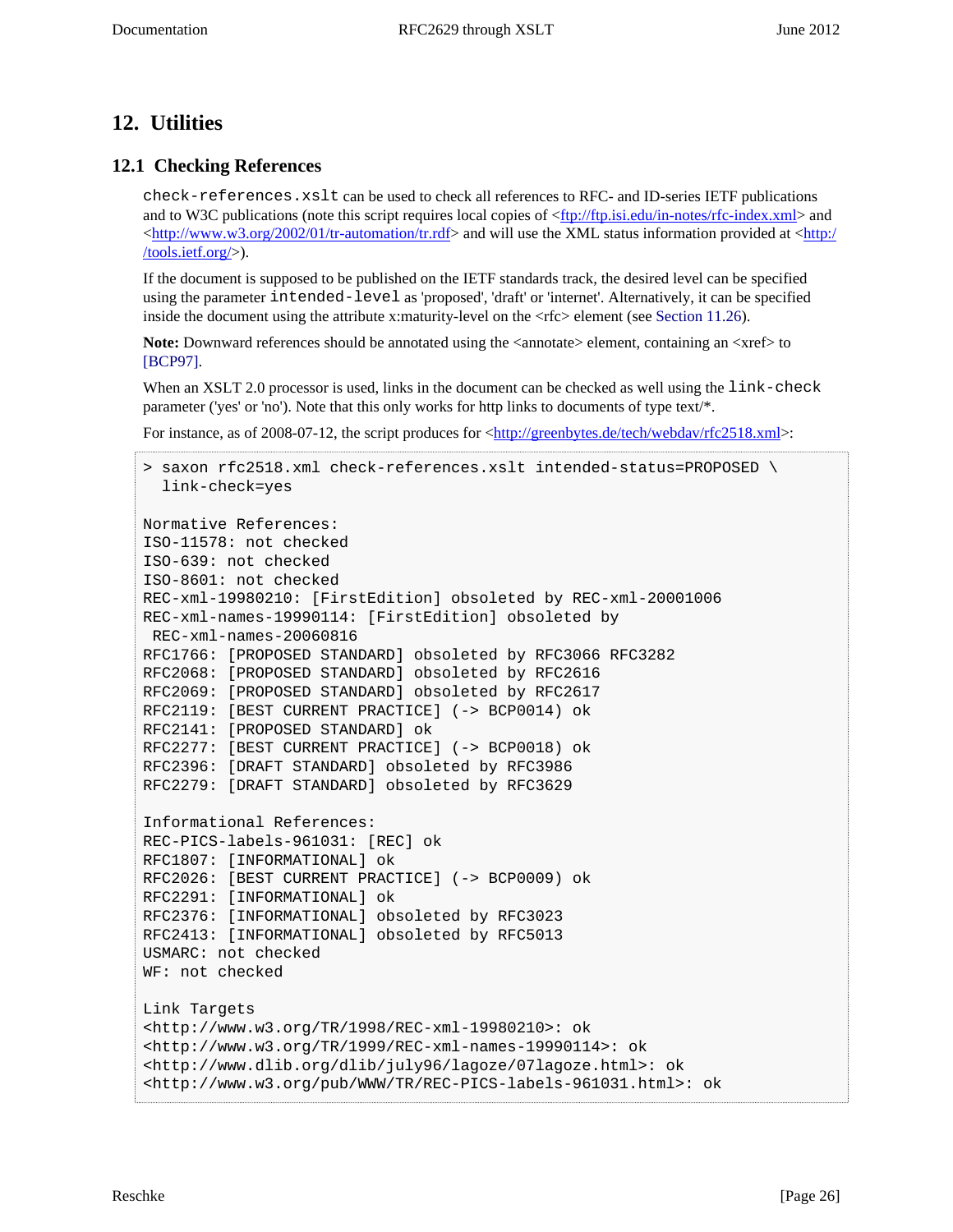Recognized formats in the <seriesInfo> element are:

- for RFCs, the name attribute must be "RFC", and the value attribute must be the number of the RFC,
- for Internet Drafs, the name attribute must be "ID" or "Internet-Draft", and the value attribute must be the file name of the draft (including the two-digit running number, but excluding a file extension),
- for W3C documents, the name attribute must be "W3C", must start with "W3C ", or must start with "World Wide Web Consortium ", and the value attribute must be the "shorthand" name of the specification, such as "REC-xml-19980210".

**Note:** this stylesheet will need network access to check links and status of Internet Drafts. When running a Java-based XSLT engine, you may have to supply Java system properties specifying the HTTP proxy to be used, such as "-Dhttp.proxyHost=hostname -Dhttp.proxyPort=80".

# <span id="page-26-0"></span>**12.2 Generating Graphs from References**

gen-reference-graph.xslt generates a graph of RFC dependencies, using the same base data as in check-references.xslt (see [Section 12.1](#page-25-1)). Its output is a "dot" file, to be processed by GraphViz (see <<http://www.graphviz.org/>>).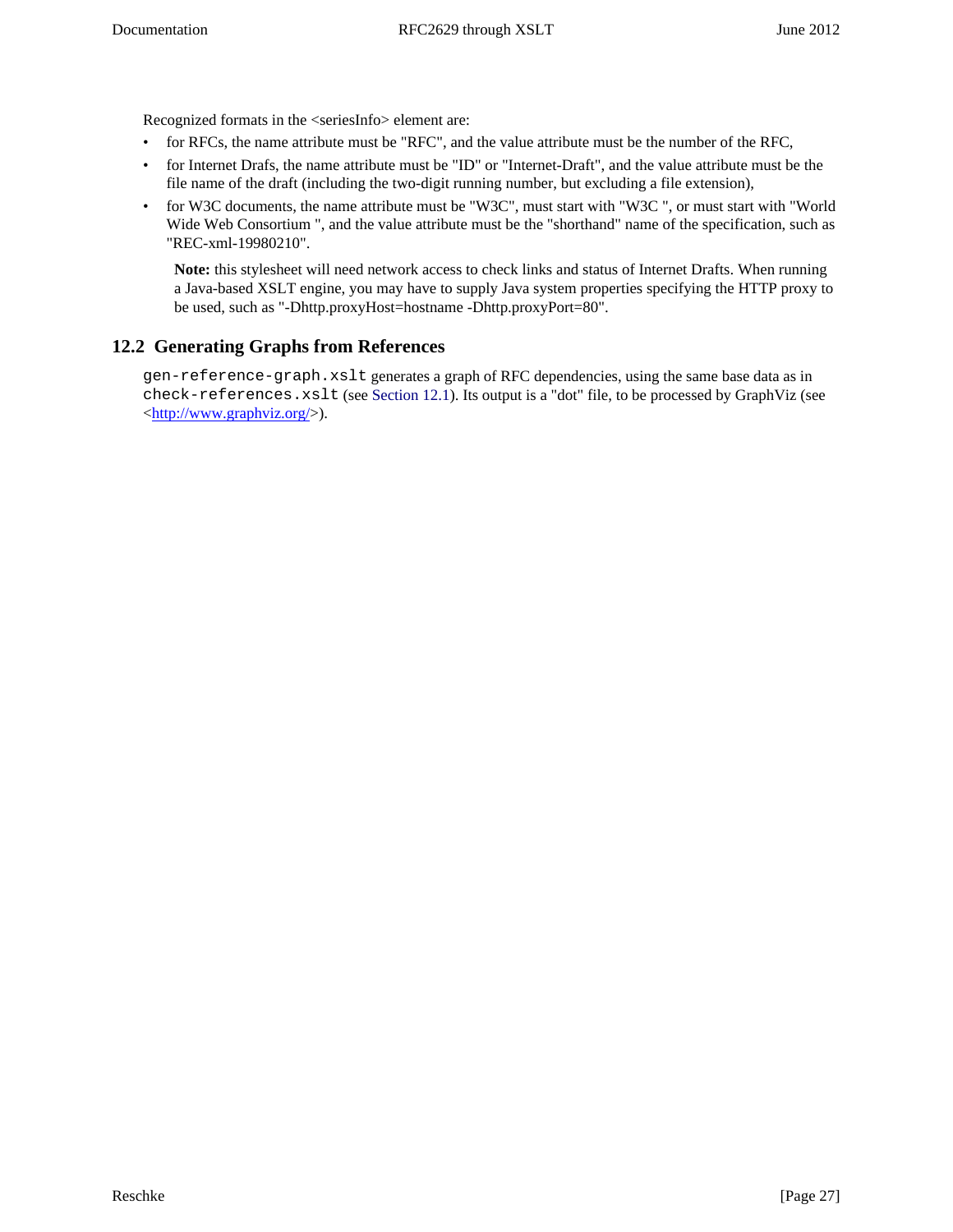The picture below shows the RFC dependencies in RFC2629.



### <span id="page-27-0"></span>**12.3 Producing reference entries for books**

amazon-asin.xslt uses the Amazon web services to generate a <reference> element for a given ASIN (ISBN).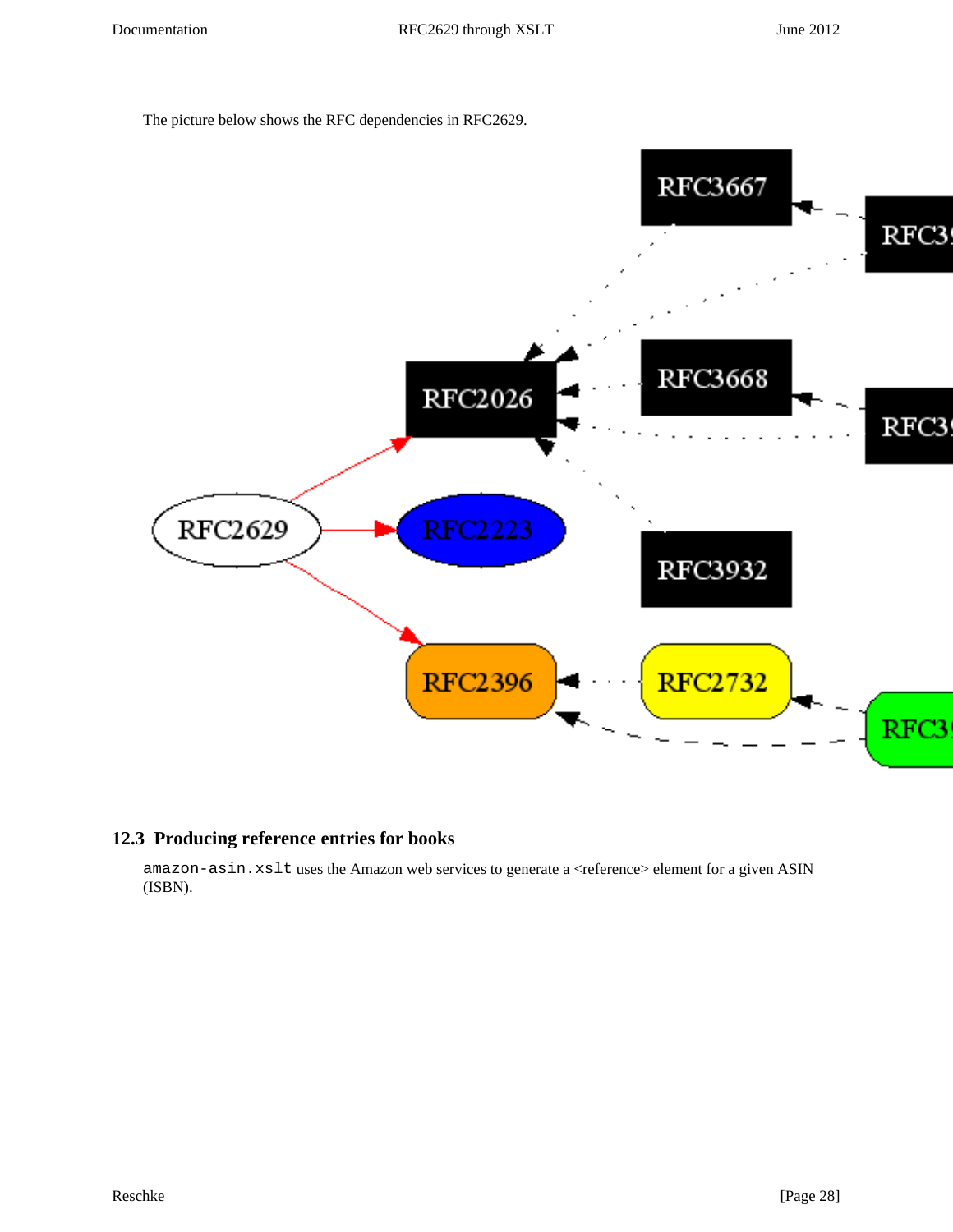For instance:

```
<?xml version="1.0" encoding="utf-8"?>
<references>
  <reference target="urn:isbn:0134516591">
    <front>
      <title>Simple Book, The: An Introduction to Internet Management,
               Revised Second Edition</title>
      <author surname="Rose"
                 fullname="Marshall T. Rose" initials="M. T. ">
        <organization/>
      </author>
      <author surname="Marshall"
                 fullname="Rose T. Marshall" initials="R. T.">
        <organization/>
      </author>
      <date year="1996" month="March"/>
    </front>
    <seriesInfo name="Prentice Hall" value=""/>
  </reference>
</references>
```
Note that the resulting XML usually requires checking, in this case Amazon's database is playing tricks with Marshall's name...

### <span id="page-28-0"></span>**12.4 Down-converting to RFC2629bis DTD**

clean-for-DTD.xslt can be used to down-convert some extensions to a format that is supported by the base xml2rfc distribution. Note that these extensions are experimental (feedback appreciated).

The following mappings are done:

- <iref> elements inside <artwork> elements are moved in front of the enclosing <figure> element.
- <xref> elements inside <artwork> are expanded just like in regular text (that is, the markup is stripped, but the element is replaced by the applicable replacement text).
- <x[:anchor-alias](#page-19-2)> elements get stripped.
- <x[:bcp14>](#page-19-3) elements get stripped.
- $\langle x:bb \rangle, \langle x:bc \rangle$  $\langle x:bb \rangle, \langle x:bc \rangle$  $\langle x:bb \rangle, \langle x:bc \rangle$  and  $\langle x:bt \rangle$  $\langle x:bt \rangle$  $\langle x:bt \rangle$  elements get stripped.
- <x[:blockquote>](#page-20-1) elements get converted to indented text (through a <list> element).
- <x[:dfn>](#page-20-4) elements get stripped.
- $\langle x: h \rangle$  elements get stripped.
- <x[:link>](#page-21-0) elements get stripped.
- $\langle x: l \rangle$  elements get collapsed into a single  $\langle l \rangle$  element with added  $\langle v \rangle$  and  $\langle v \rangle$  and  $\langle v \rangle$  is a simulate paragraph breaks.
- <x[:note>](#page-21-2) elements get converted to indented text (through a <list> element).
- <x[:q](#page-22-0)> elements get stripped, with apostrophes added around the text.
- $\leq$ x[:prose](#page-21-4)> elements are transformed into  $\leq$ seriesInfo> elements (which is an abuse of the element and only a workaround until xml2rfc gets a matching extension).
- <span id="page-28-1"></span>• <x[:ref>](#page-22-1) elements get replaced by <xref> elements, targetting either the anchor or another anchor with matching <x[:anchor-alias](#page-19-2)> child element.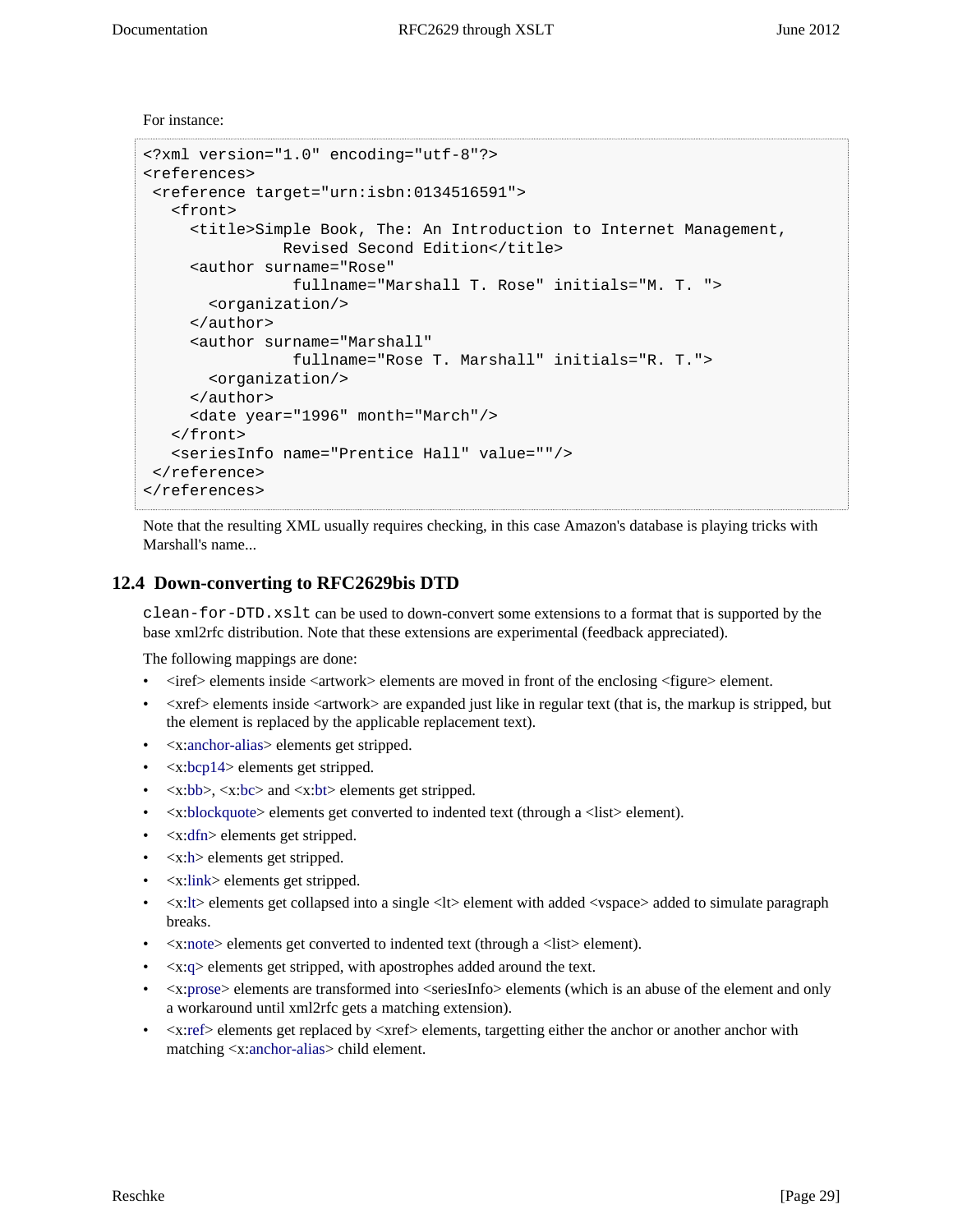### **12.5 Extracting artwork**

With extract-artwork.xslt, artwork elements named through the "name" attribute can be extracted. This can be used to automatically check their syntax (for instance, when ABNFs appear within a figure element).

For instance:

saxon rfc3986.xml extract-artwork.xslt name=uri.abnf

In addition, artwork of a specific type can be extracted, such as with:

saxon rfc3986.xml extract-artwork.xslt type=abnf

When extracting by type, artwork elements with a specified name can be excluded; this can be handy when the document uses some kind of schema language, and an appendix contains the collected schema, repeating definitions from earlier on. Example:

```
saxon rfc3986.xml extract-artwork.xslt type=abnf except-name=clschm
```
### <span id="page-29-0"></span>**12.6 GRRDL**

rfc2629grddl.xslt extracts RDF information. This is experimental work-in-progress. See <[http://www.](http://www.w3.org/TR/grddl/) [w3.org/TR/grddl/](http://www.w3.org/TR/grddl/)> for more information.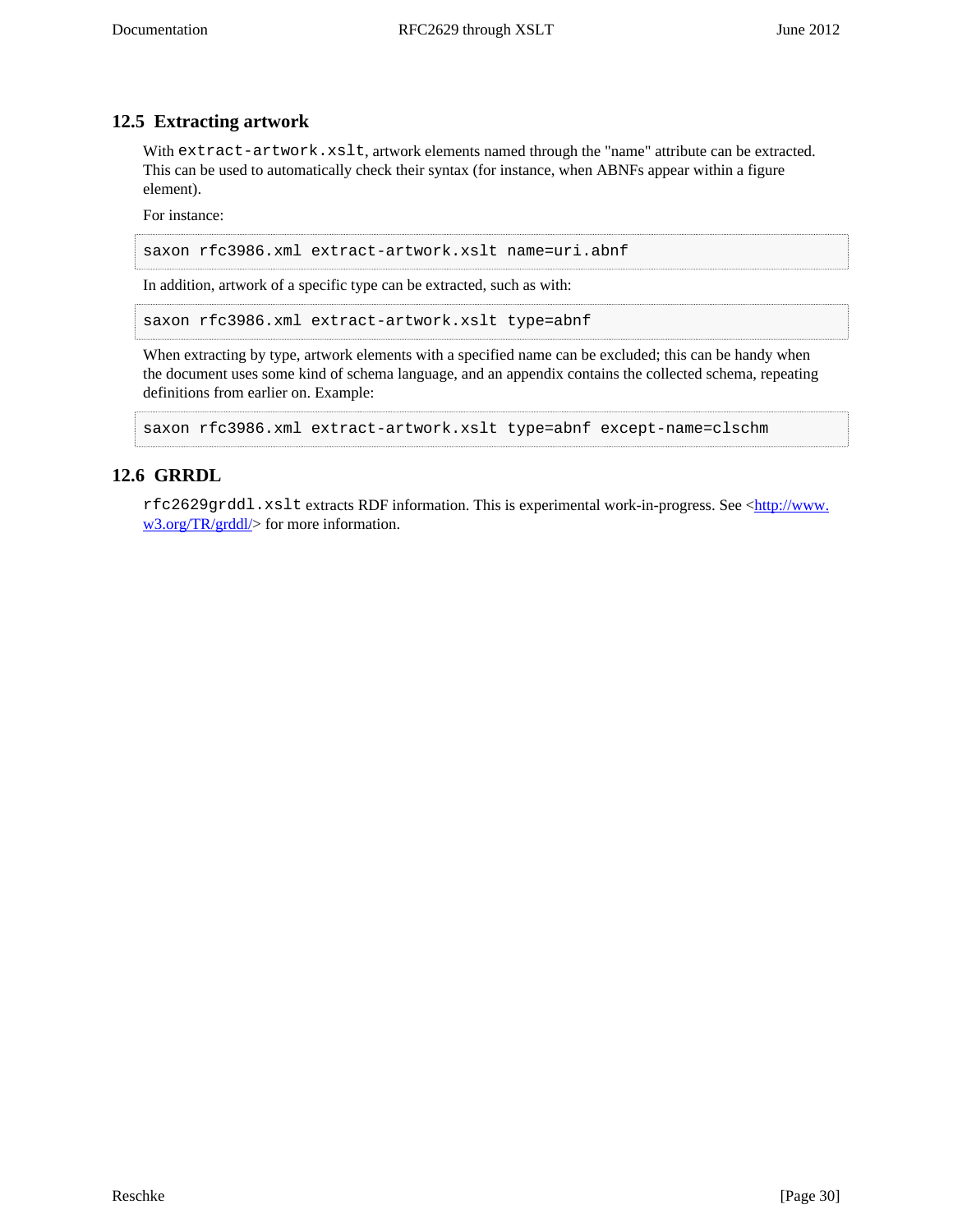# <span id="page-30-0"></span>**13. Informative References**

- <span id="page-30-10"></span>[BCP97] Klensin, J. and S. Hartman, "[Handling Normative References to Standards-Track Documents"](http://tools.ietf.org/html/rfc4897.txt), BCP 97, RFC 4897, June 2007.
- <span id="page-30-4"></span> $[DC-$ Johnston, P. and A. Powell, ["Expressing Dublin Core metadata using HTML/XHTML meta and link](http://dublincore.org/documents/2008/08/04/dc-html/)
- HTML] [elements"](http://dublincore.org/documents/2008/08/04/dc-html/), Dublin Core Metadata Initiative, August 2008, <http://dublincore.org/documents/2008/08/ 04/dc-html/>.
- <span id="page-30-2"></span>[HTML] Raggett, D., Hors, A., and I. Jacobs, "[HTML 4.01 Specification"](http://www.w3.org/TR/html401/), W3C REC-html401-19991224, December 1999, <http://www.w3.org/TR/html401/>.
- <span id="page-30-9"></span>[RFC2026] Bradner, S., ["The Internet Standards Process -- Revision 3](http://tools.ietf.org/html/rfc2026.txt)", BCP 9, RFC 2026, October 1996.
- <span id="page-30-7"></span>[RFC2119] Bradner, S., ["Key words for use in RFCs to Indicate Requirement Levels"](http://tools.ietf.org/html/rfc2119.txt), BCP 14, RFC 2119, March 1997.
- <span id="page-30-13"></span>[RFC2616] Fielding, R., Gettys, J., Mogul, J., Nielsen, H., Masinter, L., Leach, P., and T. Berners-Lee, "[Hypertext](http://tools.ietf.org/html/rfc2616.txt) [Transfer Protocol -- HTTP/1.1](http://tools.ietf.org/html/rfc2616.txt)", RFC 2616, June 1999.
- <span id="page-30-1"></span>[RFC2629] Rose, M., ["Writing I-Ds and RFCs using XML"](http://tools.ietf.org/html/rfc2629.txt), RFC 2629, June 1999.
- <span id="page-30-5"></span>[RFC2648] Moats, R., ["A URN Namespace for IETF Documents](http://tools.ietf.org/html/rfc2648.txt)", RFC 2648, August 1999.
- <span id="page-30-3"></span>[RFC2731] Kunze, J., "[Encoding Dublin Core Metadata in HTML"](http://tools.ietf.org/html/rfc2731.txt), RFC 2731, December 1999.
- <span id="page-30-12"></span>[RFC5234] Crocker, D., Ed. and P. Overell, "[Augmented BNF for Syntax Specifications: ABNF"](http://tools.ietf.org/html/rfc5234.txt), STD 68, RFC 5234, January 2008.
- <span id="page-30-15"></span>[RFC5741] Daigle, L. and O. Kolkman, ["RFC Streams, Headers, and Boilerplates"](http://tools.ietf.org/html/rfc5741.txt), RFC 5741, December 2009.
- <span id="page-30-11"></span>[RNC] Clark, J., "[RELAX NG Compact Syntax"](http://www.oasis-open.org/committees/relax-ng/compact-20021121.html), OASIS, Nov 2002, <http://www.oasis-open.org/committees /relax-ng/compact-20021121.html>.
- <span id="page-30-8"></span>[XHTML2] Axelsson, J., Birbeck, M., Dubinko, M., Epperson, B., Ishikawa, M., McCarron, S., Navarro, A., and S. Pemberton, "[XHTML™ 2.0](http://www.w3.org/TR/xhtml2)", W3C WD-xhtml2-20060726, July 2006, <http://www.w3.org/TR/xh tml2>.
- <span id="page-30-14"></span>[XML] Bray, T., Paoli, J., Sperberg-McQueen, C., Maler, E., and F. Yergeau, "[Extensible Markup Language](http://www.w3.org/TR/2008/REC-xml-20081126/) [\(XML\) 1.0 \(Fifth Edition\)](http://www.w3.org/TR/2008/REC-xml-20081126/)", W3C REC-xml-20081126, November 2008, <http://www.w3.org/TR/200 8/REC-xml-20081126/>.
- <span id="page-30-6"></span>[XSL-FO] Berglund, A., ["Extensible Stylesheet Language \(XSL\) Version 1.1"](http://www.w3.org/TR/2006/REC-xsl11-20061205/), W3C REC-xsl11-20061205, Dec 2006, <http://www.w3.org/TR/2006/REC-xsl11-20061205/>.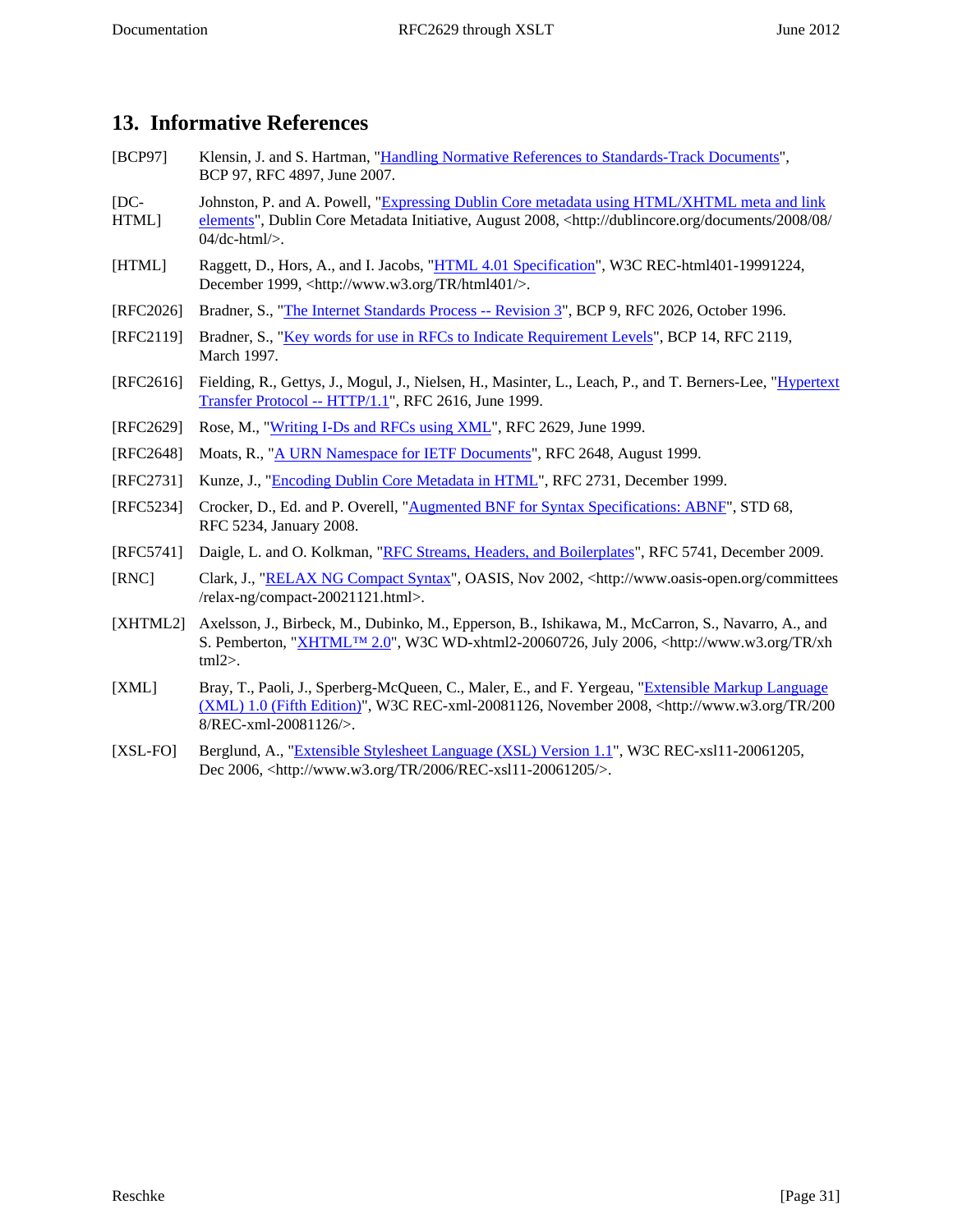# <span id="page-31-0"></span>**Author's Address**

**Julian F. Reschke** greenbytes GmbH Hafenweg 16 Muenster, NW 48155 Germany Phone: [+49 251 2807760](tel:+492512807760) EMail: [julian.reschke@greenbytes.de](mailto:julian.reschke@greenbytes.de) URI:<http://greenbytes.de/tech/webdav/>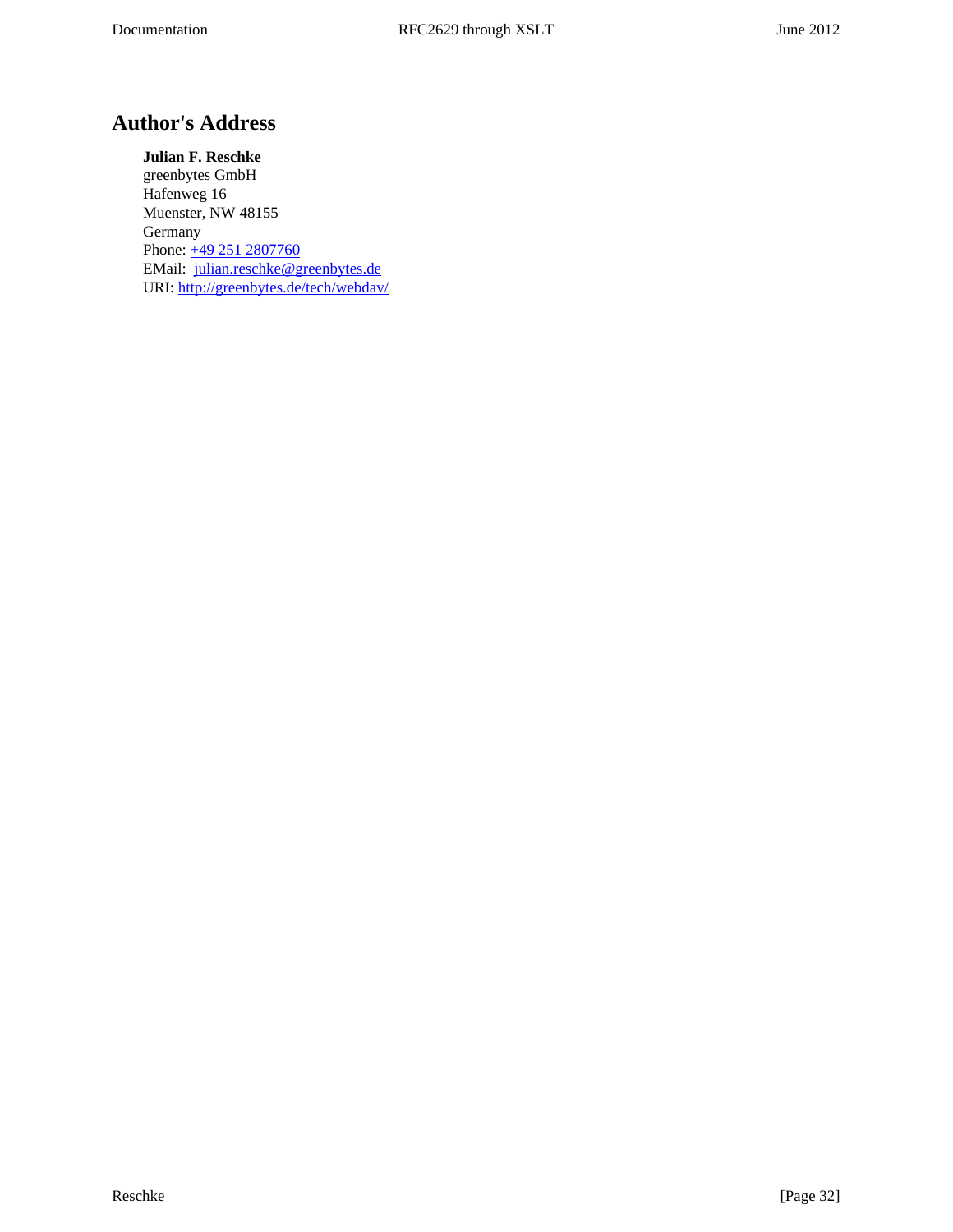# <span id="page-32-0"></span>**A. RELAX NG Compact Schema**

<span id="page-32-2"></span><span id="page-32-1"></span>The RelaxNG schema [\(\[RNC\]](#page-30-11)) below can be used to validate input documents (for instance, with  $\text{Jing}^{31}$ ). *Note that this is work in progress, and doesn't yet cover all extensions completely.*

 $^{\rm 31}$ http://www.thaiopensource.com/relaxng/jing.html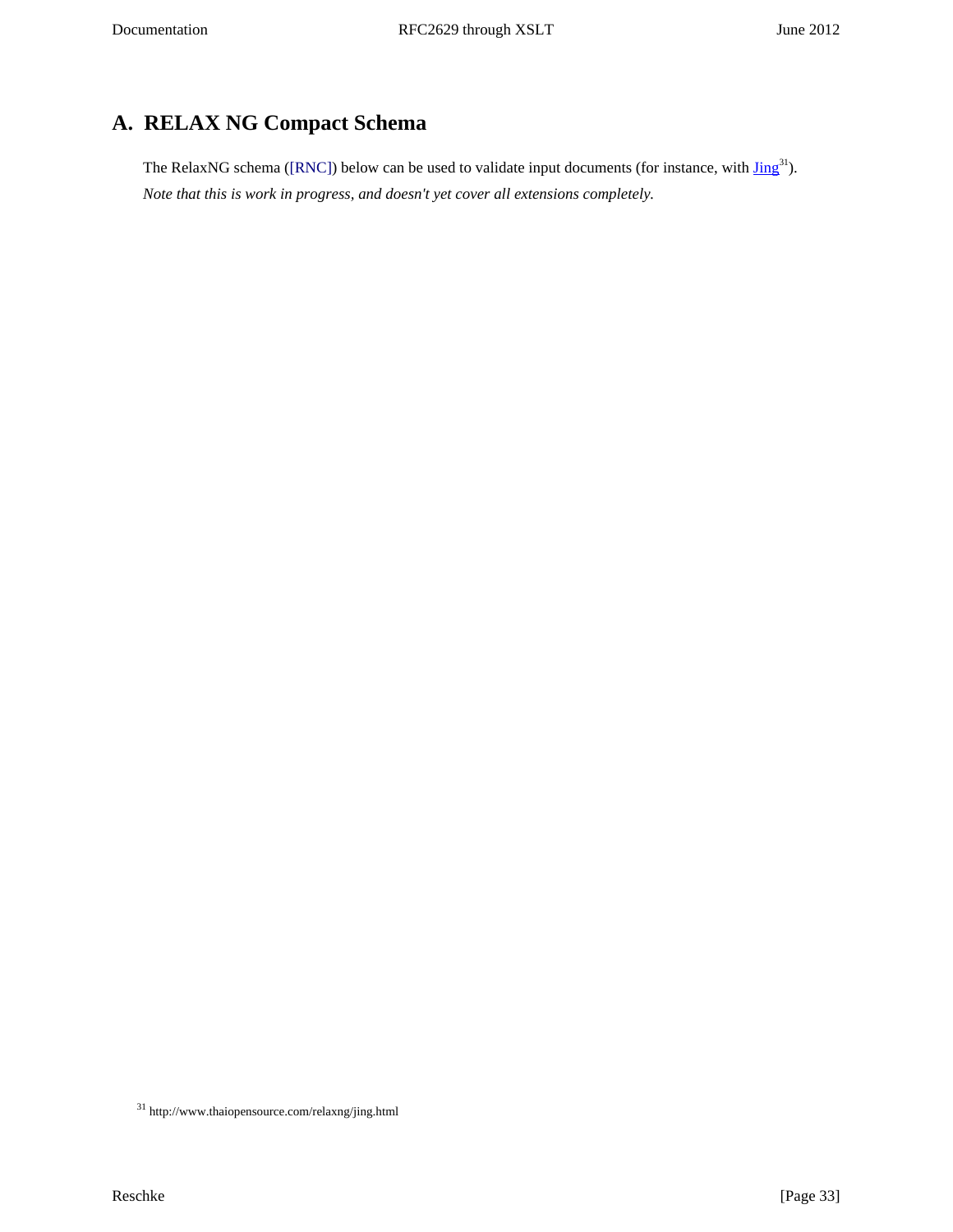```
Reschke [Page 34]
   # WORK IN PROGRESS! PLEASE REPORT PROBLEMS TO THE AUTHOR.
   # Define our extension namespace
   namespace x = "http://purl.org/net/xml2rfc/ext"
   # Define GRDDL namespace
   namespace grddl = "http://www.w3.org/2003/g/data-view#"
   # Define RDF namespace
   namespace rdf = "http://www.w3.org/1999/02/22-rdf-syntax-ns#"
   # Include rfc2629bis RNC grammar
   include "rfc2629.rnc" {
      # Redefine <artwork> to allow markup
      artwork =
        element artwork {
          attlist.artwork,
          (TEXT
            | eref
            | iref
            | spanx
            | xref
            | x_abnf-char-sequence
            | x_bb
            | x_bc
            | x_bcp14
            | x_bt
            | x_highlight
            | x_length-of
            | x_parse-xml
            | x_ref
            | x_span
            | x_x)* 
        }
      # Redefine <back> to allow boilerplate
    back = element back {
          attlist.back,
          references*,
          section*,
          x_boilerplate?
        }
      # Redefine <c> to allow our extension elements
     c = element c {
          attlist.c,
          (TEXT
            | xref
             | eref 
            iref
             | cref 
            | spanx 
            | x_ref)*
        }
      # Redefine <cref> to allow more child elements
     arcof =
```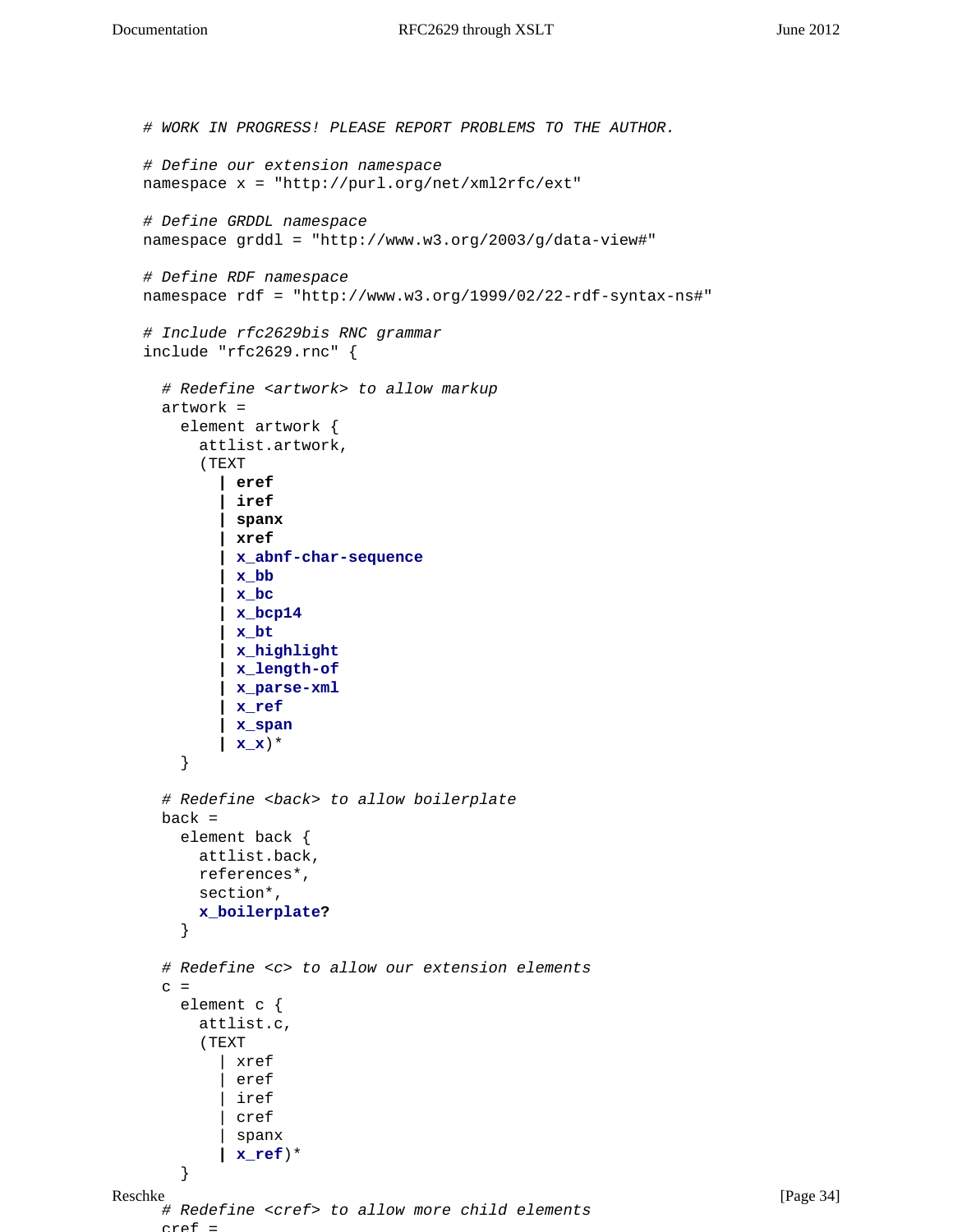# <span id="page-34-0"></span>**B. Implementation Notes**

# <span id="page-34-1"></span>**B.1 Recognized type attributes for <artwork> element**

Specific values in the <artwork> element's "type" attribute are recognized and cause a different visual style to be used:

<span id="page-34-2"></span>

| <b>Media Type</b>                   | <b>Comment</b>                               |
|-------------------------------------|----------------------------------------------|
| abnf                                | ABNF as per [RFC5234]                        |
| abnf $2616$                         | ABNF as per [RFC2616], Section 2.1           |
| application/relax-ng-compact-syntax | Relax NG Compact Syntax as per [RNC]         |
| application/xml-dtd                 | <b>XML DTD</b>                               |
| message/http; msgtype="request"     | HTTP message, as per [RFC2616], Section 19.1 |
| message/http; msgtype="response"    | HTTP message, as per [RFC2616], Section 19.1 |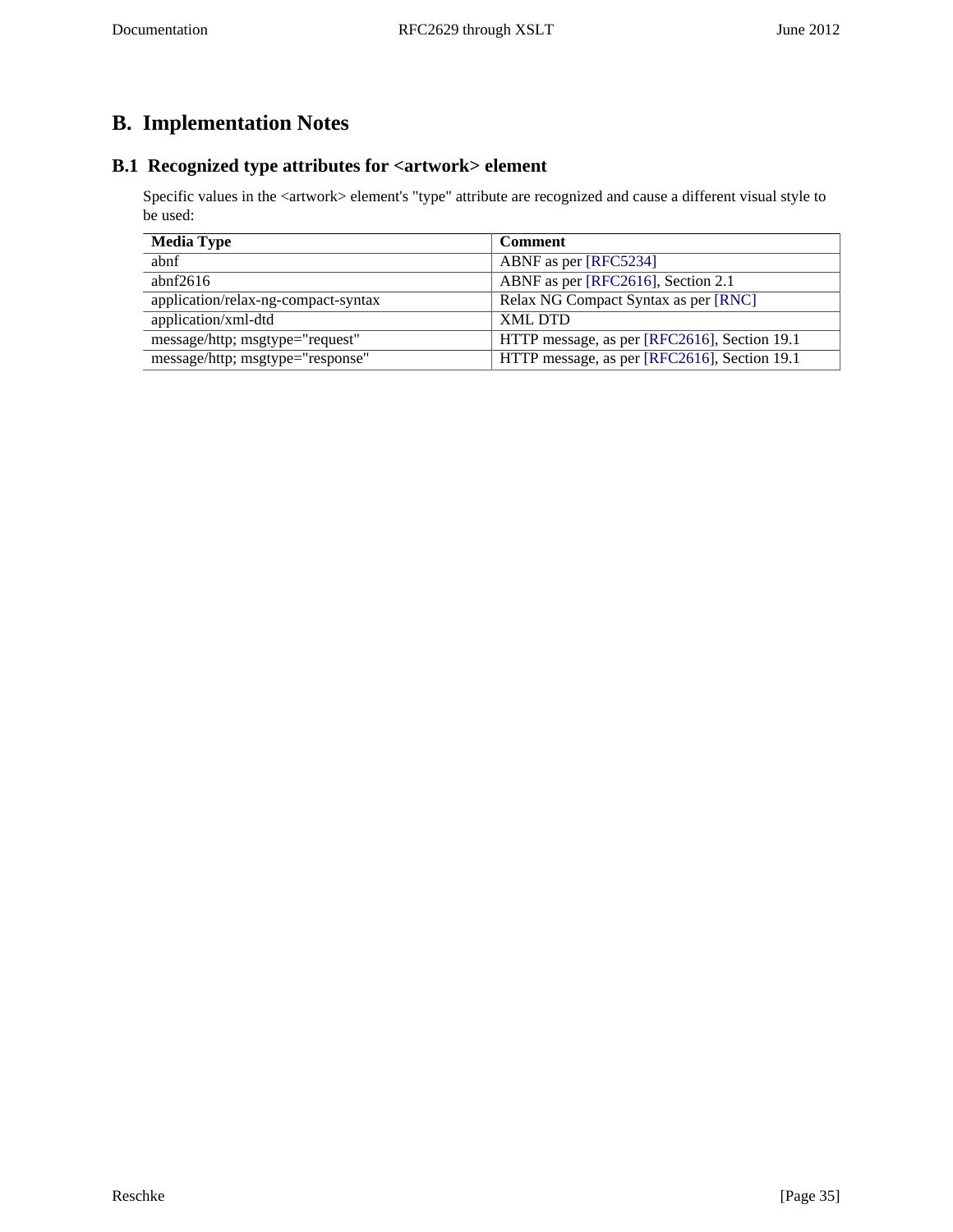# <span id="page-35-0"></span>**C. Examples**

## <span id="page-35-1"></span>**C.1 Using the 'Internal Subset'**

<span id="page-35-3"></span>The prolog of the XML document can both be used to refer to an external DTD, and also to define internal entities (Section 2.8 of [\[XML\]\)](#page-30-14):

```
<?xml version="1.0"?>
<?xml-stylesheet type='text/xsl' href='rfc2629.xslt' ?>
<!DOCTYPE rfc SYSTEM "rfc2629.dtd" [
  \langle -1 - 11.3 - -1 \rangle <!ENTITY MAY
   "<bcp14 xmlns='http://purl.org/net/xml2rfc/ext'>MAY</bcp14>">
  <!-- re-declare "&nbsp;" as code point 160 (non-breaking space) -->
   <!-- you may need this for UAs that do not read external DTDs -->
   <!ENTITY nbsp
  " & #160; "> <!-- allow later RFC2616 reference using "&rfc2616;" -->
   <!-- the data will be fetched from xml.resource.org -->
   <!ENTITY rfc2616 PUBLIC
   "http://xml.resource.org/public/rfc/bibxml/reference.RFC.2616.xml">
   <!-- allow a custom reference using "&mydraft;" -->
   <!-- the data will be fetched from the same location as the 
       source file -->
   <!ENTITY mydraft PUBLIC "reference.mydraft.xml">
]>
```
Note: including entities from a remote site will not work in Firefox, see <[https://bugzilla.mozilla.org/show\\_bug](https://bugzilla.mozilla.org/show_bug.cgi?id=22942) [.cgi?id=22942>](https://bugzilla.mozilla.org/show_bug.cgi?id=22942).

### <span id="page-35-2"></span>**C.2 Customization**

The XSLT code can be customized by creating a custom XSLT file that uses <xsl:import> to include the original code, and just overrides particular rules.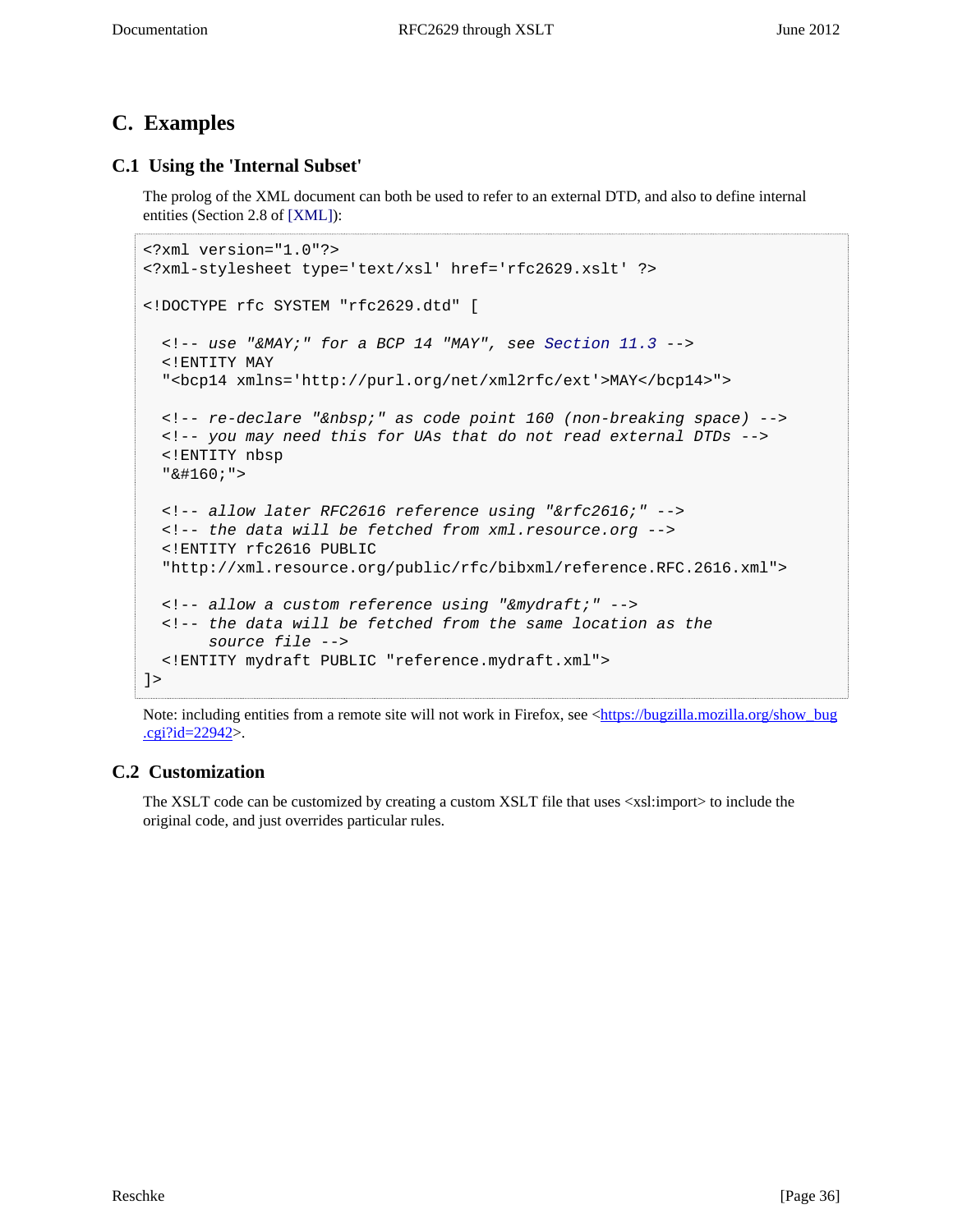For instance, the code below overrides several attributes in  $rfc2629toFO.rslt$ , changing the color, spacing and font family for headers.

```
<xsl:transform xmlns:xsl="http://www.w3.org/1999/XSL/Transform"
                version="1.0">
   <xsl:import href="rfc2629toFO.xslt"/>
   <xsl:attribute-set name="h1">
     <xsl:attribute name="color">darkblue</xsl:attribute>
     <xsl:attribute name="font-family">sans-serif</xsl:attribute>
     <xsl:attribute name="space-before">24pt</xsl:attribute>
   </xsl:attribute-set>
   <xsl:attribute-set name="h2">
     <xsl:attribute name="color">darkblue</xsl:attribute>
     <xsl:attribute name="font-family">sans-serif</xsl:attribute>
     <xsl:attribute name="space-before">18pt</xsl:attribute>
     <xsl:attribute name="space-after">3pt</xsl:attribute>
   </xsl:attribute-set>
   <xsl:attribute-set name="h3">
     <xsl:attribute name="color">darkblue</xsl:attribute>
     <xsl:attribute name="font-family">sans-serif</xsl:attribute>
     <xsl:attribute name="space-before">16pt</xsl:attribute>
     <xsl:attribute name="space-after">2pt</xsl:attribute>
   </xsl:attribute-set>
</xsl:transform>
```
**Note:** the name for the attribute sets may change in the future as more working is done with respect to customizability. In any case, overriding the settings in a separate file will be easier to maintain. Please contact the author if you find yourself trying to override style definitions that currently do not use attribute sets.

Note: the CSS style information used in  $rfc2629$ . xslt can be overriden in a similar (but less granular) way: just overwrite the template called "insertCss". As for XSL-FO, the class names may change in future.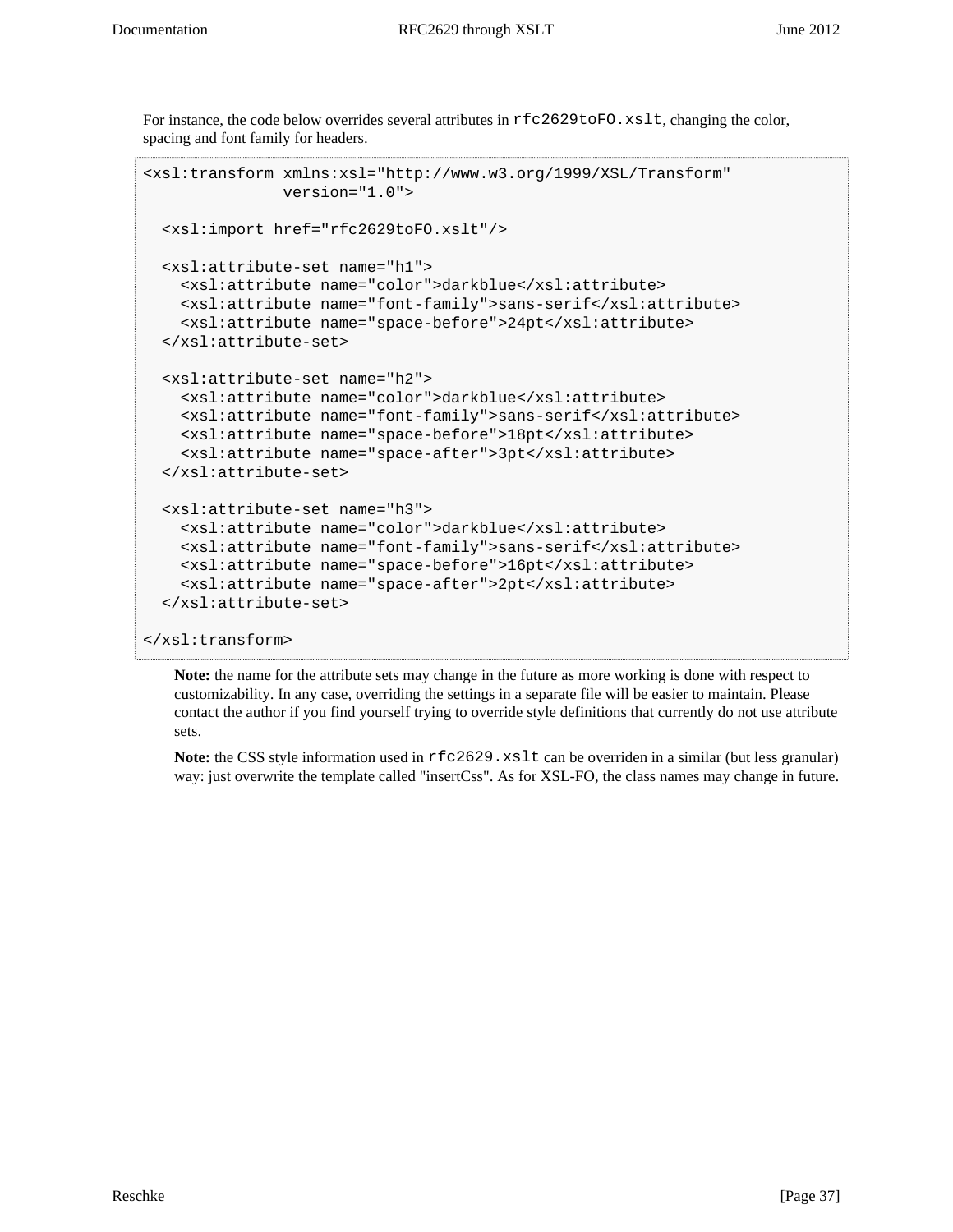# <span id="page-37-0"></span>**D. Producing the IETF 'Boilerplate'**

Various attributes of the  $\langle \text{rfc} \rangle$  element plus some child elements of  $\langle \text{front} \rangle$  affect the automatically generated parts of the front page, such as the tabular information at the beginning, the "Status Of This Memo", and the "Copyright Notice".

When submitting an Internet Draft, this "boilerplate" is checked by "Idnits" ([<http://tools.ietf.org/tools/idnits/](http://tools.ietf.org/tools/idnits/)>) for compliance with the current Intellectual Property rules, and thus it is important to set the correct values.

Furthermore, the RFC Production Center uses RFC2629-based tools to generate the final RFC text, so the more accurate the supplied information is, the less additional work is left, and the risk for errors in producing the final (and immutable!) document is reduced.

<span id="page-37-5"></span>**Note:** this only applies to the case when IETF documents are produced. The "private" processing instruction allows to switch off most of the autogeneration logic.

### <span id="page-37-1"></span>**D.1 The /rfc/@ipr Attribute**

As of the time of this writing, this attribute value can take a long list of values. As frequently, this is not the result of a grand plan, but simply for historic reasons. Of these values, only a few are currently in use; all others are supported by the various tools for backwards compatibility with old source files.

**Note:** some variations of the boilerplate are selected based on the document's date; therefore it is important to specify the "year", "month" and "day" attributes of the <date> element when archiving the XML source of an Internet Draft on the day of submission.

*Disclaimer: THIS ONLY PROVIDES IMPLEMENTATION INFORMATION. IF YOU NEED LEGAL ADVICE, PLEASE CONTACT A LAWYER*. For further information, refer to [<http://trustee.ietf.org/docs/IETF-Copyright-](http://trustee.ietf.org/docs/IETF-Copyright-FAQ.pdf)[FAQ.pdf>](http://trustee.ietf.org/docs/IETF-Copyright-FAQ.pdf).

Finally, for the current "Status Of This Memo" text, the submissionType attribute determines whether a statement about "Code Components" is inserted (this is the case for the value "IETF", which also happens to be the default). Other values, such as "independent", suppress this part of the text.

### <span id="page-37-2"></span>**D.1.1 Current Values: '\*trust200902'**

The name for these values refers to the "TLP" ("IETF TRUST Legal Provisions Relating to IETF Documents"), on effect February 15, 2009 (see [<http://trustee.ietf.org/license-info/archive/IETF-Trust-License-Policy-2009](http://trustee.ietf.org/license-info/archive/IETF-Trust-License-Policy-20090215.pdf) [0215.pdf>](http://trustee.ietf.org/license-info/archive/IETF-Trust-License-Policy-20090215.pdf)). Updates to this document were published on September 12, 2009 (TLP 3.0, <[http://trustee.ietf.org](http://trustee.ietf.org/license-info/archive/IETF-Trust-License-Policy-20090912.pdf) [/license-info/archive/IETF-Trust-License-Policy-20090912.pdf](http://trustee.ietf.org/license-info/archive/IETF-Trust-License-Policy-20090912.pdf)>) and on December 28, 2009 (TLP 4.0, <[http:](http://trustee.ietf.org/license-info/archive/IETF-Trust-License-Policy-20091228.pdf) [//trustee.ietf.org/license-info/archive/IETF-Trust-License-Policy-20091228.pdf>](http://trustee.ietf.org/license-info/archive/IETF-Trust-License-Policy-20091228.pdf)), modifying the license for code components. The actual text is located in Section 6 ("Text To Be Included in IETF Documents") of these documents.

| <b>TLP</b> | URI                                                                                            | starting with publication date |
|------------|------------------------------------------------------------------------------------------------|--------------------------------|
| 3.0        | <http: license-info<="" td="" trustee.ietf.org=""><td><math>2009 - 11 - 01</math></td></http:> | $2009 - 11 - 01$               |
|            | /archive/IETF-Trust-License-Poli                                                               |                                |
|            | cy-20090912.pdf>                                                                               |                                |
| 4.0        | <http: license-info<="" th="" trustee.ietf.org=""><th>2010-04-01</th></http:>                  | 2010-04-01                     |
|            | /archive/IETF-Trust-License-Poli                                                               |                                |
|            | $cy-20091228.pdf$                                                                              |                                |

The tools will automatically produce the "right" text depending on the document's date information (see above):

### <span id="page-37-3"></span>**D.1.1.1 trust200902**

<span id="page-37-4"></span>This should be the default, unless one of the more specific '\*trust200902' values is a better fit. It produces the text in Sections 6.a and 6.b of the TLP.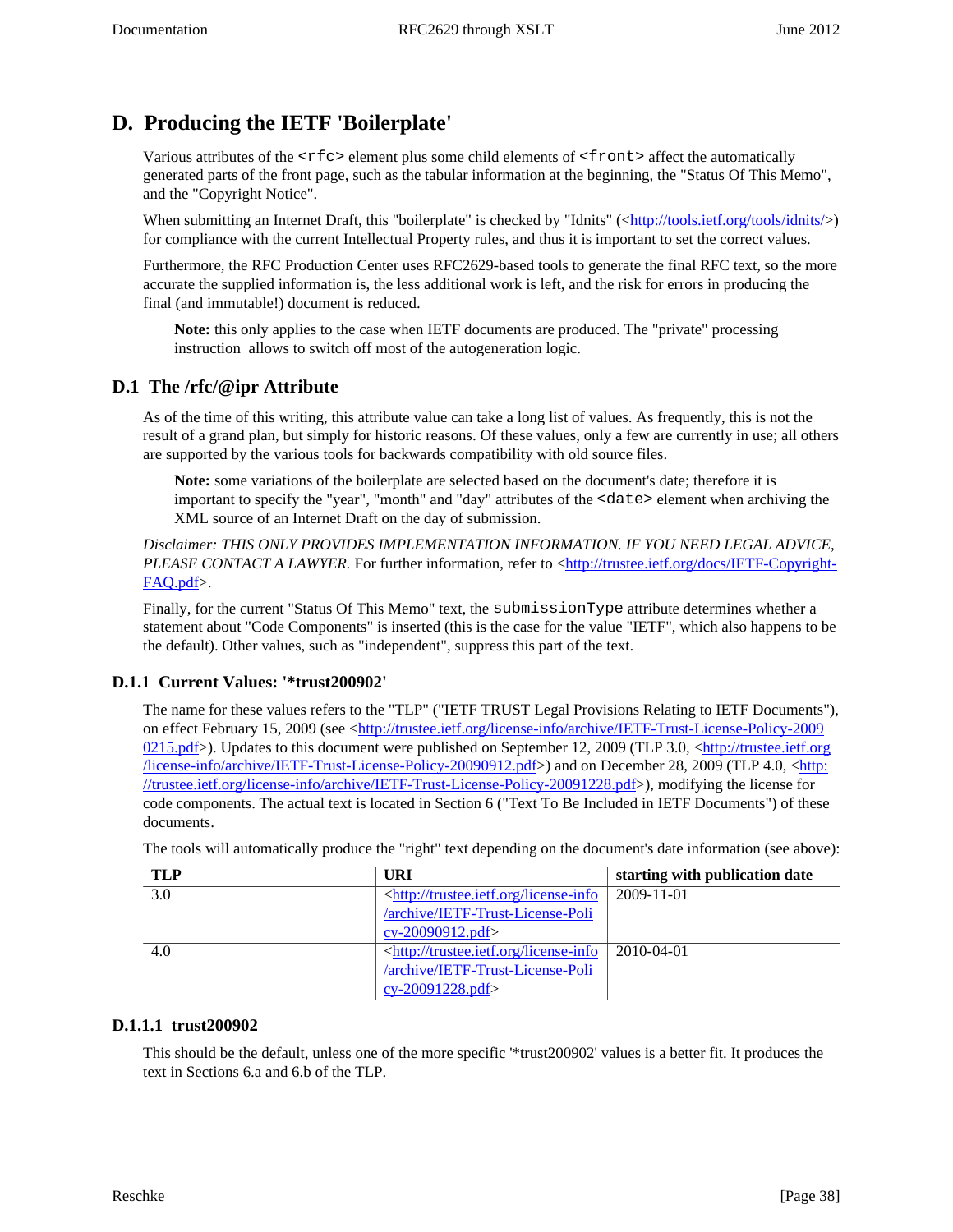### **D.1.1.2 noModificationTrust200902**

This produces the additional text from Section 6.c.i of the TLP:

*This document may not be modified, and derivative works of it may not be created, except to format it for publication as an RFC or to translate it into languages other than English.*

**Note:** this clause is incompatible with RFCs to be published on the Standards Track.

### <span id="page-38-0"></span>**D.1.1.3 noDerivativesTrust200902**

This produces the additional text from Section 6.c.ii of the TLP:

*This document may not be modified, and derivative works of it may not be created, and it may not be published except as an Internet-Draft.*

**Note:** this clause is incompatible with RFCs to be published on the Standards Track.

### <span id="page-38-1"></span>**D.1.1.4 pre5378Trust200902**

This produces the additional text from Section 6.c.iii of the TLP, frequently called the "pre-5378 escape clause":

*This document may contain material from IETF Documents or IETF Contributions published or made publicly available before November 10, 2008. The person(s) controlling the copyright in some of this material may not have granted the IETF Trust the right to allow modifications of such material outside the IETF Standards Process. Without obtaining an adequate license from the person(s) controlling the copyright in such materials, this document may not be modified outside the IETF Standards Process, and derivative works of it may not be created outside the IETF Standards Process, except to format it for publication as an RFC or to translate it into languages other than English.*

See Section 4 of [<http://trustee.ietf.org/docs/IETF-Copyright-FAQ.pdf>](http://trustee.ietf.org/docs/IETF-Copyright-FAQ.pdf) for further information about when to use this value.

**Note:** this text appears under "Copyright Notice", unless the document was published before November 2009, in which case it appears under "Status Of This Memo".

### <span id="page-38-2"></span>**D.1.2 Historic Values**

### <span id="page-38-3"></span>**D.1.2.1 Historic Values: '\*trust200811'**

The attribute values "trust200811", "noModificationTrust200811" and "noDerivativesTrust200811" are similar to their "trust200902" counterparts, except that they use text specified in <[http://trustee.ietf.org/license-info/arc](http://trustee.ietf.org/license-info/archive/IETF-Trust-License-Policy_11-10-08.pdf) hive/IETF-Trust-License-Policy 11-10-08.pdf>.

### <span id="page-38-4"></span>**D.1.2.2 Historic Values: '\*3978'**

The attribute values "full3978", "noModification3978" and "noDerivatives3978" are similar to their counterparts above, except that they use text specified in RFC 3978 (March 2005).

### <span id="page-38-5"></span>**D.1.2.3 Historic Values: '\*3667'**

The attribute values "full3667", "noModification3667" and "noDerivatives3667" are similar to their counterparts above, except that they use text specified in RFC 3667 (February 2004).

### <span id="page-38-6"></span>**D.1.2.4 Historic Values: '\*2026'**

The attribute values "full2026" and "noDerivativeWorks2026" are similar to their counterparts above, except that they use text specified in RFC 2026 (October 1996).

The special value "none" was also used back then, and denied the IETF any rights beyond publication as Internet Draft.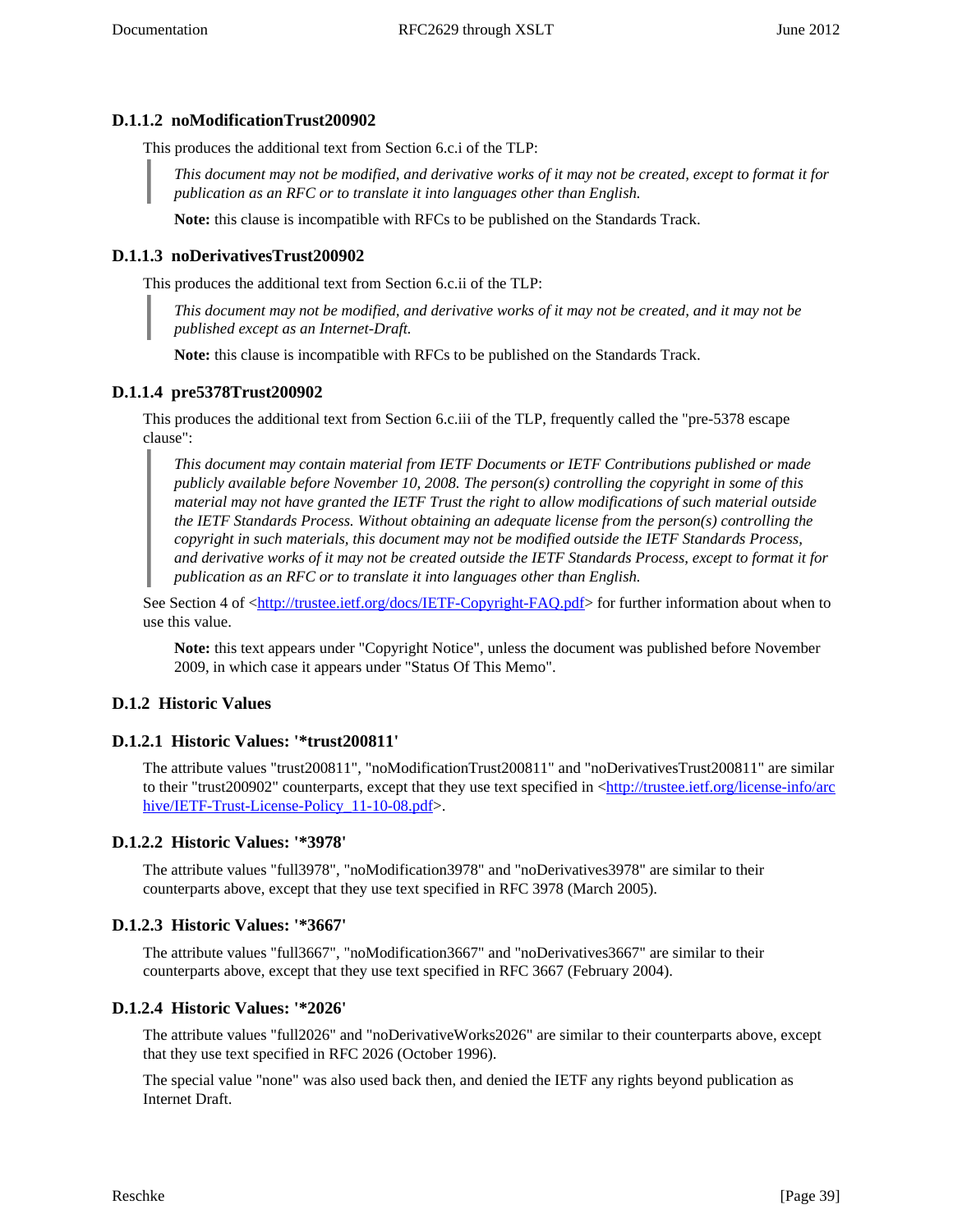## <span id="page-39-0"></span>**D.2 The /rfc/@category Attribute**

For RFCs, the category determines the "maturity level" (see Section 4 of [\[RFC2026\]\)](#page-30-9). The allowed values are "std" for "Standards Track", "bcp" for "BCP", "info" for "Informational", "exp" for "Experimental", and "historic" for - surprise - "Historic".

For Internet Drafts, the category attribute is not needed, but *will* appear on the front page ("Intended Status"). Supplying this information can be useful, because reviewers may want to know.

<span id="page-39-6"></span>**Note:** the Standards Track consists of "Proposed Standard", "Draft Standards", and "Internet Standard". These do not appear in the boilerplate, thus the category attribute doesn't handle them. However, this information can be useful for validity checkers, and thus rfc2629.xslt supports an extension attribute for that purpose (see [Section 11.26](#page-23-3) for details).

### <span id="page-39-1"></span>**D.3 The /rfc/@submissionType Attribute**

The RFC Editor publishes documents from different "document streams", of which the "IETF stream" of course is the most prominent one. Other streams are the "independent stream" (used for things like administrative information or April 1st RFCs), the "IAB stream" (Internet Architecture Board) and the "IRTF stream" (Internet Research Task Force).

Not surprisingly, the values for the attribute are "IETF" (the default value), "independent", "IAB", and "IRTF".

<span id="page-39-7"></span>Historically, this did not affect the final appearance of RFCs, except for subtle differences in Copyright notices. Nowadays (as of [\[RFC5741\]](#page-30-15)), the stream name appears in the first line of the front page, and it also affects the text in the "Status Of This Memo" section.

For current documents, setting submissionType attribute will have the following effect:

- For RFCs, the stream name appears in the upper left corner of the first page (in Internet Drafts, this is either "Network Working Group", or the value of the <workgroup> element).
- <span id="page-39-8"></span>• For RFCs, if affects the whole "Status Of This Memo" section (see Section 3.2.2 of [\[RFC5741\]](#page-30-15)).
- For all RFCs and Internet Drafts, it determines whether the "Copyright Notice" mentions the Copyright on Code Components (see TLP, Section "Text To Be Included in IETF Documents").

### <span id="page-39-2"></span>**D.4 The /rfc/@consensus Attribute**

<span id="page-39-9"></span>For some of the publication streams (see [Appendix D.3](#page-39-1)), the "Status Of This Memo" section depends on whether there was a consensus to publish (again, see Section 3.2.2 of [\[RFC5741\]](#page-30-15)).

The consensus attribute ("yes"/"no", defaulting to "yes") can be used to supply this information. The effect for the various streams is:

- "independent" and "IAB": none.
- "IETF": mention that there was an IETF consensus.
- "IRTF": mention that there was a research group consensus (where the name of the research group is extracted from the <workgroup> element).

### <span id="page-39-3"></span>**D.5 The /rfc/@number Attribute**

For RFCs, this attribute supplies the RFC number.

### <span id="page-39-4"></span>**D.6 The /rfc/@docName Attribute**

For Internet Drafts, this specifies the draft name (which appears below the title). The file extension is *not* part of the draft, so in general it should end with the current draft number ("-", plus two digits).

<span id="page-39-5"></span>**Note:** "Idnits" ([<http://tools.ietf.org/tools/idnits/](http://tools.ietf.org/tools/idnits/)>) checks the in-document draft name for consistency with the filename of the submitted document.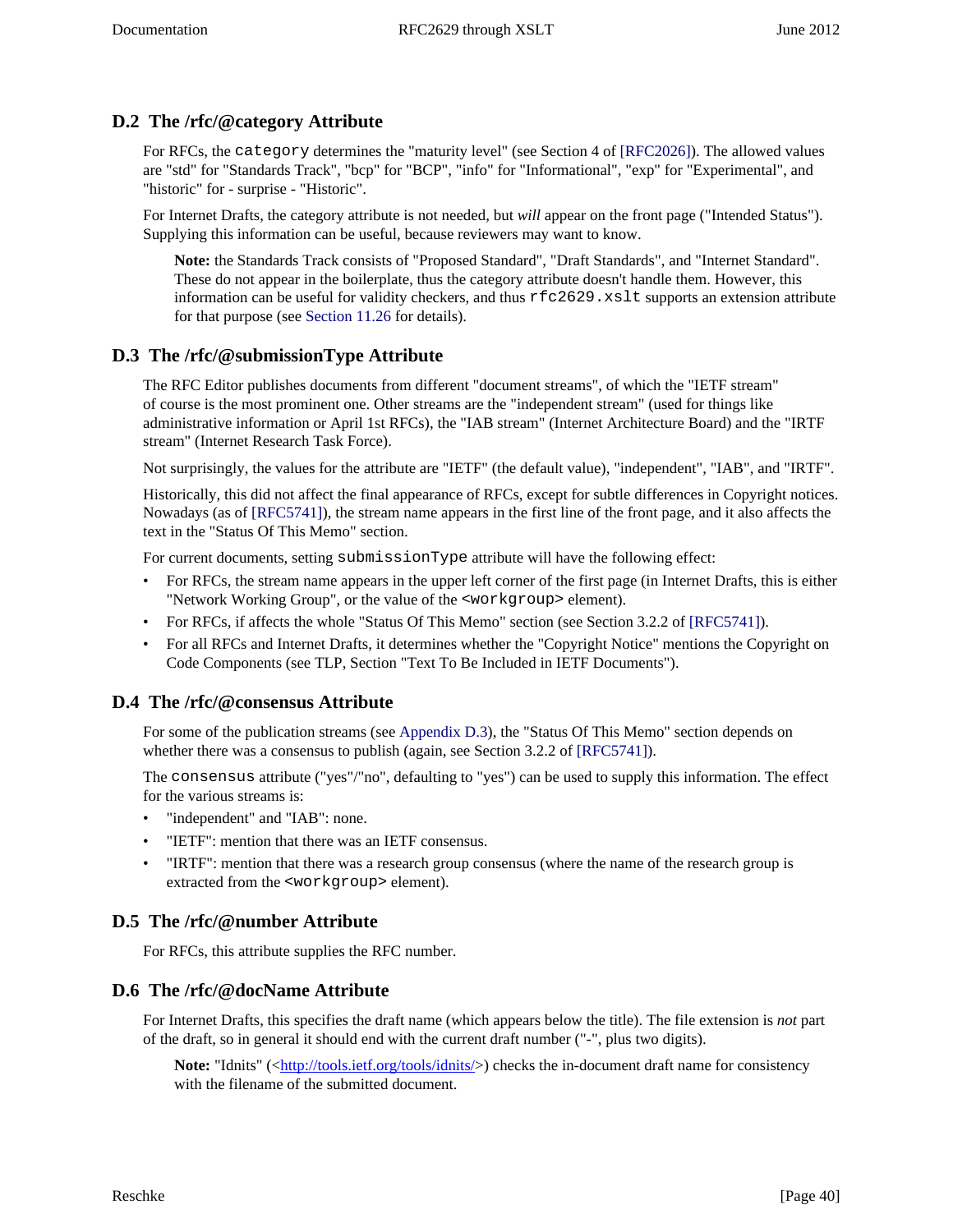# **D.7 The /rfc/@obsoletes Attribute**

The RFC Editor maintains a database ([<http://www.rfc-editor.org/rfc.html>](http://www.rfc-editor.org/rfc.html)) of all RFCs, including information about which one obsoletes which. Upon publication of an RFC, this database is updated from the data on the front page.

This attribute takes a list of comma-separated RFC *numbers*. Do *not* put the string "RFC" here.

# <span id="page-40-0"></span>**D.8 The /rfc/@updates Attribute**

This is like obsoletes, but for the "updates" relation.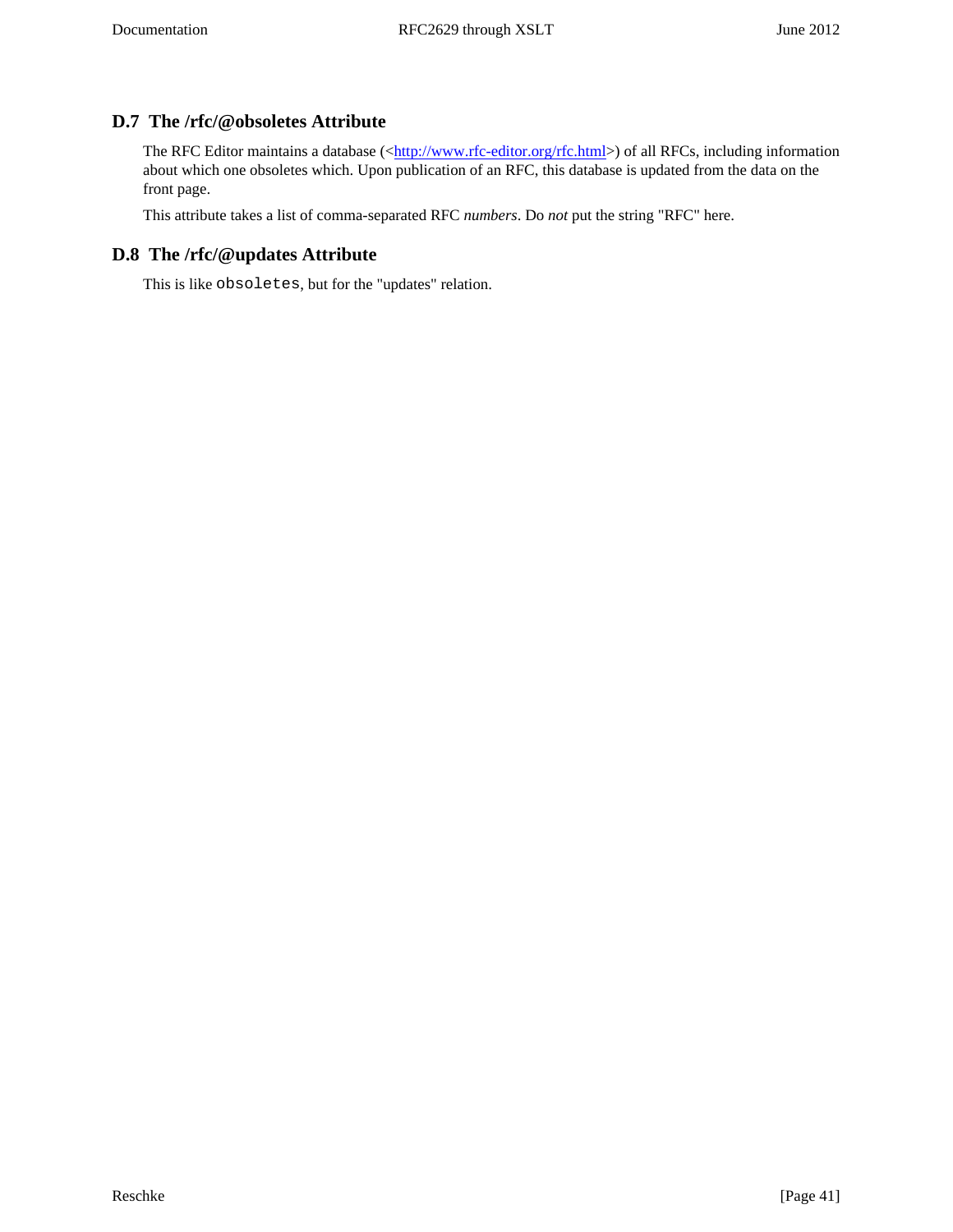# <span id="page-41-0"></span>**E. License**

Copyright (c) 2006-2010, Julian Reschke (julian.reschke@greenbytes.de)

All rights reserved.

Redistribution and use in source and binary forms, with or without modification, are permitted provided that the following conditions are met:

- Redistributions of source code must retain the above copyright notice, this list of conditions and the following disclaimer.
- Redistributions in binary form must reproduce the above copyright notice, this list of conditions and the following disclaimer in the documentation and/or other materials provided with the distribution.
- Neither the name of Julian Reschke nor the names of its contributors may be used to endorse or promote products derived from this software without specific prior written permission.

THIS SOFTWARE IS PROVIDED BY THE COPYRIGHT HOLDERS AND CONTRIBUTORS "AS IS" AND ANY EXPRESS OR IMPLIED WARRANTIES, INCLUDING, BUT NOT LIMITED TO, THE IMPLIED WARRANTIES OF MERCHANTABILITY AND FITNESS FOR A PARTICULAR PURPOSE ARE DISCLAIMED. IN NO EVENT SHALL THE COPYRIGHT OWNER OR CONTRIBUTORS BE LIABLE FOR ANY DIRECT, INDIRECT, INCIDENTAL, SPECIAL, EXEMPLARY, OR CONSEQUENTIAL DAMAGES (INCLUDING, BUT NOT LIMITED TO, PROCUREMENT OF SUBSTITUTE GOODS OR SERVICES; LOSS OF USE, DATA, OR PROFITS; OR BUSINESS INTERRUPTION) HOWEVER CAUSED AND ON ANY THEORY OF LIABILITY, WHETHER IN CONTRACT, STRICT LIABILITY, OR TORT (INCLUDING NEGLIGENCE OR OTHERWISE) ARISING IN ANY WAY OUT OF THE USE OF THIS SOFTWARE, EVEN IF ADVISED OF THE POSSIBILITY OF SUCH DAMAGE.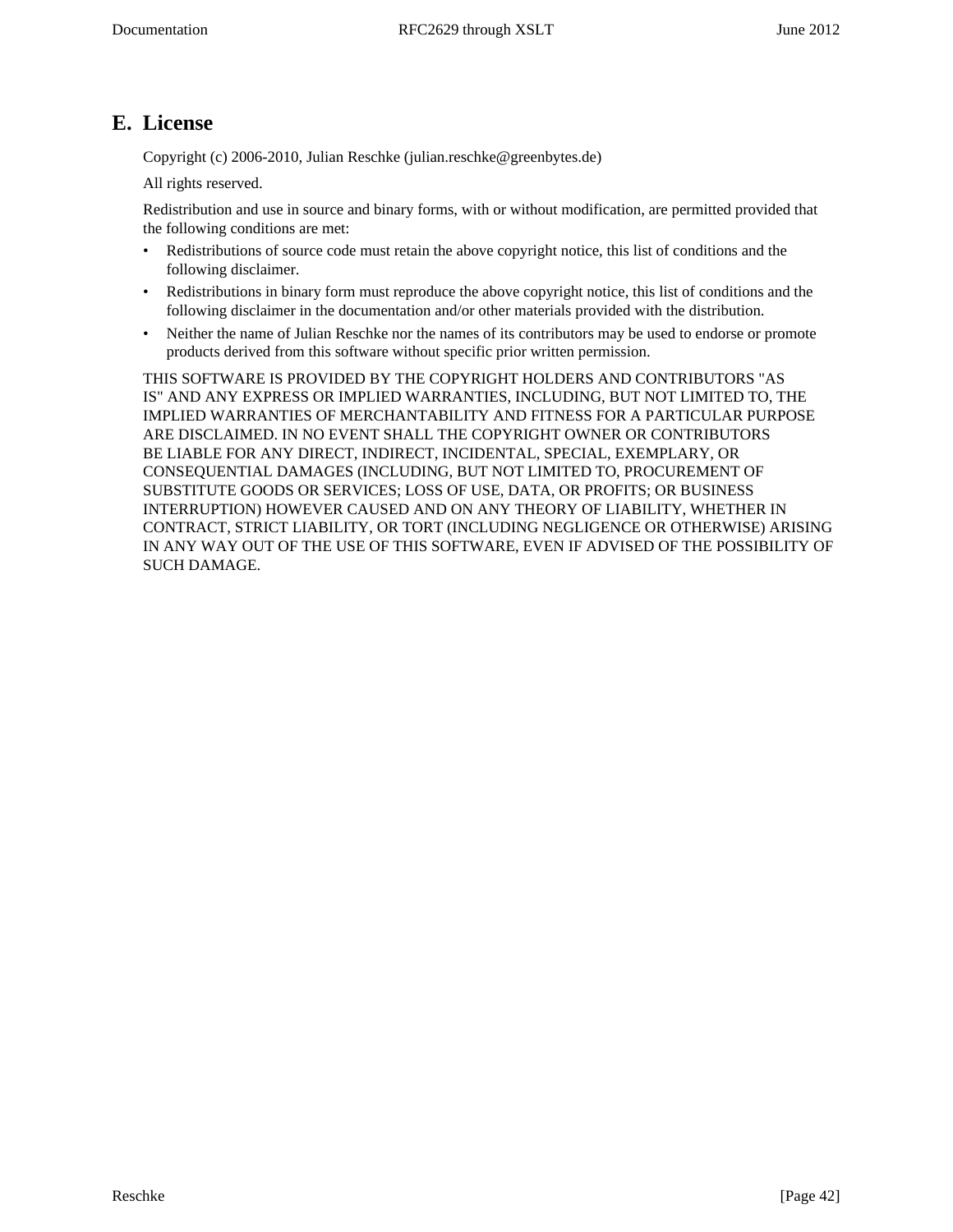# <span id="page-42-0"></span>**F. Change Logs**

# <span id="page-42-1"></span>**F.1 Package**

| 2006-01-01 | Switch to BSD License.                                                                                                                                                                                                                                                                                                                                                                                                                 |
|------------|----------------------------------------------------------------------------------------------------------------------------------------------------------------------------------------------------------------------------------------------------------------------------------------------------------------------------------------------------------------------------------------------------------------------------------------|
| 2007-01-12 | Update to xml2rfc v1.33pre2.                                                                                                                                                                                                                                                                                                                                                                                                           |
| 2007-03-31 | Update to xml2rfc v1.33pre3.                                                                                                                                                                                                                                                                                                                                                                                                           |
| 2007-05-01 | Add XSLT test cases.                                                                                                                                                                                                                                                                                                                                                                                                                   |
| 2008-07-18 | Experimental support for inlined rdf:Description elements (ignored by the formatter,<br>extracted by rfc2629grddl).                                                                                                                                                                                                                                                                                                                    |
| 2008-12-04 | Update to xml2rfc v1.34pre2.                                                                                                                                                                                                                                                                                                                                                                                                           |
| 2009-02-24 | Experimental support for February 2009 boilerplate changes, and for the x:boilerplate<br>element.                                                                                                                                                                                                                                                                                                                                      |
| 2009-07-08 | Support new boilerplate ordering in RFCs published since July 2009. Fix problems with<br>one-column text tables.                                                                                                                                                                                                                                                                                                                       |
| 2009-07-19 | When possible, calculate the actual Expiry date for Internet Drafts (full date must be<br>available).                                                                                                                                                                                                                                                                                                                                  |
| 2009-08-01 | For '\$xml2rfc-ext-authors-section='end'", move the index in front of the authors section.                                                                                                                                                                                                                                                                                                                                             |
| 2009-08-04 | Consider /rfc/@ipr="pre5378Trust200902" when producing RFCs, not IDs.                                                                                                                                                                                                                                                                                                                                                                  |
| 2009-08-29 | Support alignment for artwork containing images (as opposed to, well, artwork).                                                                                                                                                                                                                                                                                                                                                        |
| 2009-09-01 | Allow xref in cref (as extension).                                                                                                                                                                                                                                                                                                                                                                                                     |
| 2009-09-14 | Refactor handling of processing instructions.                                                                                                                                                                                                                                                                                                                                                                                          |
| 2009-09-24 | Fix typo in Status Of This Memo, present since November 2008. Fix formatting of<br>iprExtract attribute. Starting with Internet Draft publication dates after 2009-11-30:<br>use new Trust Legal Provisions text; for Internet Drafts: move Abstract up, and move<br>"pre5378" escape clause to the Copyright Notice. Add support for refparent PI. For RFCs:<br>use new TLP text as of September 2009. Incorporate xml2rfc v1.34pre4. |
| 2009-10-06 | Starting with Internet Draft publication dates after 2009-10-31: use new Trust Legal<br>Provisions text; for Internet Drafts: move Abstract up, and move "pre5378" escape clause<br>to the Copyright Notice. Incorporate xml2rfc v1.34pre5.                                                                                                                                                                                            |
| 2009-10-27 | Upgrade to xml2rfc v1.34.                                                                                                                                                                                                                                                                                                                                                                                                              |
| 2010-01-08 | For RFC generation (not IDs), experimentally support RFC 5741 headers and boilerplate<br>and Trust Legal Provisions 4.0.                                                                                                                                                                                                                                                                                                               |
| 2010-03-31 | Upgrade to xml2rfc v1.35.                                                                                                                                                                                                                                                                                                                                                                                                              |
| 2010-06-27 | Be consistent with xml2rfc.tcl in formatting initials (truncate after the first); see <http: trac<br="">.tools.ietf.org/tools/xml2rfc/trac/ticket/10&gt;.</http:>                                                                                                                                                                                                                                                                      |
| 2010-08-31 | Experimental support for prose in references.                                                                                                                                                                                                                                                                                                                                                                                          |
| 2011-01-27 | Update to xml2rfc v1.36pre1.                                                                                                                                                                                                                                                                                                                                                                                                           |
| 2011-04-17 | Update to xml2rfc v1.36. Add support for more /rfc/@ipr values when producing RFCs.                                                                                                                                                                                                                                                                                                                                                    |
|            |                                                                                                                                                                                                                                                                                                                                                                                                                                        |

# <span id="page-42-2"></span>**F.2 amazon-asin.xslt**

| 2003-11-16 | Initial release.    |
|------------|---------------------|
| 2005-04-02 | Fix two DTD issues. |

# <span id="page-42-3"></span>**F.3 check-references.xslt**

| 2003-11-16 | Initial release.                            |
|------------|---------------------------------------------|
| 2004-05-11 | Add document status; print references type. |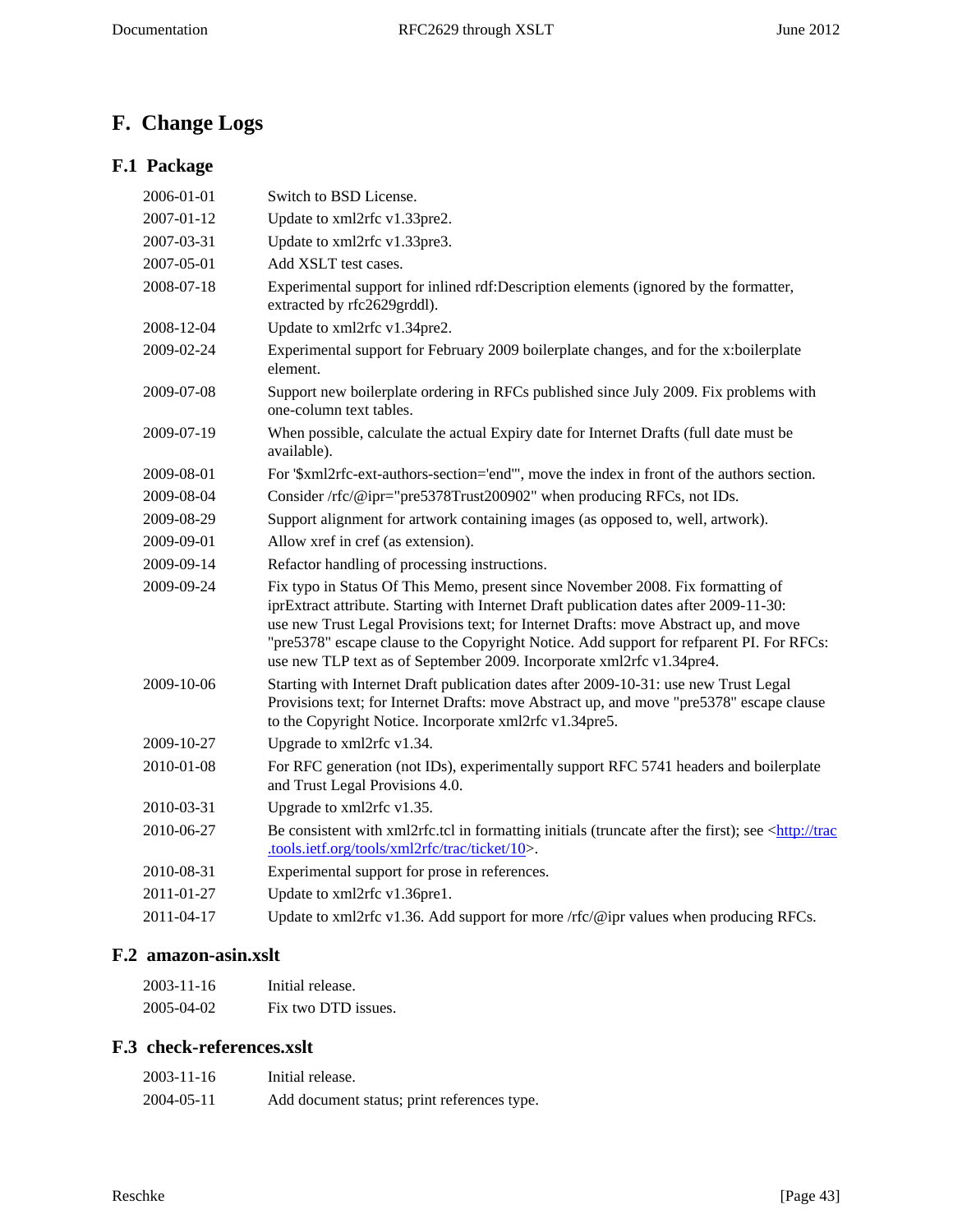| 2005-01-01       | Add experimental check for ID status.                                                                                                                         |
|------------------|---------------------------------------------------------------------------------------------------------------------------------------------------------------|
| 2005-04-01       | Add fixes from Bill Fenner.                                                                                                                                   |
| 2005-12-03       | Add checks against local copy of $\langle \frac{http://www.w3.org/2002/01/tr-automation/tr.rdf }{$ .                                                          |
| 2006-07-22       | Add checks for standards levels.                                                                                                                              |
| 2006-08-06       | "check-ietf-references.xslt" replaced by "check-references.xslt".                                                                                             |
| $2007 - 01 - 04$ | Use information online at $\langle \frac{http://tools.ietf.org/}{http://tools.ietf.org/}{\rangle}$ to retrieve Internet-Draft status<br>information.          |
| 2007-06-16       | Fix bug looking up ref type when inside change markup.                                                                                                        |
| 2008-06-14       | Enhance output when draft was updated, and then published as RFC.                                                                                             |
| 2008-07-12       | Add XSLT2-based link target checking.                                                                                                                         |
| 2008-08-10       | Change keywords for "intended-level" to proposed/draft/internet, optionally extract<br>intended level from $\pi$ c/ $\mathcal{Q}$ x:maturity-level attribute. |

# <span id="page-43-0"></span>**F.4 gen-reference-graph.xslt**

| 2006-09-03       | New.                                                                                                                                    |
|------------------|-----------------------------------------------------------------------------------------------------------------------------------------|
| 2007-06-07       | Use Carlisle method $^{32}$ to define exslt:node-set in msxsml (which means that the stylesheet<br>can now be used with MSXML as well). |
| $2007 - 10 - 15$ | Use W3C data from tr. rdf as well (experimental).                                                                                       |

# <span id="page-43-1"></span>**F.5 rfc2629.xslt**

| 2001-03-28       | Code rearranged, generate numbered section anchors for paragraphs (t) as well. Fixes in<br>index handling.           |
|------------------|----------------------------------------------------------------------------------------------------------------------|
| 2001-04-12       | Moved HTML output into XHTML namespace.                                                                              |
| 2001-10-02       | Fixed default location for RFCs and numbering of section references. Support ?rfc editing<br>processing instruction. |
| 2001-10-07       | Made telephone number links active.                                                                                  |
| 2001-10-08       | Support for vspace element.                                                                                          |
| 2001-10-09       | Experimental support for rfc-issue PI.                                                                               |
| $2001 - 11 - 11$ | Support rfc private PI. Removed bogus code reporting the WG in the header.                                           |
| 2001-11-11       | Support rfc private PI. Removed bogus code reporting the WG in the header.                                           |
| 2001-12-17       | Support title attribute on references element                                                                        |
| 2002-01-05       | Support for list/@style="@format"                                                                                    |
| 2002-01-09       | Display "closed" RFC issues as deleted                                                                               |
| 2002-01-14       | Experimentally and optionally parse XML encountered in artwork elements (requires<br>MSXSL).                         |
| 2002-01-27       | Some cleanup. Moved RFC issues from PIs into namespaced elements.                                                    |
| 2002-01-29       | Added support for sortrefs PI. Added support for figure names.                                                       |
| 2002-02-07       | Highlight parts of artwork which are too wide (72 characters).                                                       |
| 2002-02-12       | Code rearrangement for static texts. Fixes for section numbering. TOC generation<br>rewritten.                       |
| 2002-02-15       | Support for irefs in sections; support iref @primary=true                                                            |
| 2002-03-03       | Moved anchor prefix into a constant. Added sanity checks on user anchor names.                                       |
| 2002-03-23       | Bugfix in detection of matching org names when creating the header. Fixed sorting in<br>subitems.                    |

 $^{32}$ http://dpcarlisle.blogspot.com/2007/05/exslt-node-set-function.html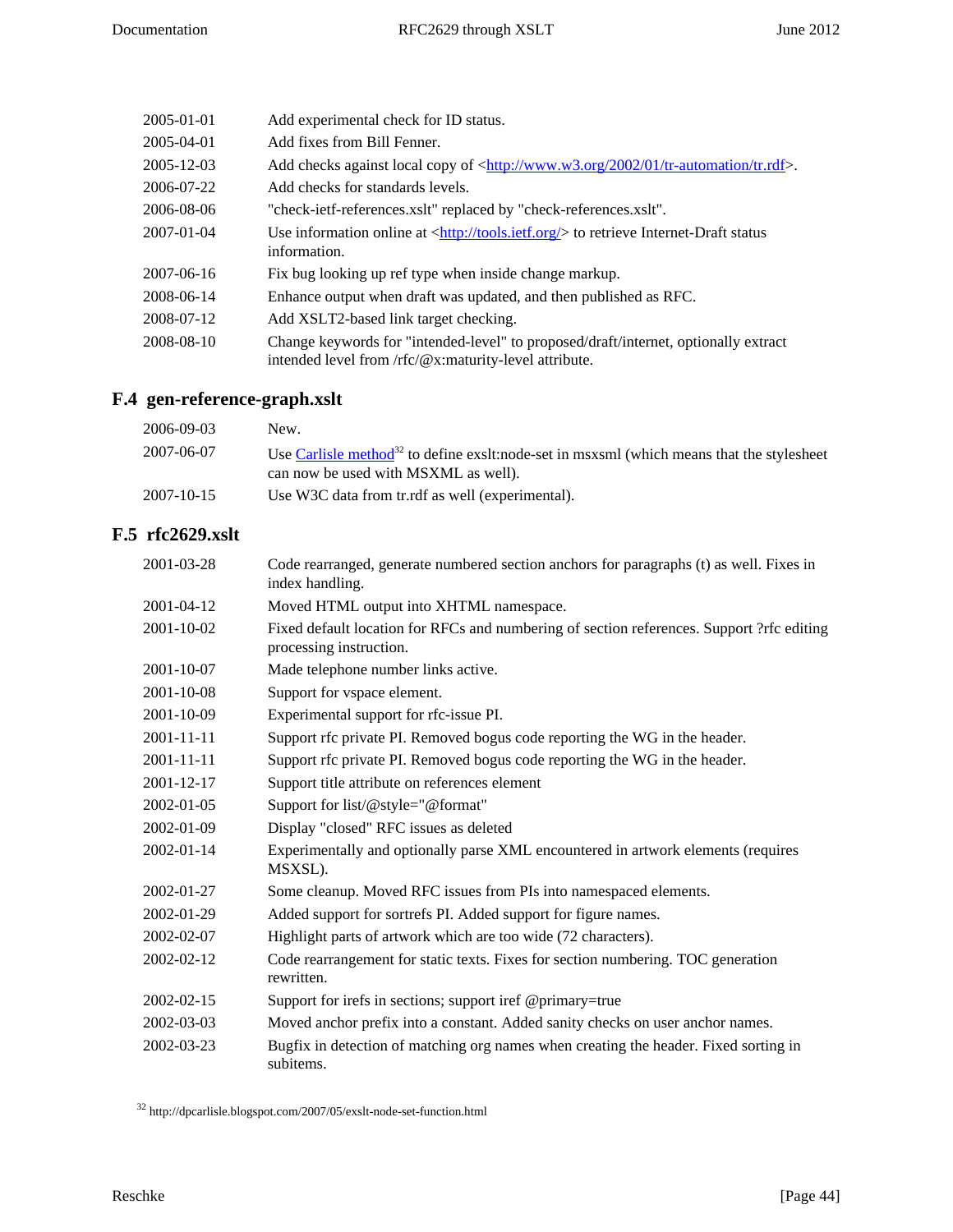| 2002-04-02 | Fix TOC link HTML generation when no TOC is generated (created broken HTML table<br>code).                                                                                                                                                                                                                                                                                               |
|------------|------------------------------------------------------------------------------------------------------------------------------------------------------------------------------------------------------------------------------------------------------------------------------------------------------------------------------------------------------------------------------------------|
| 2002-04-03 | Made rendering of references more tolerant re: missing parts.                                                                                                                                                                                                                                                                                                                            |
| 2002-04-08 | Fixed reference numbering when references are split into separate sections.                                                                                                                                                                                                                                                                                                              |
| 2002-04-16 | Fix default namespace (shouldn't be set for HTML output method).                                                                                                                                                                                                                                                                                                                         |
| 2002-04-19 | Lowercase internal CSS selectors for Mozilla compliance. Do not put TOC into ul element.                                                                                                                                                                                                                                                                                                 |
| 2002-04-21 | Make numbered list inside numbered lists use alphanumeric numbering.                                                                                                                                                                                                                                                                                                                     |
| 2002-05-05 | Updated issue/editing support.                                                                                                                                                                                                                                                                                                                                                           |
| 2002-05-15 | Bugfix for section numbering after introduction of ed:replace                                                                                                                                                                                                                                                                                                                            |
| 2002-06-21 | When producing private documents, do not include document status, copyright etc.                                                                                                                                                                                                                                                                                                         |
| 2002-07-08 | Fix xrefs to Appendices.                                                                                                                                                                                                                                                                                                                                                                 |
| 2002-07-19 | Make artwork lightyellow for easier reading. (fielding)                                                                                                                                                                                                                                                                                                                                  |
| 2002-10-09 | Translate references title to anchor name to avoid non-uri characters. (fielding)                                                                                                                                                                                                                                                                                                        |
| 2002-10-13 | Support for tocdepth PI.                                                                                                                                                                                                                                                                                                                                                                 |
| 2002-11-03 | Added temporariry workaround for Mozilla/Transformiix result tree fragment problem.<br>(search for 'http://bugzilla.mozilla.org/show_bug.cgi?id=143668')                                                                                                                                                                                                                                 |
| 2002-12-25 | xref code: attempt to uppercase "section" and "appendix" when at the start of a sentence.                                                                                                                                                                                                                                                                                                |
| 2003-02-02 | fixed code for vspace blankLines="0", enhanced display for list with "format" style, got rid<br>of HTML blockquote elements, added support for "hangIndent"                                                                                                                                                                                                                              |
| 2003-04-10 | experimental support for appendix and spanx elements                                                                                                                                                                                                                                                                                                                                     |
| 2003-04-19 | fixed counting of list numbers in "format %" styles (one counter per unique format string).<br>Added more spanx styles.                                                                                                                                                                                                                                                                  |
| 2003-05-02 | experimental texttable support                                                                                                                                                                                                                                                                                                                                                           |
| 2003-05-02 | Make mailto links optional (default = none) (jre: default and PI name changed) (fielding)                                                                                                                                                                                                                                                                                                |
| 2003-05-04 | experimental support for HTML link elements; fix default for table header alignment<br>default                                                                                                                                                                                                                                                                                           |
| 2003-05-06 | support for "background" PI.                                                                                                                                                                                                                                                                                                                                                             |
| 2003-05-11 | change %c format to lowercase alphabetic. add support for keyword elements (generate<br>META tag). fix various HTML conformance problems. added experimental support for<br>role attribute. do not number paragraphs in unnumbered sections. update boilerplate texts.<br>support for "iprnotified" PI. bugfix list numbering. strip whitespace when building tel:<br>URI <sub>s</sub> . |
| 2003-05-12 | more conformance fixes (layout moved into CSS, move lists and figures out of para<br>content, do not use tables for list formatting)                                                                                                                                                                                                                                                     |
| 2003-05-13 | add DC.Creator meta tag, refactoring                                                                                                                                                                                                                                                                                                                                                     |
| 2003-05-16 | put nbsps between "section" and section number (xref).                                                                                                                                                                                                                                                                                                                                   |
| 2003-05-18 | author summary: add missing comma.                                                                                                                                                                                                                                                                                                                                                       |
| 2003-06-06 | fix index generation bug (transposed characters in key generation). Enhance sentence start<br>detection (xref starting a section was using lowercase "section").                                                                                                                                                                                                                         |
| 2003-06-22 | exp. support for xref/@format. Add missing support for eref w/o content. exp. support for<br>annotations in reference elements. Code cleanup reference table formatting.                                                                                                                                                                                                                 |
| 2003-07-09 | Another fix for DC.Creator meta tag creation based on RFC2731                                                                                                                                                                                                                                                                                                                            |
| 2003-07-24 | Fix namespace name for DC.Creator.                                                                                                                                                                                                                                                                                                                                                       |
| 2003-08-06 | Cleanup node-set support (only use exslt (saxon, xalan, libxslt) extension functions;<br>remove Transformix workarounds that stopped to work in Moz 1.4)                                                                                                                                                                                                                                 |
| 2003-08-09 | Generate HTML lang tag.                                                                                                                                                                                                                                                                                                                                                                  |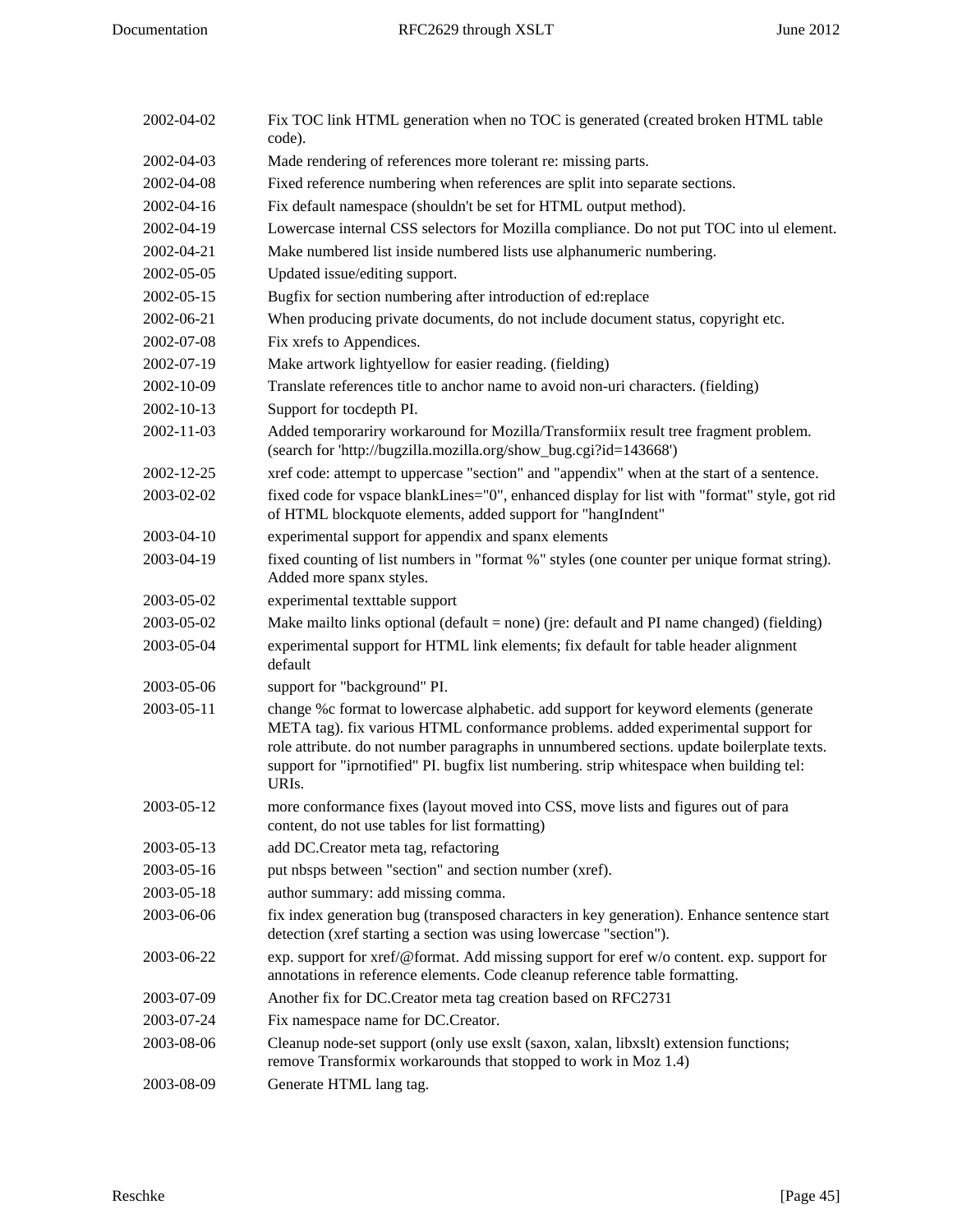| 2003-08-10 | Map spanx/verb to HTML "samp" element. Fix author name display in references (reverse<br>surname/initials for last author), add "Ed.". Fix internal bookmark generation.                                                                                                                                                                                                                                                                                                                                                                    |
|------------|---------------------------------------------------------------------------------------------------------------------------------------------------------------------------------------------------------------------------------------------------------------------------------------------------------------------------------------------------------------------------------------------------------------------------------------------------------------------------------------------------------------------------------------------|
| 2003-08-17 | Add DCMI dates, identifiers and abstract. Add PI to suppress DCMI generation. Do not<br>add TOC entry to Copyright Statement when there is none. Align RFC2629 PI names and<br>parameter names. Change style for inline URIs generated by eref. Add header and footer<br>support. Enhance CSS paging properties. Support topblock PI. Added hooks for proper<br>XHTML generation through separate XSLT. Enhance warning and error messages. Add<br>support for artwork image display. Table formatting fixes (borders, thead continuation). |
| 2003-08-18 | Add workaround for MSXML4 node-set and Mozilla node-set issues (fallback just displays<br>are warning).                                                                                                                                                                                                                                                                                                                                                                                                                                     |
| 2003-10-06 | Add workaround for broken pre/ins handling in Mozilla (see <http: bugzilla.mozilla.org="" sh<br="">ow_bug.cgi?id=204401&gt;). Make use of cite attribute on ed:replace. CSS cleanup.</http:>                                                                                                                                                                                                                                                                                                                                                |
| 2003-10-08 | Fix minor issue detecting the same org for the header (caused by IE's non-standard<br>whitespace handling). Fix default handling for /rfc/@category.                                                                                                                                                                                                                                                                                                                                                                                        |
| 2003-11-09 | Inherit ed: entered-by from ancestor elements. Change CSS color for inserted text to green.<br>Generate issues-list anchor. Do not complain about missing targets when the xref element<br>is below ed:del. Remove code that attempted to distinguish section/Section when producing<br>links - always use uppercase. Fix date rendering for issue resolutions.                                                                                                                                                                             |
| 2003-11-29 | Fix color values for table backgrounds for issue rendering. Change rendering of issue links<br>to use inline-styles. Add colored issue markers to issues.                                                                                                                                                                                                                                                                                                                                                                                   |
| 2003-12-13 | Fix inheritance of ed: entered-by attribute. Display note elements inside change tracking as<br>well.                                                                                                                                                                                                                                                                                                                                                                                                                                       |
| 2004-01-18 | When PI compact $=$ 'yes', make most CSS print page breaks conditional.                                                                                                                                                                                                                                                                                                                                                                                                                                                                     |
| 2004-02-20 | Support for RFC3667 IPR changes (xml2rfc 1.22); see <http: lists.xml.resource.org="" piper<br="">mail/xml2rfc/2004-February/001088.html&gt;.</http:>                                                                                                                                                                                                                                                                                                                                                                                        |
| 2004-03-11 | Add "(if approved)" to "updates" and "obsoletes" unless the document has an RFC number.                                                                                                                                                                                                                                                                                                                                                                                                                                                     |
| 2004-04-01 | Fix RFC3667 output, see <http: 0012<br="" 2004-april="" lists.xml.resource.org="" pipermail="" xml2rfc=""><math>08.html</math>.</http:>                                                                                                                                                                                                                                                                                                                                                                                                     |
| 2004-04-04 | Add support for section/top attribute. Move references into plain section container.                                                                                                                                                                                                                                                                                                                                                                                                                                                        |
| 2004-04-06 | Do not emit identical para anchors for deleted content.                                                                                                                                                                                                                                                                                                                                                                                                                                                                                     |
| 2004-04-14 | Fix references TOC generation when there are no references.                                                                                                                                                                                                                                                                                                                                                                                                                                                                                 |
| 2004-04-24 | Fix RFC3667 output, see <http: 001246.h<br="" 2004-april="" pipermail="" xml.resource.org="" xml2rfc="">tml</http:>                                                                                                                                                                                                                                                                                                                                                                                                                         |
| 2004-05-09 | Add custom support for generating compound index documents. Add anchors for each<br>Index letter. Add experimental cref support. Fix conditional page breaks before References<br>section.                                                                                                                                                                                                                                                                                                                                                  |
| 2004-05-16 | Refactor external index generation.                                                                                                                                                                                                                                                                                                                                                                                                                                                                                                         |
| 2004-05-20 | Rewrite anchor generation for comments.                                                                                                                                                                                                                                                                                                                                                                                                                                                                                                     |
| 2004-05-22 | Enhance issues rendering (add links to changes).                                                                                                                                                                                                                                                                                                                                                                                                                                                                                            |
| 2004-05-30 | Allow single quote as delimiter in processing instructions as well. Move block-level issue<br>pointers to floats. Disable issue pointers for print media. Add "purple numbers". Add hrefs<br>to section headings. Add non-printing index key letter list to start of index.                                                                                                                                                                                                                                                                 |
| 2004-06-01 | Use ¶ instead of # for PNs.                                                                                                                                                                                                                                                                                                                                                                                                                                                                                                                 |
| 2004-07-18 | Add support for list style=letters (thanks Roy F.). Make PNs optional; add new PI.                                                                                                                                                                                                                                                                                                                                                                                                                                                          |
| 2004-09-05 | Fix index links into unnumbered sections. Bring IPR boilerplate in-line with xml2rfc 1.25.<br>Add experimental CSS3 paged media support. Various HTML fixes.                                                                                                                                                                                                                                                                                                                                                                                |
| 2004-09-21 | Enhance checking of artwork width.                                                                                                                                                                                                                                                                                                                                                                                                                                                                                                          |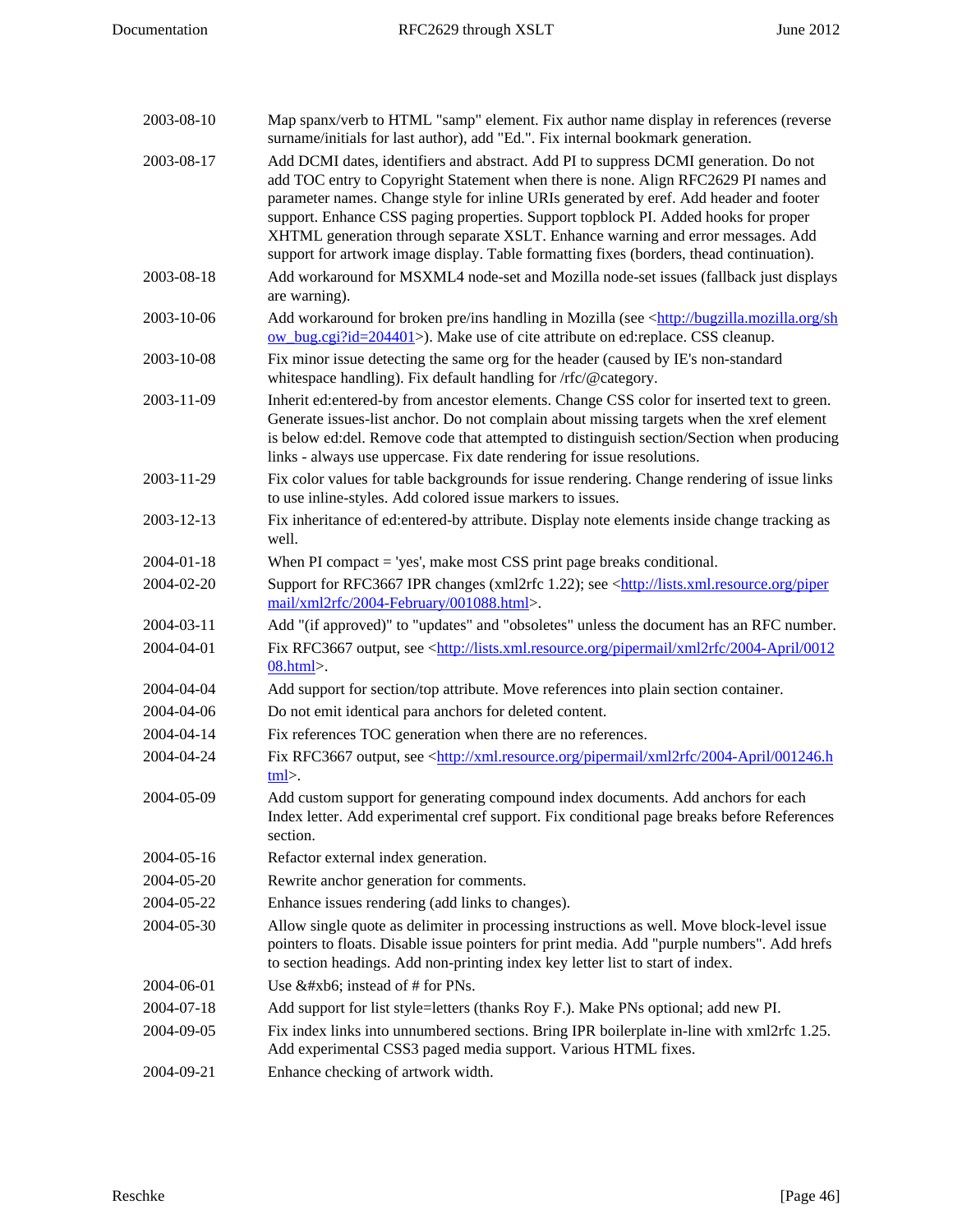| 2004-09-26 | Add check for unused references. Uppercase letters in list style letters when nested into<br>another list.                                                                                                                                                                                                                                                                                                                                                                                                                                       |
|------------|--------------------------------------------------------------------------------------------------------------------------------------------------------------------------------------------------------------------------------------------------------------------------------------------------------------------------------------------------------------------------------------------------------------------------------------------------------------------------------------------------------------------------------------------------|
| 2004-10-10 | Fix internal change track pointers.                                                                                                                                                                                                                                                                                                                                                                                                                                                                                                              |
| 2004-11-01 | Allow change tracking on references (as a whole). Rewrite artwork handling so that it<br>allows change tracking inside artwork. Also allow a subset of text markup inside artwork,<br>such as xrefs (note this requires post-processing the source to make it compliant to<br>RFC2629bis).                                                                                                                                                                                                                                                       |
| 2004-11-03 | Enhanced placement of iref anchors.                                                                                                                                                                                                                                                                                                                                                                                                                                                                                                              |
| 2004-11-06 | Index: display irefs that appeared (with primary=true) inside artwork elements in a<br>monospaced font.                                                                                                                                                                                                                                                                                                                                                                                                                                          |
| 2004-11-14 | Add special code so that changes in section titles can be change-tracked.                                                                                                                                                                                                                                                                                                                                                                                                                                                                        |
| 2005-01-14 | Bugfixes for HtmlToXhtml converter.                                                                                                                                                                                                                                                                                                                                                                                                                                                                                                              |
| 2005-01-22 | Enhance generation of HTML h* elements (for Mozilla Outliner).                                                                                                                                                                                                                                                                                                                                                                                                                                                                                   |
| 2005-01-31 | Put vertical space around top-level TOC entries in TOC. Switch to pt-based CSS. Re-<br>arrange top section. Make hr elements reflect new-page settings in TXT output (compact-<br>PI). Fix page number in footer (CSS print) and add some more experimental support for<br>paged media (tested with Prince 4.1 alpha). Rewrite TOC and Index generation to generate<br>HTML lists. Cleanup id generation for paragraphs. Reduce whitespace in output. Fix<br>vspace implementation. Use right/left dqoutes and copyright sign where appropriate. |
| 2005-02-04 | Add <link/> element to references section. Fix newly introduced bug in references<br>processing.                                                                                                                                                                                                                                                                                                                                                                                                                                                 |
| 2005-02-05 | Integrate various fixes/enhancements by Roy Fielding: spelling of "Authors' Addresses",<br>comma setting in references, position of "Authors" section, optionally place authors<br>addresses at end (PI), trailing dots in section numbers, switch to verdana default font in<br>CSS. Add experimental support for centered artwork.                                                                                                                                                                                                             |
| 2005-02-09 | Fixes in spacing and links of references section titles. Enhance sorting in references when<br>change tracking is in place. Re-add figure centering support. Add missing 2nd part of<br>"Author's Adresses" fix.                                                                                                                                                                                                                                                                                                                                 |
| 2005-02-25 | Align section number format with xml2rfc1.29.                                                                                                                                                                                                                                                                                                                                                                                                                                                                                                    |
| 2005-03-28 | Get rid of table elements in Author's section. Add experimental hCard ( <http: developers.t<br="">echnorati.com/wiki/hCard&gt;) support.</http:>                                                                                                                                                                                                                                                                                                                                                                                                 |
| 2005-04-03 | Add RFC3978-style IPR statement support. (fenner@research.att.com)                                                                                                                                                                                                                                                                                                                                                                                                                                                                               |
| 2005-04-11 | Cleanup author display. hCard related fixes.                                                                                                                                                                                                                                                                                                                                                                                                                                                                                                     |
| 2005-05-07 | Minor fixes to allow change tracking in doc title. Add experimental support for table border<br>styles. CSS cleanup.                                                                                                                                                                                                                                                                                                                                                                                                                             |
| 2005-06-18 | Implement missing support for references to texttables.                                                                                                                                                                                                                                                                                                                                                                                                                                                                                          |
| 2005-09-25 | Use (-moz-)column-count when printing the index.                                                                                                                                                                                                                                                                                                                                                                                                                                                                                                 |
| 2005-10-04 | Report missing element templates with xsl:message.                                                                                                                                                                                                                                                                                                                                                                                                                                                                                               |
| 2005-10-15 | Process t/@anchor.                                                                                                                                                                                                                                                                                                                                                                                                                                                                                                                               |
| 2005-10-23 | More workarounds for Mozilla's broken del/ins handling (this time for figures).                                                                                                                                                                                                                                                                                                                                                                                                                                                                  |
| 2005-10-27 | lowercase hCard class names                                                                                                                                                                                                                                                                                                                                                                                                                                                                                                                      |
| 2005-11-22 | Enhance diagnostics for XML-in-artwork extension                                                                                                                                                                                                                                                                                                                                                                                                                                                                                                 |
| 2005-11-26 | Fix formatting of section numbers for sections inserted into<br>back>.                                                                                                                                                                                                                                                                                                                                                                                                                                                                           |
| 2005-12-12 | Fix some validity problems when change tracking occured inside lists.                                                                                                                                                                                                                                                                                                                                                                                                                                                                            |
| 2005-12-18 | Add change tracking inside the index.                                                                                                                                                                                                                                                                                                                                                                                                                                                                                                            |
| 2006-02-04 | Add prev/next links to highlighted changes (change tracking extension).                                                                                                                                                                                                                                                                                                                                                                                                                                                                          |
| 2006-02-10 | Catch errors instantiating MSXML component.                                                                                                                                                                                                                                                                                                                                                                                                                                                                                                      |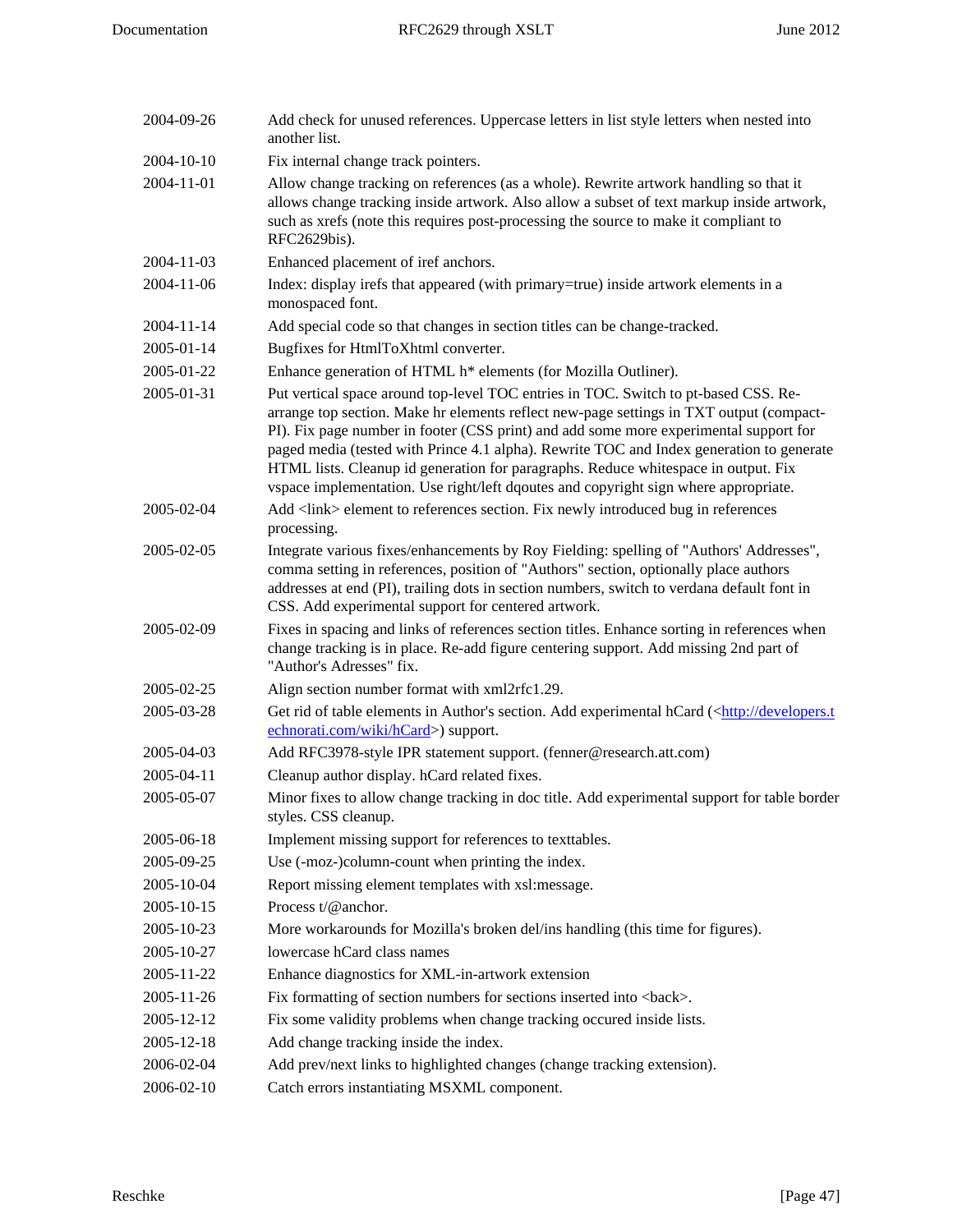| 2006-02-11 | References: add "work in progress" for Internet Drafts.                                                                                                                                                                                                                                                                                                                                                             |
|------------|---------------------------------------------------------------------------------------------------------------------------------------------------------------------------------------------------------------------------------------------------------------------------------------------------------------------------------------------------------------------------------------------------------------------|
| 2006-02-27 | Fix front matter (lowercase Internet-Draft, say "Intended status" for non-RFC documents).<br>Start work on experimental extension for simplified internal links.                                                                                                                                                                                                                                                    |
| 2006-03-19 | Tweaks to IESG Copyright stuff; support submissionType attribute. Fix duplicate reference<br>anchors in HTML output. Reduce HTML Tidy warnings. Fix reference to normative ASCII<br>version (now requires trailing ".txt"). Tweaks to hCard generation. Started to move non-<br>issue-tracking extensions into namespace "http://purl.org/net/xml2rfc/ext".                                                         |
| 2006-03-27 | Moved "simple reference" extension into namespace "http://purl.org/net/xml2rfc/ext" and<br>add documentation. HTML conformance enhancements.                                                                                                                                                                                                                                                                        |
| 2006-04-02 | Cleanup special code for automated XHTML XSLT generation.                                                                                                                                                                                                                                                                                                                                                           |
| 2006-04-21 | Generate <cite> elements where appropiate. Introduce x:blockquote, x:dfn, x:h and x:q<br/>elements.</cite>                                                                                                                                                                                                                                                                                                          |
| 2006-05-06 | Introduce x:bcp14 element.                                                                                                                                                                                                                                                                                                                                                                                          |
| 2006-05-14 | Fix content model for x:blockquote.                                                                                                                                                                                                                                                                                                                                                                                 |
| 2006-06-18 | Add box drawing support (x:bt, x:bc, x:bb).                                                                                                                                                                                                                                                                                                                                                                         |
| 2006-06-20 | HTML validity fixes (legal chars in anchors in index).                                                                                                                                                                                                                                                                                                                                                              |
| 2006-06-24 | Reduce leading empty lines in artwork. Move <dt> style info into CSS.</dt>                                                                                                                                                                                                                                                                                                                                          |
| 2006-07-14 | Fix rendering of multiple street address entries (missing line break).                                                                                                                                                                                                                                                                                                                                              |
| 2006-07-24 | Add extension for deep linking into RFCs, do not generate empty list items in TOC output,<br>avoid empty <dt> elements for list items without hangText attribute.</dt>                                                                                                                                                                                                                                              |
| 2006-08-01 | Allow @anchor on more elements; start work on Relax NG grammar for extensions.<br>Reduce generated style elements (use CSS classes instead). Consistently use "id" instead of<br>"name". Change default target for RFC links to "http://tools.ietf.org/html/rfcNNNN".                                                                                                                                               |
| 2006-08-06 | Include appendices defined in <appendix> elements in TOC (please consider them<br/>deprecated anyhow!). Generate links to "http://tools.ietf.org/html/draft-*" for Internet<br/>Drafts. Replace x:frag by x:rel, allowing any kind of relative reference instead of just<br/>fragments.</appendix>                                                                                                                  |
| 2006-08-30 | Reduce textual differences between HTML output and what xml2rfc produces in TXT<br>output mode (section refs/reference targets). Add small workaround for Opera 9.0.1's<br>problem with node-set().                                                                                                                                                                                                                 |
| 2006-10-29 | Fix problem generating internal links to change markup within references section.<br>Enhancements when generating numbered references for deleted references. Allow<br>inclusion of references into the index (through include-references-in-index extension). Fix<br>a bug that caused the newer version of the IETF boilerplate to be produced rather than the<br>pre-RFC3667 one. Update to RFC4287 boilerplate. |
| 2006-11-11 | Add extension attribute x:for-anchor to <iref> handling.</iref>                                                                                                                                                                                                                                                                                                                                                     |
| 2006-11-26 | Experimental (and limited) support for $\langle x: l \rangle$ .                                                                                                                                                                                                                                                                                                                                                     |
| 2006-12-04 | Fix bugs in processing documents that have both the ipr and the number attribute set on the<br>rfc root element. Add support for x:fmt='none' on xrefs. Add different pre style based on<br>artwork type attributes (experimental).                                                                                                                                                                                 |
| 2006-12-13 | Add x:fmt='anchor' for xref elements.                                                                                                                                                                                                                                                                                                                                                                               |
| 2007-01-07 | Fix root template for compatibility for the exslt:node-set implementation in Firefox3.                                                                                                                                                                                                                                                                                                                              |
| 2007-01-29 | Avoid empty table entry in front matter when organization is not specified for an author.                                                                                                                                                                                                                                                                                                                           |
| 2007-02-10 | Allow change tracking in table rows.                                                                                                                                                                                                                                                                                                                                                                                |
| 2007-03-09 | Add hcard profile URI ( <http: 03="" 2006="" hcard="" www.w3.org="">) to head element. Add<br/>warning for misplaced <t> elements (after section).</t></http:>                                                                                                                                                                                                                                                      |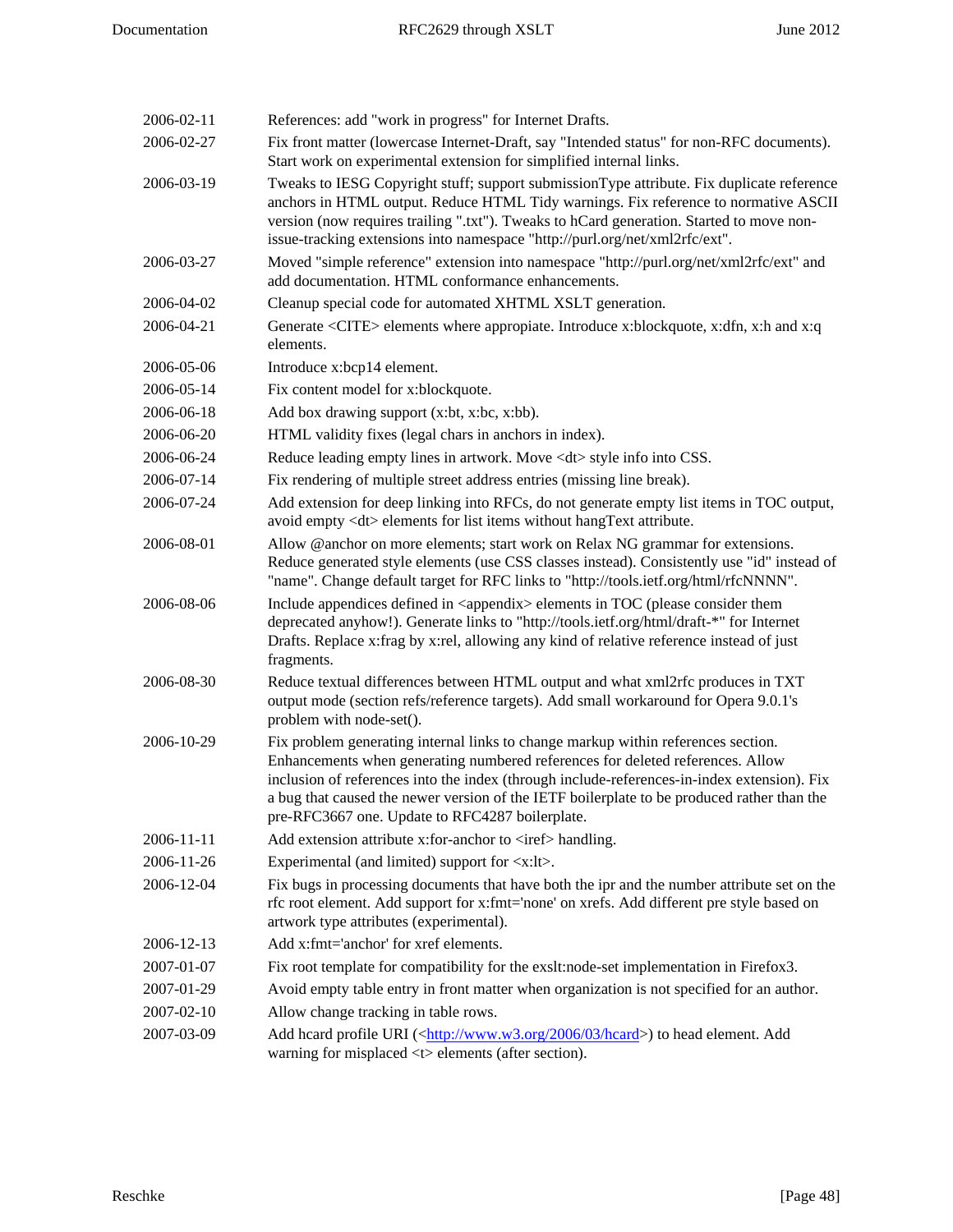| 2007-03-21 | Fix internal linking from reference entries in index for some xref types. Minor CSS tweaks<br>contributed by MTR. Allow turning on text justification through a PI. Improve iref anchor<br>generation to generate less instable anchors.                                                        |
|------------|-------------------------------------------------------------------------------------------------------------------------------------------------------------------------------------------------------------------------------------------------------------------------------------------------|
| 2007-03-28 | Fixes for numbering of ed:inserted references sections.                                                                                                                                                                                                                                         |
| 2007-05-04 | Do not generate anchors for edits in deleted sections. Enhance HTML conformance.                                                                                                                                                                                                                |
| 2007-05-19 | Enhance diagnostics when using Saxon (needs Saxon's "-1" command line parameter to<br>keep line number information). Add warning when symref PI is missing (default will<br>change in the future). Add support for overriding computed section numbers (when<br>formatting historic documents). |
| 2007-06-07 | Change default for symrefs PI to "yes" (see change in xml2rfc 1.33pre4). Warn about<br>docName attributes that appear to contain a file extension.                                                                                                                                              |
| 2007-06-26 | Workaround author/@initials values without trailing dot, as in xml2rfc.tcl.                                                                                                                                                                                                                     |
| 2007-07-14 | Enhance index generation for references that use $@x$ : sec attribute.                                                                                                                                                                                                                          |
| 2007-09-09 | Fix: sortrefs is a nop when symrefs=no.                                                                                                                                                                                                                                                         |
| 2007-10-17 | Work in progress: add support for referencing sections in sibling documents by anchor<br>name.                                                                                                                                                                                                  |
| 2007-10-17 | Work in progress (continued): support for referencing sections in sibling documents by<br>anchor name.                                                                                                                                                                                          |
| 2007-12-31 | Emit warning when updating/obsoleting stuff that's not referenced.                                                                                                                                                                                                                              |
| 2008-02-03 | Support xml2rfc-1.33pre5's suppress-title attribute on texttable and figure.                                                                                                                                                                                                                    |
| 2008-02-06 | Extension: allow <eref> below <cref>.</cref></eref>                                                                                                                                                                                                                                             |
| 2008-02-17 | Extensions: add x:span and x:length-of.                                                                                                                                                                                                                                                         |
| 2008-02-20 | Add new RFC boilerplate (as changed in 2007-08).                                                                                                                                                                                                                                                |
| 2008-02-27 | Improve diagnostics for artwork width problems; add defaulting of publication dates<br>(requires XSLT processor supporting exslt:date, or msxml).                                                                                                                                               |
| 2008-02-29 | Enhance CSS for link elements in the front header, update rules for generating<br>"Acknowledgment" statement.                                                                                                                                                                                   |
| 2008-03-01 | Use line numbers in diagnostics in Saxon8/9 as well.                                                                                                                                                                                                                                            |
| 2008-03-02 | Fix a bug in the logic choosing the boilerplate, resulting in obsolete text being inserted into<br>ID <sub>s</sub> .                                                                                                                                                                            |
| 2008-04-01 | Add support for superscript element.                                                                                                                                                                                                                                                            |
| 2008-06-28 | Add sanity checks for email addresses, allow multiple email elements.                                                                                                                                                                                                                           |
| 2008-07-06 | Add x:abnf-char-sequence.                                                                                                                                                                                                                                                                       |
| 2008-08-21 | Add x:note.                                                                                                                                                                                                                                                                                     |
| 2008-09-06 | Add experimental support for SVG images.                                                                                                                                                                                                                                                        |
| 2008-09-17 | Add experimental support for x:author. Fix xref/@format=none.                                                                                                                                                                                                                                   |
| 2008-10-10 | Fix a huge bug, causing text content after an XML comment to be ignored.                                                                                                                                                                                                                        |
| 2009-02-24 | Use table/caption when needed.                                                                                                                                                                                                                                                                  |
| 2009-03-07 | Fix bug that caused text to disappear in the output in presence of processing instructions.                                                                                                                                                                                                     |
| 2009-03-12 | Make inlined comments bookmarkable.                                                                                                                                                                                                                                                             |
| 2009-04-09 | Upgrade to DC-HTML from RFC 2731 (affects head/@profile).                                                                                                                                                                                                                                       |
| 2009-07-08 | Remove table/@summary in output; the value getting inserted was just repeating stuff that<br>appeared in the preamble.                                                                                                                                                                          |
| 2009-08-01 | Implement table alignment (HTML output only for now).                                                                                                                                                                                                                                           |
| 2009-08-18 | Replicate Dublin Core "abstract" metadata into meta/@name=description (search engines<br>do use it).                                                                                                                                                                                            |
| 2009-09-02 | Fix default/left alignment of table columns, remove silly table summmary attributes.                                                                                                                                                                                                            |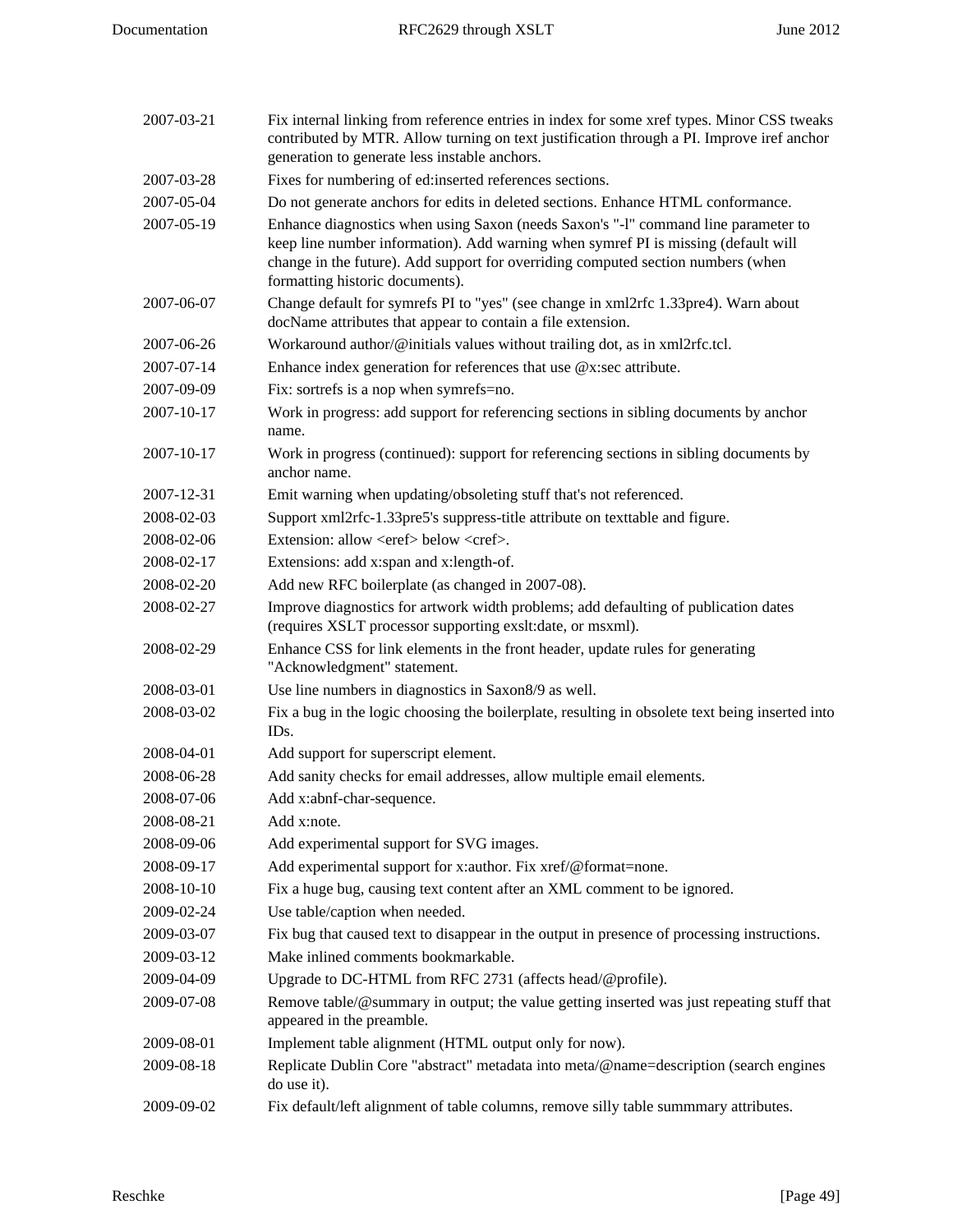| 2009-09-24 | Support double-sided layout using CSS page: left/right selectors.                 |
|------------|-----------------------------------------------------------------------------------|
| 2009-11-27 | Generate unordered lists instead of broken definition lists for list style empty. |

# <span id="page-49-0"></span>**F.6 rfc2629toFO.xslt**

| $2003 - 11 - 16$ | Initial release.                                                                                                                                                                     |
|------------------|--------------------------------------------------------------------------------------------------------------------------------------------------------------------------------------|
| 2003-11-29       | Enhance handling of unknown list styles.                                                                                                                                             |
| 2004-04-04       | Update reference section handling.                                                                                                                                                   |
| 2004-04-17       | Use XSL-WD-1.1-style fo:bookmark and index handling and add postprocessors for<br>existing implementations. Unify PDF info generation by using XEP (postprocessors) will<br>convert. |
| 2004-04-20       | Add experimental cref support.                                                                                                                                                       |
| 2004-06-14       | Set correct index-item defaults.                                                                                                                                                     |
| 2004-07-18       | Add list style=letters.                                                                                                                                                              |
| 2004-09-03       | Make URLs in text break where they are allowed to break by inserting zero-width spaces.                                                                                              |
| 2004-09-26       | Fix letter-style inside nested lists.                                                                                                                                                |
| 2004-10-31       | Update handling of artwork.                                                                                                                                                          |
| 2004-11-13       | Fix handling of references inside ed:* markup. Fix whitespace handling in artwork.                                                                                                   |
| 2004-11-27       | Irefs in artwork generate monospaced entries in index.                                                                                                                               |
| 2005-01-31       | Fix TOC generation that was broken after changes in main XSLT.                                                                                                                       |
| 2005-02-05       | Bring in sync with cosmetic changes in rfc2629.xslt.                                                                                                                                 |
| 2005-05-07       | Minor fix for change tracking in document title. Support for table styles.                                                                                                           |
| 2005-06-18       | Fix references to tables.                                                                                                                                                            |
| 2005-10-15       | Process $t/\omega$ anchor.                                                                                                                                                           |
| 2006-02-11       | References: add "work in progress" for Internet Drafts.                                                                                                                              |
| 2006-06-02       | Use XSL 1.1 WD Feb 2006.                                                                                                                                                             |
| 2007-03-21       | Support optional text justification.                                                                                                                                                 |
| 2007-05-19       | Various improvements in spacing; also allow overriding the automatic list indentation via<br>list/x:indent.                                                                          |
| 2009-04-08       | Fix spacing in headers; add support for formatting for double-sided printing.                                                                                                        |
| 2009-08-01       | Remove surplus empty pages when not generating double-sided output.                                                                                                                  |

# <span id="page-49-1"></span>**F.7 xsl11toAn.xslt**

| 2004-05-17 | Initial release.         |
|------------|--------------------------|
| 2006-06-02 | Use XSL 1.1 WD Feb 2006. |

# <span id="page-49-2"></span>**F.8 xsl11toFop.xslt**

| 2010-08-25 | Switch to Apache FOP 1.0.                                         |
|------------|-------------------------------------------------------------------|
| 2009-09-12 | Support for FOP 0.20.5 and FOP 0.93 removed. Please use FOP 0.95. |
| 2008-03-15 | Add a workaround to the fo: inline workaround (sigh).             |

# <span id="page-49-3"></span>**F.9 xsl11toXep.xslt**

| 2004-05-17 | Initial release.               |
|------------|--------------------------------|
| 2004-09-04 | Fix xep:index-item attributes. |
| 2006-06-02 | Use XSL 1.1 WD Feb 2006.       |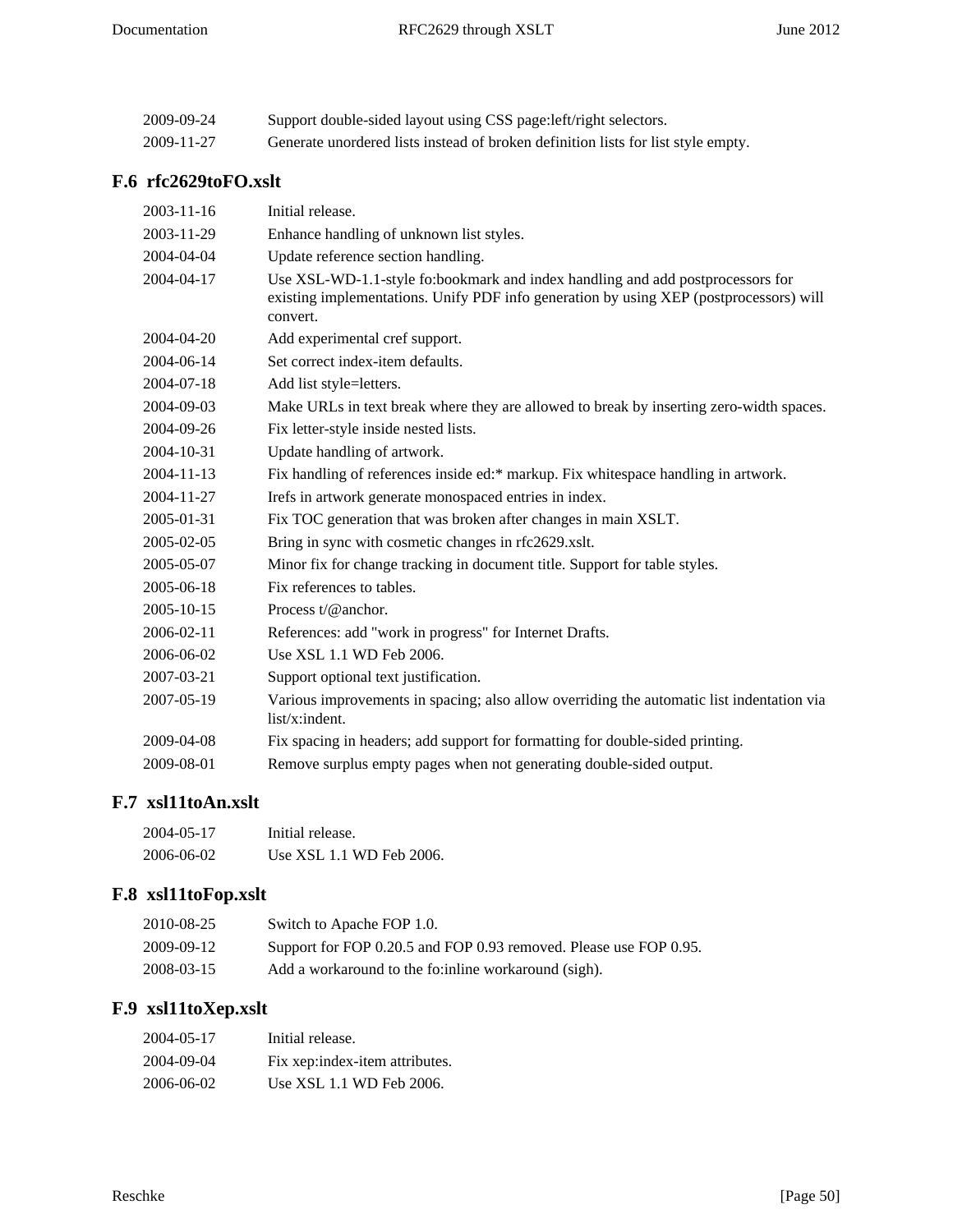# <span id="page-50-0"></span>**Index**

### **A**

abnf-char-sequence Extension Element **[20](#page-19-5)**, [34](#page-33-27) allow-markup-in-artwork PI pseudo-attribute [8](#page-7-2) alternate HTML LINK element [13](#page-12-4) anchor-alias Extension Element **[20](#page-19-6)**, [34](#page-33-27) Anchors rfc.abstract [10](#page-9-1) rfc.authors [10](#page-9-1) rfc.copyright [10](#page-9-1) rfc.copyrightnotice [10](#page-9-1) rfc.figure.n [10, 10](#page-9-1) rfc.figure.u.n [10](#page-9-1), [10](#page-9-1) rfc.index [10](#page-9-1) rfc.ipr [10](#page-9-1) rfc.iref.n [10](#page-9-1) rfc.note.n [10](#page-9-1) rfc.references [10](#page-9-1), [10](#page-9-1) rfc.section.n [10](#page-9-1) rfc.section.n.p.m [10](#page-9-1) rfc.status [10](#page-9-1) rfc.toc [10](#page-9-1) rfc.xref.name.n [10](#page-9-1) AntennaHouse XSL Formatter [17](#page-16-5) Apache FOP [17](#page-16-6) appendix HTML LINK element [13](#page-12-4) assign-section-number Extension Element [34](#page-33-27) author HTML LINK element [13](#page-12-4) authors-section PI pseudo-attribute [8](#page-7-2)

### **B**

background PI pseudo-attribute [7](#page-6-2) bb Extension Element **[20](#page-19-7)**, [34](#page-33-27) bc Extension Element **[21](#page-20-9)**, [34](#page-33-27) bcp14 Extension Element **[20](#page-19-8)**, [34](#page-33-27) *BCP97*[26](#page-25-2), [31](#page-30-10) blockquote Extension Element **[21](#page-20-10)**, [34](#page-33-27) boilerplate Extension Element **[21](#page-20-11)**, [34](#page-33-27) bt Extension Element **[21](#page-20-12)**, [34](#page-33-27)

### **C**

chapter HTML LINK element [13](#page-12-4) CHM format [16](#page-15-1) comments PI pseudo-attribute [7](#page-6-2) compact PI pseudo-attribute [7](#page-6-2) contents HTML LINK element [13](#page-12-4) copyright HTML LINK element [13](#page-12-4) Creator DCMI property [14](#page-13-2)

### **D**

Date.Issued DCMI property [14](#page-13-2) *DC-HTML*[14,](#page-13-3) [31](#page-30-4) DCMI properties Creator [14](#page-13-2) Date.Issued [14](#page-13-2) Description.Abstract [14](#page-13-2) Identifier [14](#page-13-2) isPartOf [14](#page-13-2) Relation.Replaces [14](#page-13-2)

Description.Abstract DCMI property [14](#page-13-2) dfn Extension Element **[21](#page-20-13)**, [34](#page-33-27) duplex PI pseudo-attribute [8](#page-7-2)

### **E**

editing PI pseudo-attribute [7](#page-6-2) Extension Elements abnf-char-sequence **[20](#page-19-5)**, [34](#page-33-27) anchor-alias **[20](#page-19-6)**, [34](#page-33-27) assign-section-number [34](#page-33-27) bb **[20](#page-19-7)**, [34](#page-33-27) bc **[21](#page-20-9)**, [34](#page-33-27) bcp14 **[20](#page-19-8)**, [34](#page-33-27) blockquote **[21](#page-20-10)**, [34](#page-33-27) boilerplate **[21](#page-20-11)**, [34](#page-33-27) bt **[21](#page-20-12)**, [34](#page-33-27) dfn **[21](#page-20-13)**, [34](#page-33-27) feedback **[21](#page-20-14)**, [34](#page-33-27) h **[21](#page-20-15)**, [34](#page-33-27) highlight **[21](#page-20-16)**, [34](#page-33-27) include-author [34](#page-33-27) length-of **[21](#page-20-17)**, [34](#page-33-27) link **[22](#page-21-5)**, [34](#page-33-27) lt **[22](#page-21-6)**, [34](#page-33-27) note **[22](#page-21-7)**, [34](#page-33-27) parse-xml **[22](#page-21-8)**, [34](#page-33-27) prose **[22](#page-21-9)**, [34](#page-33-27) q **[23](#page-22-4)**, [34](#page-33-27) rdf:Description [34](#page-33-27) ref **[23](#page-22-5)**, [34](#page-33-27) source **[23](#page-22-6)**, [34](#page-33-27) span [34](#page-33-27) sup **[23](#page-22-7)**, [34](#page-33-27) x [34](#page-33-27)

### **F**

feedback Extension Element **[21](#page-20-14)**, [34](#page-33-27) Firefox 1.\*/2.\* [11](#page-10-3) 3.\* [11](#page-10-4) footer PI pseudo-attribute [7](#page-6-2)

### **G**

generator HTML META element [13](#page-12-5) Google Chrome [11](#page-10-5) Grammar **[33](#page-32-1)**

### **H**

h Extension Element **[21](#page-20-15)**, [34](#page-33-27) header PI pseudo-attribute [7](#page-6-2) highlight Extension Element **[21](#page-20-16)**, [34](#page-33-27) *HTML*[13](#page-12-6), [21,](#page-20-18) [21](#page-20-19), [23,](#page-22-8) [23](#page-22-9), [31](#page-30-2) HTML compliance [13](#page-12-7) HTML LINK elements alternate [13](#page-12-4) appendix [13](#page-12-4) author [13](#page-12-4) chapter [13](#page-12-4) contents [13](#page-12-4) copyright [13](#page-12-4)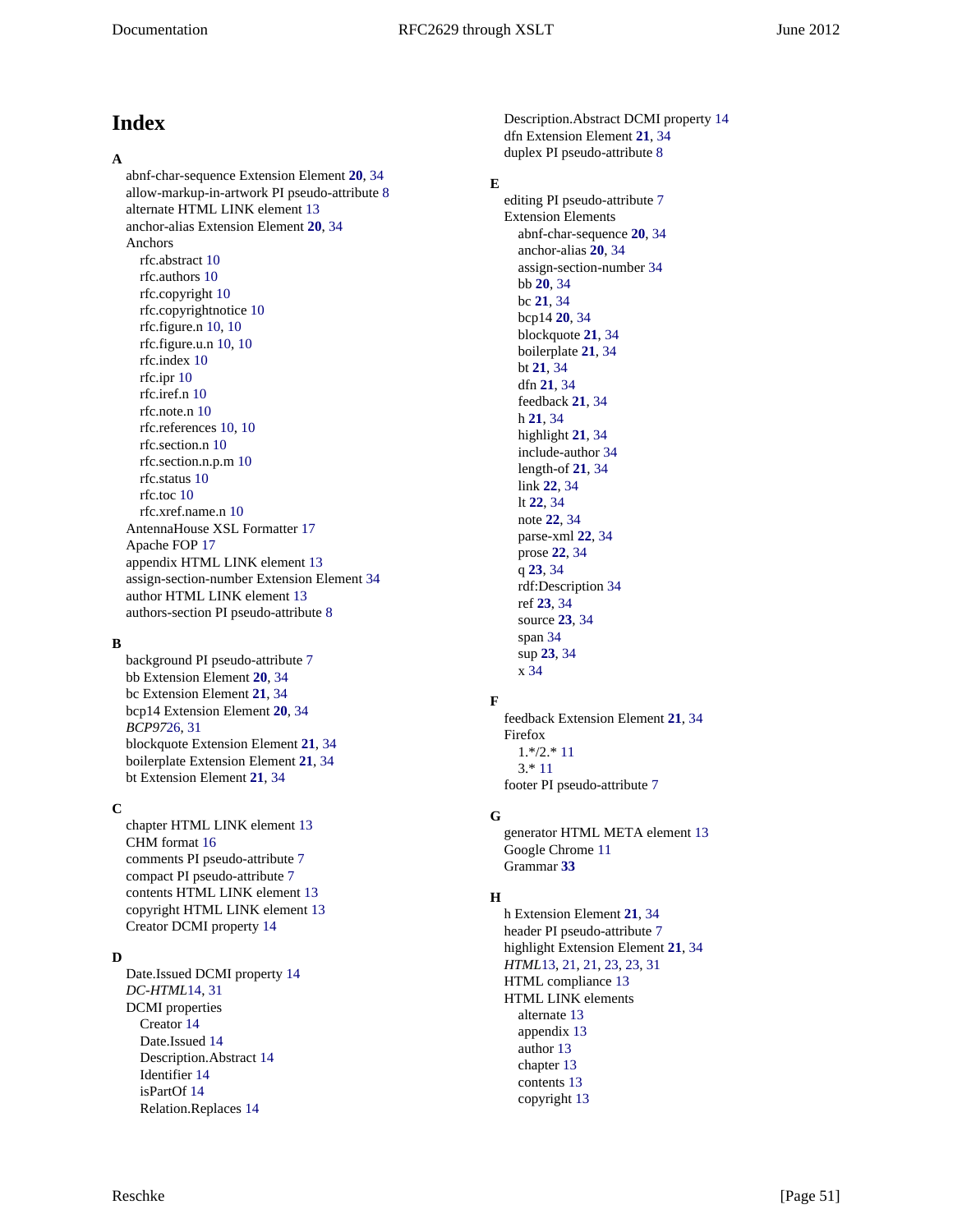index [13](#page-12-4) HTML META elements generator [13](#page-12-5) keywords [13](#page-12-5)

#### **I**

Identifier DCMI property [14](#page-13-2) include PI pseudo-attribute [8](#page-7-3) include-author Extension Element [34](#page-33-27) include-index PI pseudo-attribute [8](#page-7-2) include-references-in-index PI pseudo-attribute [8](#page-7-2) index HTML LINK element [13](#page-12-4) inline PI pseudo-attribute [7](#page-6-2) Internet Explorer 5.5 [11](#page-10-6) Internet Explorer 6 [11](#page-10-7) Internet Explorer 7 [11](#page-10-7) Internet Explorer 8 [11](#page-10-7) Internet Explorer 9 [11](#page-10-7) iprnotified PI pseudo-attribute [7](#page-6-2) isPartOf DCMI property [14](#page-13-2)

#### **J**

justification PI pseudo-attribute [8](#page-7-2)

### **K**

keywords HTML META element [13](#page-12-5)

#### **L**

length-of Extension Element **[21](#page-20-17)**, [34](#page-33-27) link Extension Element **[22](#page-21-5)**, [34](#page-33-27) linkmailto PI pseudo-attribute [7](#page-6-2) lt Extension Element **[22](#page-21-6)**, [34](#page-33-27)

#### **M**

Microsoft Help [16](#page-15-2) Mozilla [11](#page-10-4), [11](#page-10-3) MSXML3 [11](#page-10-8) MSXML4 [11](#page-10-8)

#### **N**

needLines PI pseudo-attribute [8](#page-7-3) NoScript [11](#page-10-9) note Extension Element **[22](#page-21-7)**, [34](#page-33-27)

### **O**

Opera [11](#page-10-10), [11](#page-10-11)

### **P**

Parameters xml2rfc-background [7](#page-6-2) xml2rfc-comments [7](#page-6-2) xml2rfc-compact [7](#page-6-2) xml2rfc-editing [7](#page-6-2) xml2rfc-ext-allow-markup-in-artwork [8](#page-7-2) xml2rfc-ext-authors-section [8](#page-7-2) xml2rfc-ext-duplex [8](#page-7-2) xml2rfc-ext-include-index [8](#page-7-2) xml2rfc-ext-include-references-in-index [8](#page-7-2) xml2rfc-ext-justification [8](#page-7-2) xml2rfc-ext-parse-xml-in-artwork [8](#page-7-2) xml2rfc-ext-sec-no-trailing-dots [8](#page-7-2)

xml2rfc-ext-support-rfc2731 [8](#page-7-2) xml2rfc-footer [7](#page-6-2) xml2rfc-header [7](#page-6-2) xml2rfc-inline [7](#page-6-2) xml2rfc-iprnotified [7](#page-6-2) xml2rfc-linkmailto [7](#page-6-2) xml2rfc-private [7](#page-6-2) xml2rfc-refparent [7](#page-6-2) xml2rfc-rfcedstyle [7](#page-6-2) xml2rfc-sortrefs [7](#page-6-2) xml2rfc-symrefs [7](#page-6-2) xml2rfc-toc [7](#page-6-2) xml2rfc-tocdepth [7](#page-6-2) xml2rfc-topblock [7](#page-6-2) parse-xml Extension Element **[22](#page-21-8)**, [34](#page-33-27) parse-xml-in-artwork PI pseudo-attribute [8](#page-7-2) private PI pseudo-attribute [7,](#page-6-2) [38](#page-37-5) Processing Instruction pseudo attributes allow-markup-in-artwork [8](#page-7-2) authors-section [8](#page-7-2) background [7](#page-6-2) comments [7](#page-6-2) compact [7](#page-6-2) duplex [8](#page-7-2) editing [7](#page-6-2) footer [7](#page-6-2) header [7](#page-6-2) ijustification [8](#page-7-2) include [8](#page-7-3) include-index [8](#page-7-2) include-references-in-index [8](#page-7-2) inline [7](#page-6-2) iprnotified [7](#page-6-2) linkmailto [7](#page-6-2) needLines [8](#page-7-3) parse-xml-in-artwork [8](#page-7-2) private [7,](#page-6-2) [38](#page-37-5) refparent [7](#page-6-2) rfcedstyle [7](#page-6-2) sec-no-trailing-dots [8](#page-7-2) slides [8](#page-7-3) sortrefs [7](#page-6-2) strict [8](#page-7-3) subcompact [8](#page-7-3) support-rfc2731 [8](#page-7-2) symrefs [7](#page-6-2) toc [7](#page-6-2) tocdepth [7](#page-6-2) tocindent [8](#page-7-3) tocompact [8](#page-7-3) topblock [7](#page-6-2) prose Extension Element **[22](#page-21-9)**, [34](#page-33-27)

### **Q**

q Extension Element **[23](#page-22-4)**, [34](#page-33-27)

#### **R**

rdf:Description Extension Element [34](#page-33-27) ref Extension Element **[23](#page-22-5)**, [34](#page-33-27) refparent PI pseudo-attribute [7](#page-6-2)